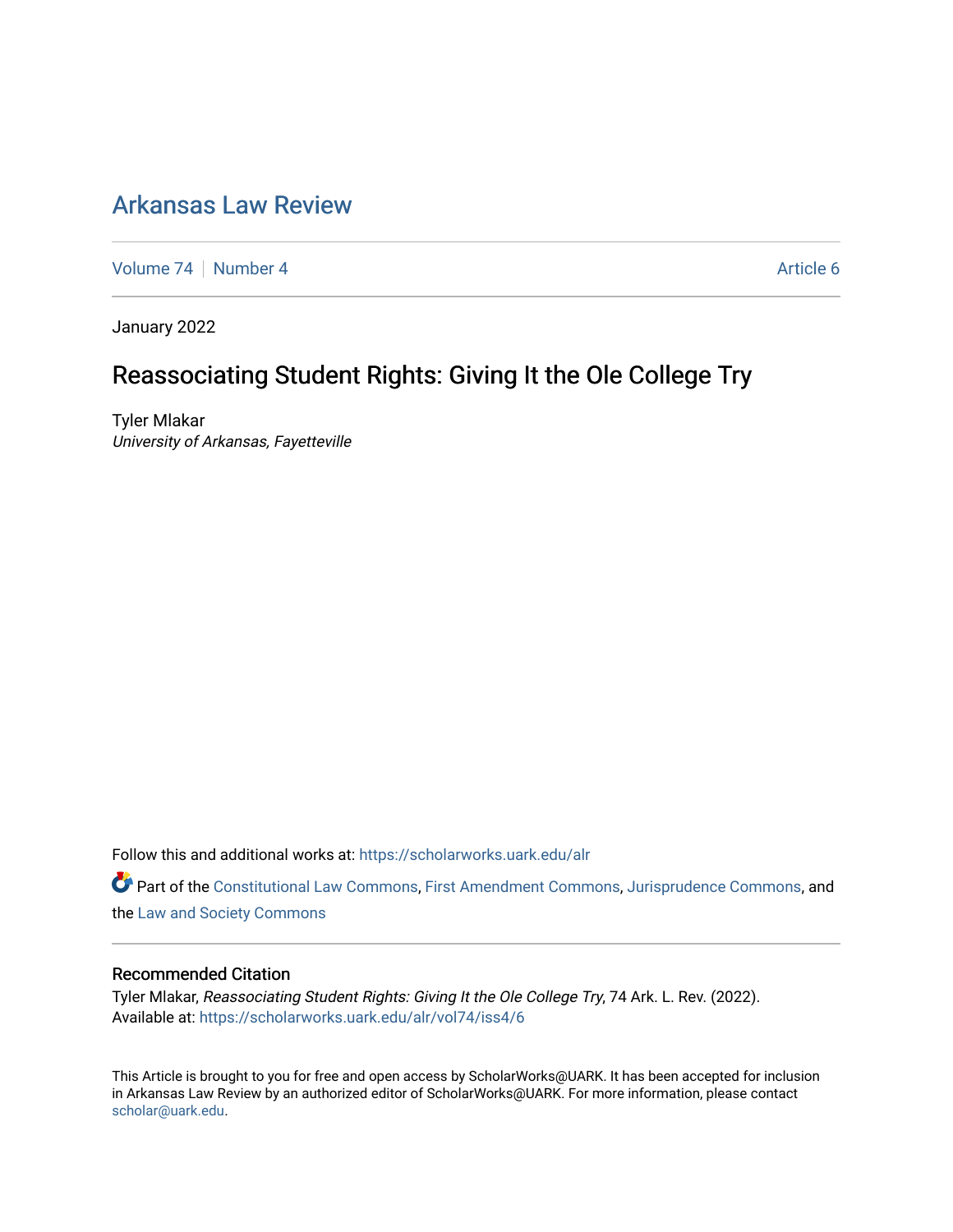## **REASSOCIATING STUDENT RIGHTS: GIVING IT THE OLE COLLEGE TRY**

#### Tyler Mlakar\*

## **I. INTRODUCTION**

At the beginning of 2020, the World Health Organization ("WHO") declared Coronavirus disease 2019 ("COVID-19") a "public health emergency of international concern." Governments around the world began instituting citywide and even nationwide "lockdowns."2 In the United States, the approach was far more splintered. While there was no nationwide lockdown, states across the country instituted varying measures ranging from "shelter-in-place" and "stay at home" orders, to school closures, limits on the size of public gatherings, "mask mandates," and even some states allowing restaurants and bars to

\* J.D. Candidate, University of Arkansas School of Law, 2022. First and foremost, the author would like to sincerely thank his parents, Amber and Paul Mlakar, as well as his sister, Emilee Mlakar, for all their enduring love and support. The author would also like to express the utmost gratitude to Professor Danielle Weatherby, without whom this Comment would not have been possible. Additionally, the author would like to thank all his friends, especially Anthony "Scarps" Scarpiniti, for their thoughtful comments and support. Finally, the author thanks Lacy Ashworth, the editor responsible for this Comment, as well as the rest of the 2021-2022 *Arkansas Law Review* team for their diligent work in bringing this Comment to fruition.

<sup>1</sup>*. WHO Director-General's Statement on IHR Emergency Committee on Novel Coronavirus (2019-nCoV)*, WORLD HEALTH ORG. (Jan. 30, 2020), [https://perma.cc/A2WW-MCQZ].

<sup>2</sup>*. See, e.g.*, *Coronavirus: India Enters 'Total Lockdown' After Spike in Cases*, BBC NEWS (Mar. 25, 2020), [https://perma.cc/QDS6-MTDN]; Michael Levenson, *Scale of China's Wuhan Shutdown Is Believed to Be Without Precedent*, N.Y. TIMES (Jan. 22, 2020), [https://perma.cc/42W6-R32W]; *Emmanuel Macron annonce l'interdiction des déplacements non essentiels dès mardi midi*, MAG. MARIANNE (Mar. 17, 2020, 8:10 AM), [https://perma.cc/PM2V-X3XU]; Eric Sylvers & Giovanni Legorano, *As Virus Spreads, Italy Locks Down Country*, WALL ST. J., [https://perma.cc/HA3T-FWD2] (Mar. 9, 2020, 6:42 PM); Ndanki Kahiurika, *Countdown to Lockdown*, NAMIBIAN (Mar. 27, 2020), [https://perma.cc/S2EJ-NRL4]; Calla Wahlquist, *Australia's Coronavirus Lockdown—The First 50 Days*, GUARDIAN (May 1, 2020, 4:00 PM), [https://perma.cc/PGK9-255K].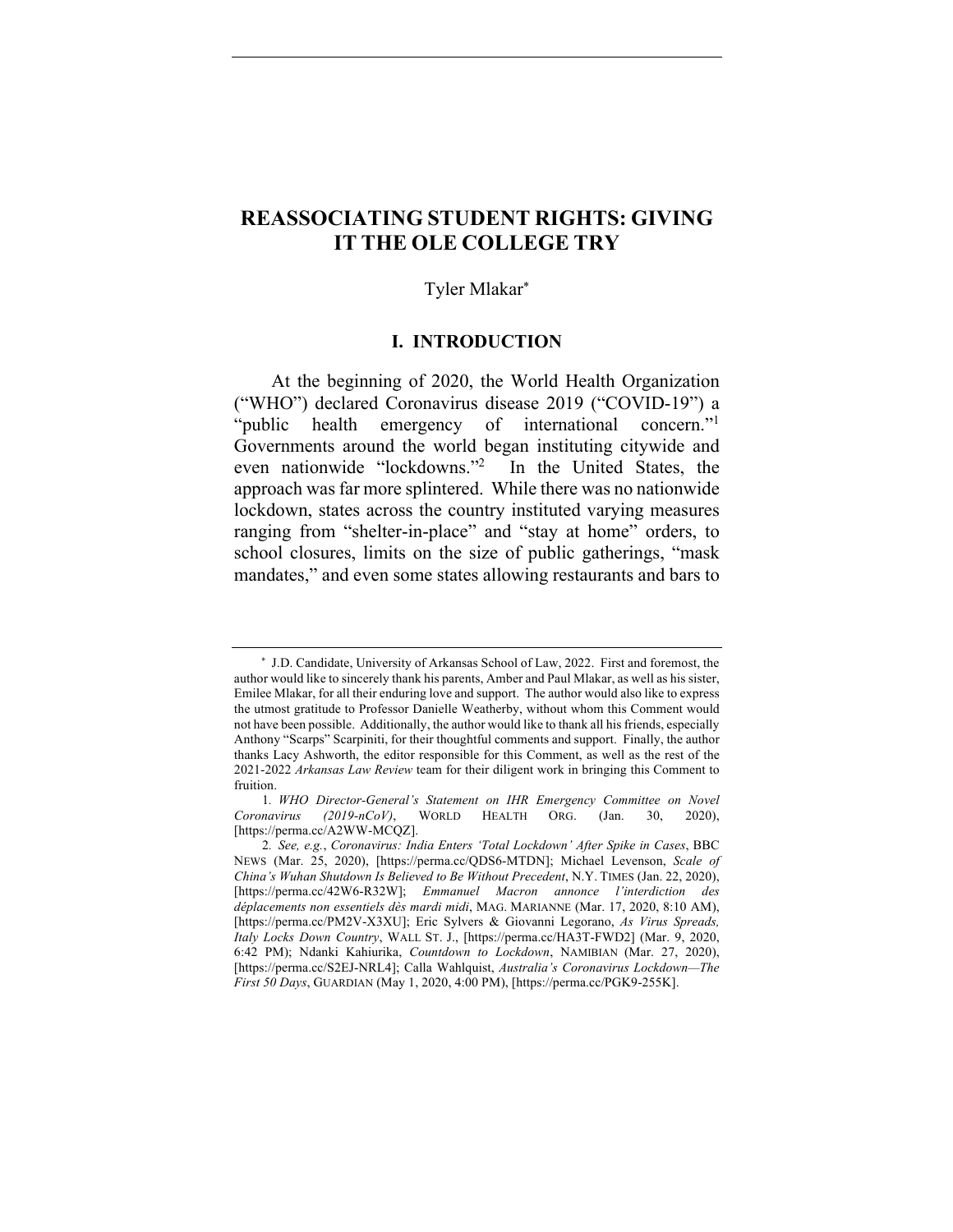remain open.<sup>3</sup> Across the United States, these measures have resulted in the most pervasive governmental regulation of American citizens' private affairs since World War II.4

During the early stages of COVID-19, universities nationwide frantically closed their doors to students and scrambled to adopt online teaching curricula.<sup>5</sup> As COVID-19 restrictions began to relax across the country over the summer months, many universities decided to reopen their campuses for the fall  $2020$  semester.<sup>6</sup> To the seeming astonishment of university administrators, upon returning to campus, young, impressionable students who had not seen their friends in months decided they did not want to sit in their dorm rooms all day every day.7 As COVID-19 cases surged on campus, universities adopted policies—often incorporated into their disciplinary codes—designed to curb the spread of the virus, including, among other things: mask mandates, required completion of "daily

<sup>3.</sup> James G. Hodge, Jr., *COVID-19 Emergency Legal Preparedness Primer*, NETWORK FOR PUB. HEALTH L. (Mar. 24, 2020), [https://perma.cc/LF5X-EWBE]; Lawrence Gostin & Sarah Wetter, *Why There's No National Lockdown*, ATLANTIC (Mar. 31, 2020), [https://perma.cc/AZ6U-GVM3]; *Gov. Northam Announces Statewide Mask Mandate to Begin Friday*, NBC12 NEWSROOM, [https://perma.cc/FB72-D9AP] (May 27, 2020, 6:37 AM); Josh Shannon, *Face Mask Mandate Takes Effect in Delaware*, NEWARK POST (Apr. 29, 2020), [https://perma.cc/6KJN-3N6K].

<sup>4</sup>*. See generally* Korematsu v. United States, 323 U.S. 214 (1944) (upholding the authority of the executive to force American citizens of Japanese descent to evacuate their homes and relocate to government internment camps).

<sup>5.</sup> Mike Baker et al., *First U.S. Colleges Close Classrooms as Virus Spreads. More Could Follow*, N.Y. TIMES, [https://perma.cc/9DMN-D45W] (Mar. 11, 2020); Abigail Johnson Hess, *How Coronavirus Dramatically Changed College for Over 14 Million Students*, CNBC (Mar. 26, 2020, 2:07 PM), [https://perma.cc/S58Y-5JMR] (stating that as of March 26, 2020, more than 1,100 colleges and universities had closed their doors to students as a result of COVID-19).

<sup>6</sup>*. See, e.g.*, Anemona Hartocollis, *Fever Checks and Quarantine Dorms: The Fall College Experience?*, N.Y. TIMES, [https://perma.cc/JZ4V-F8P8] (Aug. 18, 2020); Elinor Aspegren & Samuel Zwickel, *In Person, Online Classes or a Mix: Colleges' Fall 2020 Coronavirus Reopening Plans, Detailed*, USA TODAY (June 22, 2020, 5:36 PM), [https://perma.cc/7N27-7ZC8]; Jacquelyn Elias et al., *Here's Our List of Colleges' Reopening Models*, CHRON. HIGHER EDUC., [https://perma.cc/9WBA-SJKL] (Oct. 1, 2020, 2:04 PM) (providing the fall 2020 reopening plans of nearly 3,000 colleges and universities).

<sup>7</sup>*. See, e.g.*, Scottie Andrew, *The Psychology Behind Why Some College Students Break Covid-19 Rules*, CNN, [https://perma.cc/SSB4-5KTY] (Sept. 9, 2020, 12:37 PM); *More Suspensions Possible as NYU Investigates Massive Party in Washington Square Park*, NBC N.Y., [https://perma.cc/AFX2-34WC] (Sept. 7, 2020, 12:43 PM); Natasha Singer, *College Quarantine Breakdowns Leave Some at Risk,* N.Y. TIMES, [https://perma.cc/RC3H-NNDD] (Sept. 16, 2020) (detailing how many students refused to remain in quarantine).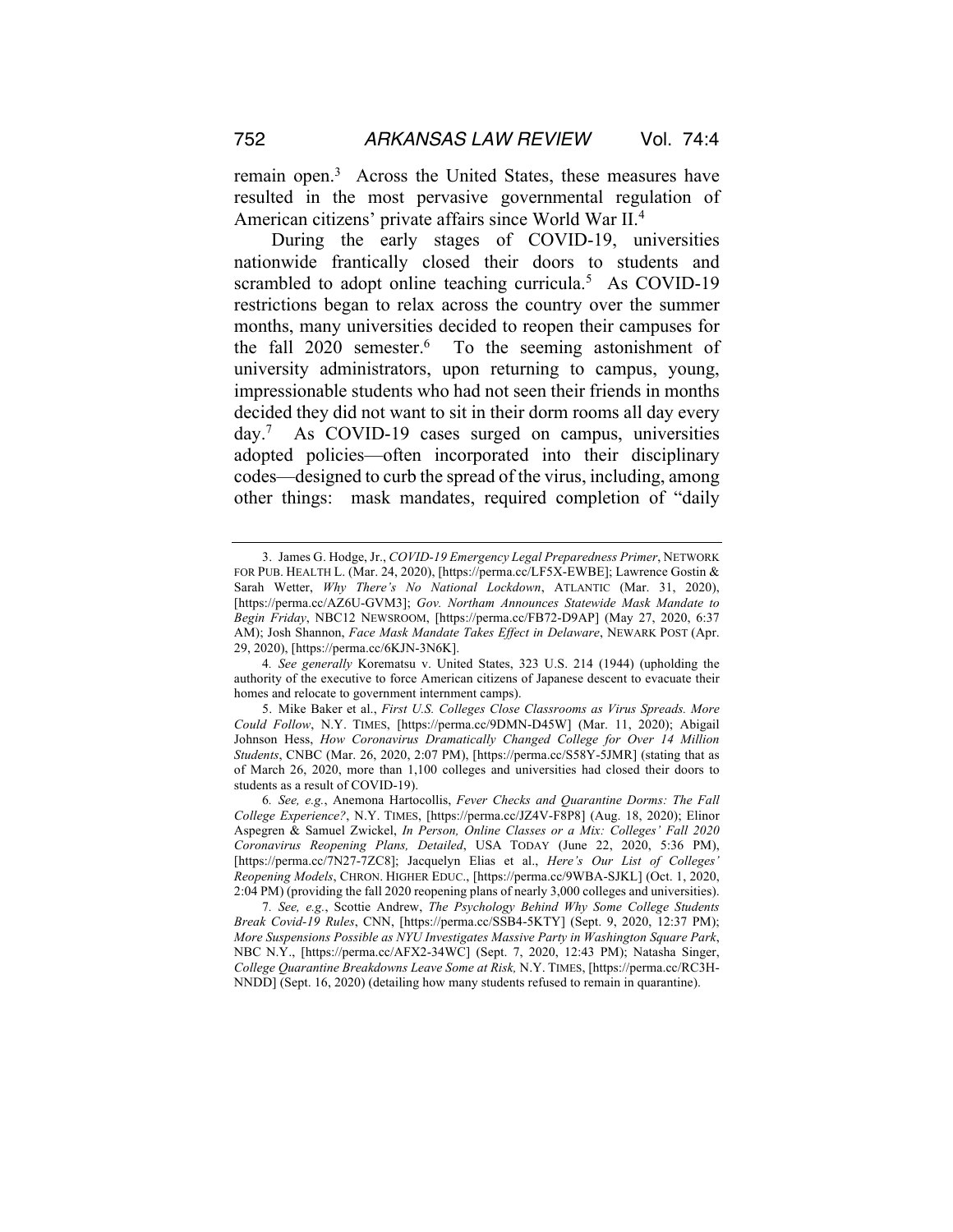health checks," prohibitions of in-person registered student organization ("RSO") meetings, limits on the size of student gatherings on and off campus, reporting measures for student violations, virus tracking apps, etc.8

Unfortunately, for many students, it did not take long for them to discover that these policies were not idle threats; disciplinary action was swift and relentless, often making national headlines.<sup>9</sup> The obvious question for many students and their

<sup>8</sup>*. See, e.g.*, E-mail from Charles F. Robinson, Interim Provost, Univ. of Ark., to Univ. of Ark. Cmty. (Sept. 4, 2020, 12:50 PM CST) [hereinafter Appendix A] (appended below); UNIV. OF NOTRE DAME, COVID-19 POLICY (2021), [https://perma.cc/S39U-V6GP]; *COVID-19: Essential Information*, MIDDLEBURY COLL., [https://perma.cc/C92L-FJVS] (last visited Oct. 19, 2021); *UC Berkeley Keep Berkeley Healthy Pledge*, UC BERKELEY, [https://perma.cc/WV7B-LBP8] (last visited Oct. 19, 2021); Rebecca Blank, *Chancellor Directs 14-Day Student Restrictions for Health, Safety*, UNIV. OF WIS.-MADISON (Sept. 7, 2020), [https://perma.cc/W5A4-5Z7Y]; *Policy on Health Requirements Related to COVID-19 Pandemic*, NYU (Aug. 27, 2021), [https://perma.cc/6KLD-3BEZ]; *Protect Texas Together*, UNIV. OF TEX., [https://perma.cc/M28K-W8DQ] (last visited Oct. 19, 2021); *Healthy Together Community Commitment Violations*, WM. & MARY, [https://perma.cc/49KQ-V62L] (last visited Oct. 19, 2021). Indeed, the interim dean of students of Northwestern University requested that even non-university-affiliated residents of the communities surrounding Northwestern report student violations of COVID-19 policies off campus to university administrators. Elyssa Cherney, *'There's Been an Awful Lot of Partying': Northwestern University Asks Evanston Residents to Report Students Who Ignore COVID-19 Precautions in Off-Campus Gatherings*, CHI. TRIB. (Aug. 26, 2020), [https://perma.cc/EY4G-E9HK].

<sup>9</sup>*. See, e.g.*, Bobby Maldonado & Marianne Thomson, *Additional Information About Last Night's Quad Gathering*, SYRACUSE UNIV. (Aug. 20, 2020), [https://perma.cc/77QC-CS8E] (suspending twenty-three students for gathering with scores of others in the university quad); Ian Thomsen, *Northeastern Dismisses 11 Students for Gathering in Violation of COVID-19 Policies*, NEWS@NE (Sept. 4, 2020), [https://perma.cc/243M-H9MT] (dismissing eleven students from Northeastern for congregating in a hotel room in violation of Northeastern's COVID-19 conduct policies); Riddhi Andurkar, *UPDATE: Two MU Students Expelled, Three Suspended for COVID-19 Safety Violations*, COLUM. MISSOURIAN (Sept. 15, 2020), [https://perma.cc/895P-87KH] (discussing how the University of Missouri expelled two students, suspended three others, and began an investigation of eleven student organizations as a result of reported violations of the university's COVID-19 policies); Annie Grayer, *36 Purdue Students Suspended After Breaking Social Distancing Rules*, CNN (Aug. 21, 2020, 3:32 PM), [https://perma.cc/7P4B-J6GS] (reporting on Purdue University administrators' decision to suspend thirty-six students for attending a party off campus and not following the university's COVID-19 policies); Rachel Treisman*, More Than 200 Ohio State University Students Suspended for Violating Pandemic Rules*, NPR (Aug. 25, 2020, 9:17 PM), [https://perma.cc/UA4H-H37A] (reporting on Ohio State University administrators' decision to temporarily suspend 228 students before classes even began as a result of the students' violations of the University's COVID-19 safety protocols); *Pi Kappa Alpha Chapter and Its Leaders Receive Summary Suspensions*, PENNSTATE, [https://perma.cc/7ZCK-V6LV] (Sept. 22, 2020) (suspending a fraternity and members of its executive board for hosting a gathering with approximately seventy people in attendance); Elissa Nadworny, *Despite Mass Testing, University of Illinois Sees Coronavirus Cases Rise*,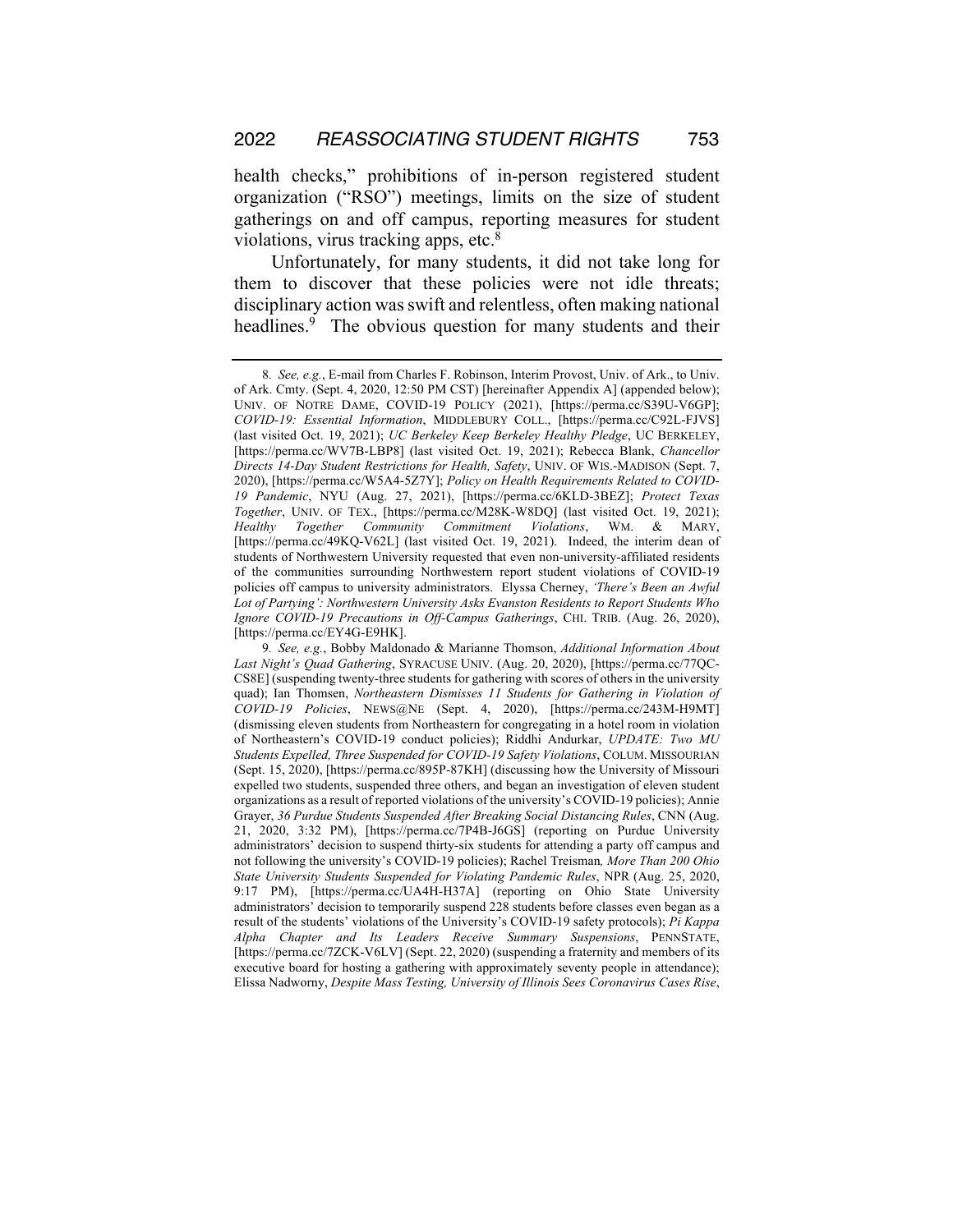parents thus became, can public<sup>10</sup> universities do this in light of the United States Constitution's guarantee of the First Amendment right to freely associate?<sup>11</sup> Not much controversy surrounded administrators' decisions to discipline students for on-campus violations of COVID-19 policies, but the discipline of students for their off-campus behavior left many enraged and none with answers. This is largely because the Supreme Court has never addressed the extent to which public universities may regulate the off-campus associational activities of their students. Indeed, the Court has barely touched the First Amendment right to association in the university context at all, even on campus.<sup>12</sup>

The jurisprudence of university students' associational rights, like that of its speech counterpart, may aptly be described as "a mixture of muddled reasoning and inconsistent decisions,"13 so muddled, in fact, "that even 'lawyers, law professors, and judges' are unclear what standards apply."<sup>14</sup> As the law currently stands, there is no one clear approach that courts may uniformly apply to review the constitutionality of university regulations of students' associational rights. Although there is a robust body of scholarship regarding the impacts of university restrictions on First Amendment rights, particularly speech, to date, no scholar has attempted to unravel the extraordinarily murky patchwork of case law to identify a clear approach to the student associational

11*. See* Nat'l Collegiate Athletic Ass'n v. Tarkanian, 488 U.S. 179, 192 (1988) ("A state university without question is a state actor.").

13. Frank D. LoMonte, *"The Key Word is Student":* Hazelwood *Censorship Crashes the Ivy-Covered Gates*, 11 FIRST AMEND. L. REV. 305, 341 (2013).

NPR (Sept. 3, 2020, 10:39 AM), [https://perma.cc/BA9Y-SJXG] (stating that as of September 3, 2020, about 100 students and organizations were facing disciplinary action including suspension—for violating the University of Illinois at Urbana-Champaign's COVID-19 policies).

<sup>10.</sup> Because the Constitution requires state action before its provisions are applicable, I will not address private universities throughout the rest of this Comment. *See generally*  The Civil Rights Cases, 109 U.S. 3 (1883). However, it is likely that even most private universities today are subject to the directives of the Constitution given their continuous reception of massive amounts of federal funding. *See* Richard Vedder, *There Are Really Almost No Truly Private Universities*, FORBES (Apr. 8, 2018, 8:00 AM), [https://perma.cc/UV8X-YVGC]. I will leave this question for another day.

<sup>12</sup>*. See infra* Section II.B.2.b.

<sup>14.</sup> Meggen Lindsay, Tinker *Goes to College: Why High School Free-Speech Standards Should Not Apply to Post-Secondary Students—*Tatro v. University of Minnesota, 38 WM. MITCHELL L. REV. 1470, 1500 (2012) (quoting Doninger v. Niehoff, 642 F.3d 334, 353 (2d Cir. 2011)).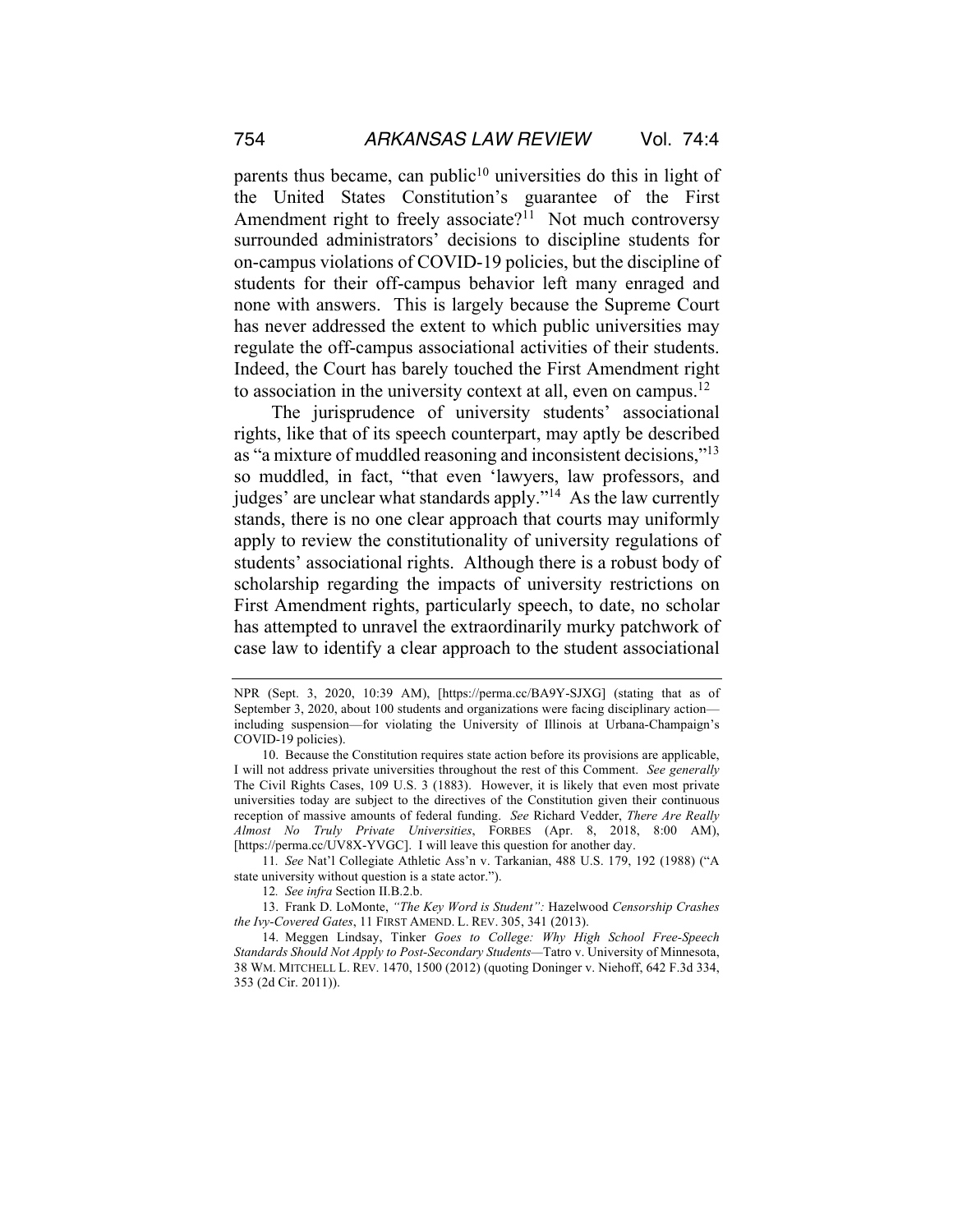rights analysis. In light of the critical gap in the Court's associational rights jurisprudence, this Comment proposes a three-tiered, sliding scale of judicial scrutiny analytical framework for reviewing the constitutionality of university regulation of students' associational rights.

In the first tier, the university is at the height of its authority to regulate students' associational rights. When the targeted activity is on campus and school sponsored,<sup>15</sup> the courts should review a university's regulations of its students' associational activities under the rational basis test. In the second tier, the university retains a significant amount of authority to regulate associational activities that are either off campus and school sponsored or on campus and not school sponsored. The courts should review university regulations of students' associational activities that fall into this second tier under the intermediate scrutiny test. Finally, in the last tier, the university's authority to regulate is at its trough where the regulation impacts off-campus, non-school-sponsored associational activities. University attempts to regulate associational activities that fall into this third tier should be reviewed under the strict scrutiny test.

Importantly, the three tiers are not rigid, unforgiving concepts, but rather, they are meant to be guideposts for the Court along a sliding scale of judicial scrutiny. Indeed, I realize, as often happens in the law, there exist gray areas in which student conduct does not neatly fit into any one of the three tiers. A flexible approach such as this one would allow the Court to consider the idiosyncrasies of each case while also providing clear guidance to university administrators and lower courts.

This Comment will proceed as follows. In Part II, I will discuss the various (and often inconsistent) frameworks that courts currently apply to university students' associational rights. Part III subsequently re-introduces the proposed three-tiered

<sup>15.</sup> For the purposes of this Comment, I use the definition of "school-sponsored" expounded by the Court in *Hazelwood School District v. Kuhlmeier*. 484 U.S. 260, 271 (1988) (explaining that "school-sponsored" means those "activities that students, parents, and members of the public might reasonably perceive to bear the imprimatur of the school."). Importantly, the Court has emphasized that even "high school students can appreciate the difference between speech a school sponsors and speech the school permits because legally required to do so." Rumsfeld v. F. for Acad. & Inst. Rts., Inc., 547 U.S. 47, 65 (2006).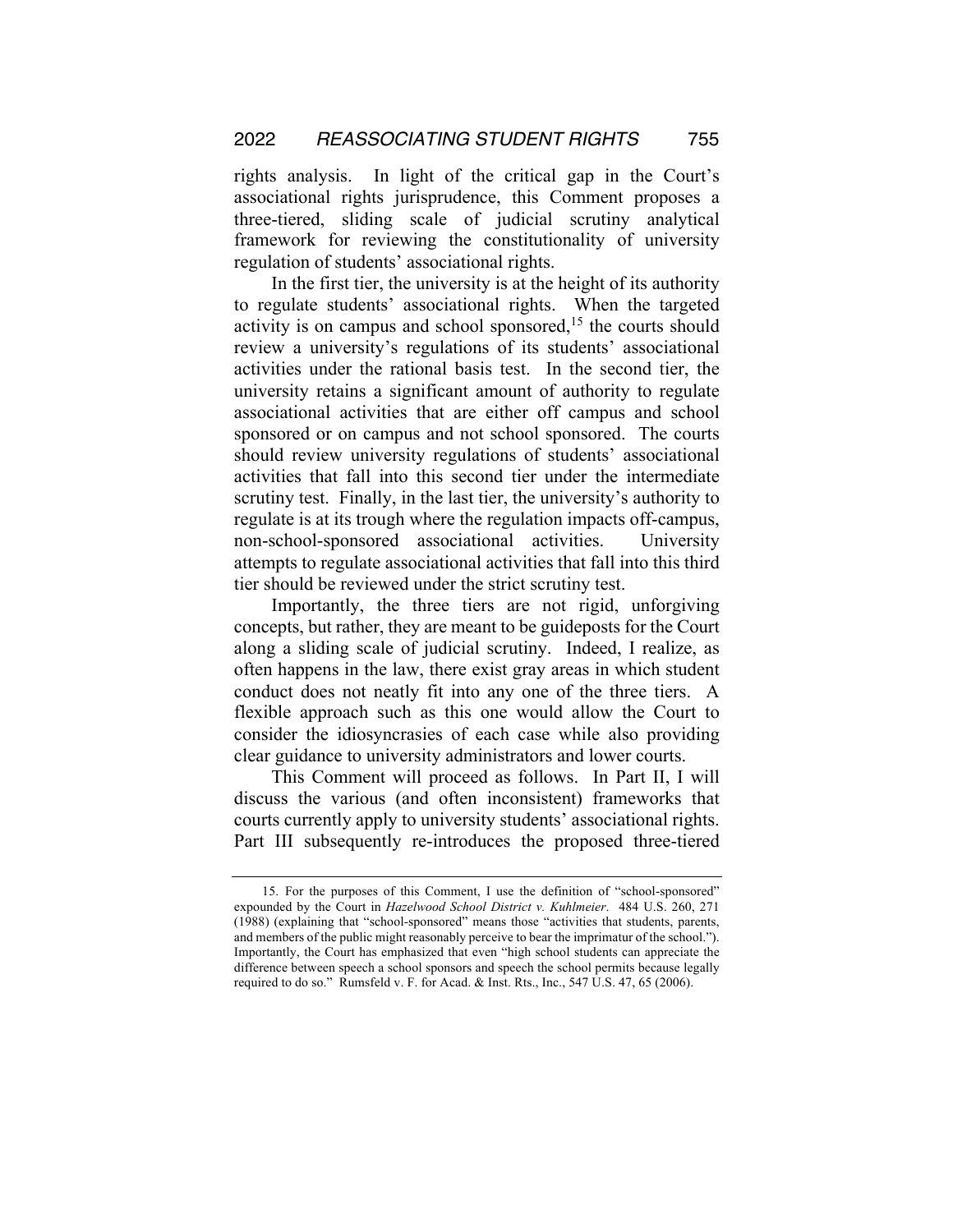framework and justifies its adoption as the test the Court should employ moving forward. Following this section, in Part IV, I will use the proposed framework to review the constitutionality of the University of Arkansas's COVID-19 policy. Finally, in Part V, I will call upon the Court to remedy the incoherent and unworkable state of university student associational rights jurisprudence and urge it to adopt a clear framework moving forward.

#### **II. BACKGROUND**

The Court's university student associational rights jurisprudence is nearly incomprehensible. To fully appreciate the lack of a coherent approach, it is necessary to understand how the Court got to where it is today. University student associational rights principles draw from the right to association and primary and secondary speech precedent. In this section, I will analyze each of these predecessors in turn and explain the current state of university student associational rights.

## **A. The Right to Association**

The right to association is not express in either the Constitution or the Bill of Rights.<sup>16</sup> Nonetheless, since the founding era, it has long been recognized as vital to both the effective functioning of the United States government and the preservation of individual liberties.17 Despite the founders'

<sup>16.</sup> U.S. CONST. amend I; Mark D. Bauer, *Freedom of Association for College Fraternities After* Christian Legal Society *and* Citizens United, 39 J. COLL. & U. L. 247, 248 (2013).

<sup>17.</sup> Bauer, *supra* note 16, at 272 (discussing James Madison's proposal that "[t]he people shall not be restrained from peaceably assembling and consulting for their common good; nor from applying to the legislature by petitions, or remonstrances, for redress of their grievances," as well as *The Federalist*'s assertion that the freedom of association is necessary to the proper functioning of a republic) (quoting THE COMPLETE BILL OF RIGHTS: THE DRAFTS, DEBATES, SOURCES, & ORIGINS 217 (Neil H. Cogan ed., 1997)); Whitney v. California, 274 U.S. 357, 375-76 (1927) (Brandeis, J., concurring) (asserting that "[t]hose who won our independence believed that . . . without free speech and assembly discussion would be futile; that with them, discussion affords ordinarily adequate protection against the dissemination of noxious doctrine[,]" and "they amended the Constitution so that free speech and assembly should be guaranteed."); Sweezy v. New Hampshire, 354 U.S. 234, 250 (1957) ("Our form of government is built on the premise that every citizen shall have the right to engage in political expression and association. This right was enshrined in the First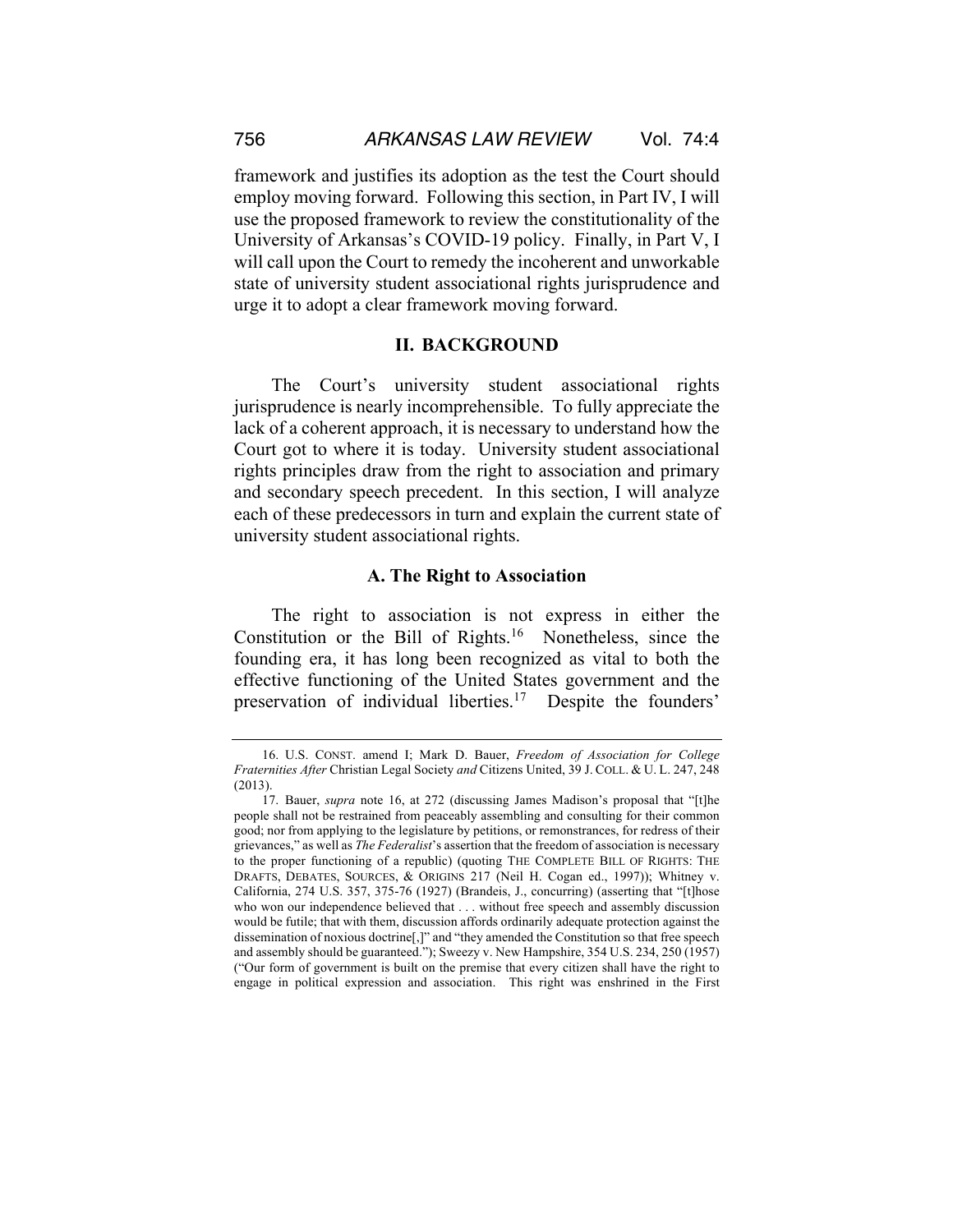insistence on the fundamentality of the right to association, the Supreme Court did not recognize the right as protected by the First Amendment to the United States Constitution until 1958.18 In the landmark case of *NAACP v. Alabama ex rel. Patterson*, the Court highlighted the "close nexus" between the freedoms of speech and association, emphasizing that one cannot exist without the other.<sup>19</sup> Furthermore, the Court unequivocally asserted that the right to association is entitled to the most onerous of constitutional protections in holding that "it is immaterial whether the beliefs sought to be advanced by association pertain to political, economic, religious or cultural matters . . . state action which may have the effect of curtailing the freedom to associate is subject to the *closest scrutiny*."20 The right to association remained a bulwark against government regulation for decades as the Court continually reaffirmed its importance and occasionally even expanded it.<sup>21</sup>

However, the right began to deteriorate in response to the civil rights era and the general push for equality in the United States throughout the 1960s-80s, as private groups throughout this period continually tried to keep racial minorities and women out of their organizations by asserting right to association claims, only to have the courts consistently invalidate them.<sup>22</sup> This

Amendment of the Bill of Rights."). The freedom of association is deeply rooted in human history. However, for the purposes of this Comment, I will only discuss the United States constitutional beginnings of the right to association. For a more in-depth historical analysis of the right, see generally CHARLES E. RICE, FREEDOM OF ASSOCIATION (1962).

<sup>18.</sup> NAACP v. Alabama *ex rel.* Patterson, 357 U.S. 449, 460-61 (1958); Scott Patrick McBride, *Freedom of Association in the Public University Setting: How Broad Is the Right to Freely Participate in Greek Life?*, 23 U. DAYTON L. REV. 133, 136 (1997).

<sup>19</sup>*. Patterson*, 357 U.S. at 460.

<sup>20</sup>*. Id.* at 460-61 (emphasis added).

<sup>21.</sup> Griswold v. Connecticut, 381 U.S. 479, 483 (1965) (asserting that "[t]he right of 'association,' like the right of belief . . . is more than the right to attend a meeting; it includes the right to express one's attitudes or philosophies by membership in a group or by affiliation with it or by other lawful means[,]" and that "[a]ssociation in that context is a form of expression of opinion; and while it is not expressly included in the First Amendment its existence is necessary in making the express guarantees fully meaningful."); Kenneth L. Karst, *The Freedom of Intimate Association*, 89 YALE L.J. 624, 624 (1980) (stating that "[b]efore *Griswold* was decided, the notion of constitutional protection of the freedom of association was a First Amendment doctrine and little more."); *see also* Eisenstadt v. Baird, 405 U.S. 438, 447, 453 (1972) (extending *Griswold*).

<sup>22</sup>*. See, e.g.*, Sigma Chi Fraternity v. Regents of Univ. of Colo., 258 F. Supp. 515, 524- 27 (D. Colo. 1966).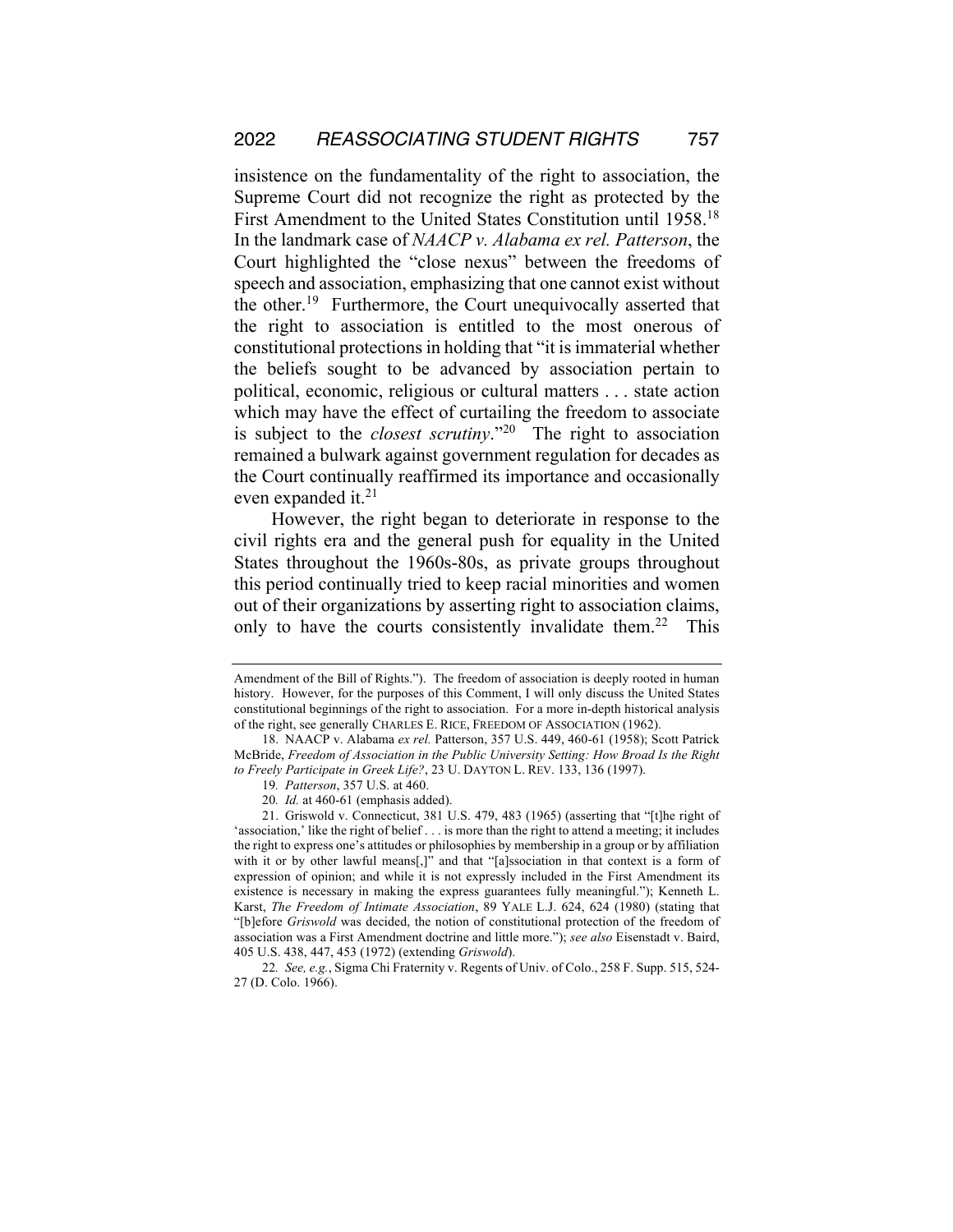culminated in the Supreme Court's overhauling of the right to association in *Roberts v. United States Jaycees*. 23 In *Roberts*, the United States Jaycees ("Jaycees"), a non-profit membership corporation dedicated to the growth and fostering of young men's civic organizations, brought an action against the Minnesota Department of Human Rights ("MDHR"), claiming that the MDHR's demand that it admit women as regular members to its organization violated its constitutional right to association.24 The Court began its analysis of the Jaycees' right to association claim by breaking the right down into two sub-rights: the right to intimate association and the right to expressive association.<sup>25</sup>

First, the Court discussed the right to intimate association.<sup>26</sup> This right is protected "as a fundamental element of personal liberty."<sup>27</sup> Indeed, the right "reflects the realization that individuals draw much of their emotional enrichment from close ties with others. Protecting these relationships from unwarranted state interference therefore safeguards the ability independently to define one's identity that is central to any concept of liberty."28 The Court went on to explain that this right is designed to protect the formation of only certain kinds of highly personal relationships and provided some guidance on how to interpret this limitation.<sup>29</sup>

The "highly personal relationships" limitation requires that the relationship in question contain those "personal bonds [which] have played a critical role in the culture and traditions of the Nation by cultivating and transmitting shared ideals and

<sup>23.</sup> 468 U.S. 609, 618 (1984).

<sup>24</sup>*. Id.* at 612-13, 615.

<sup>25</sup>*. Id.* at 617-18 (stating that "[o]ur decisions have referred to constitutionally protected 'freedom of association' in two distinct senses."). However, the Court made sure to clarify that these two rights are not always mutually exclusive, rather, in most instances "freedom of association in both of its forms may be implicated." *Id.* at 618. *But see*, John D. Inazu, *The Unsettling "Well Settled" Law of Freedom of Association*, 43 CONN. L. REV. 149, 155-56 (2010) (arguing that the *Roberts* opinion "suggest[s] four possible categories of associations: (1) intimate expressive associations, (2) intimate nonexpressive associations, (3) nonintimate expressive associations, and (4) nonintimate nonexpressive associations.").

<sup>26</sup>*. Roberts*, 468 U.S. at 617-18.

<sup>27</sup>*. Id.* at 618.

<sup>28</sup>*. Id.* at 619.

<sup>29</sup>*. Id.* at 618-20.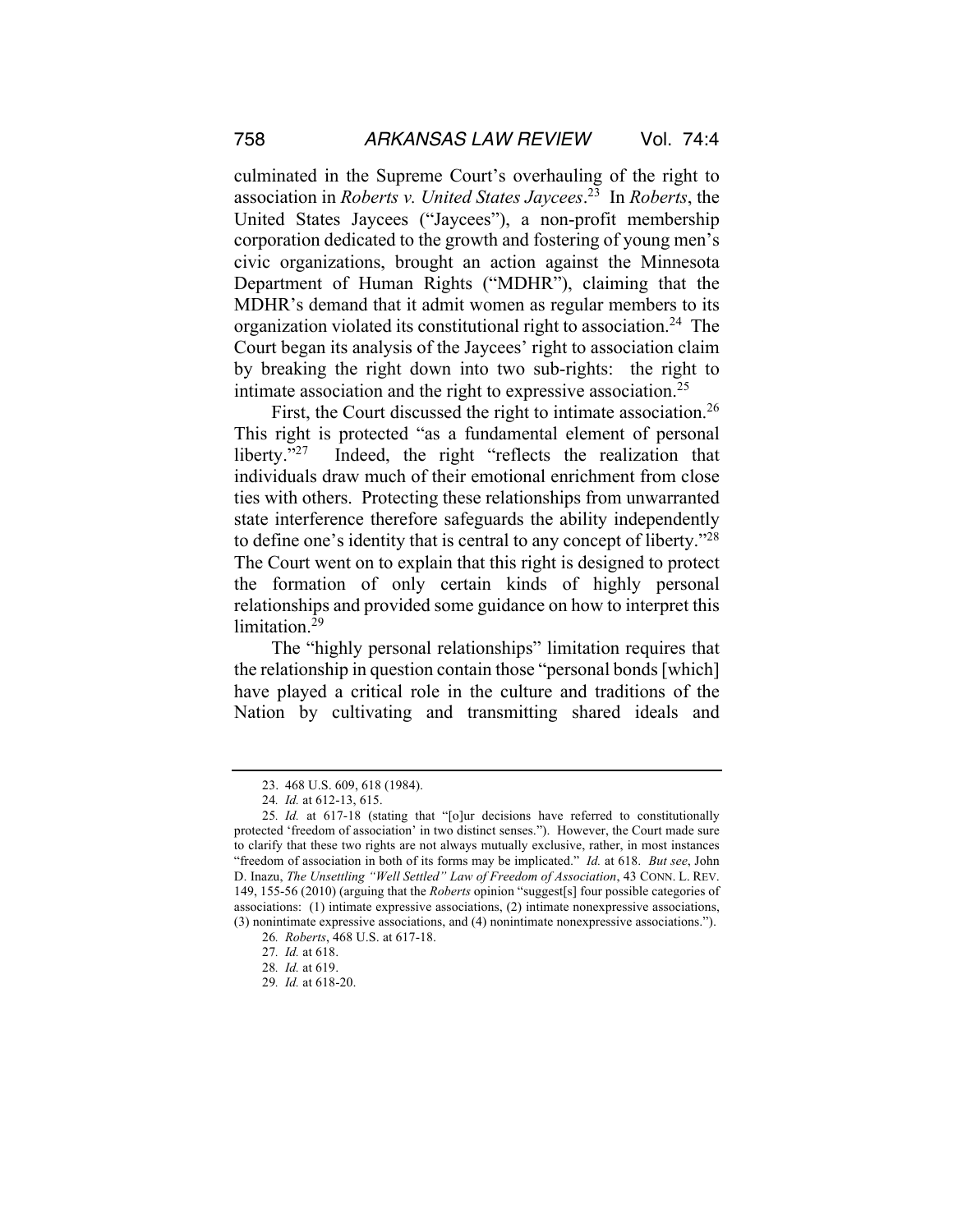beliefs[.]"30 In other words, it must be along the lines of a familial relationship.31 The Court ultimately established a spectrum framework, where the State's authority to regulate is contingent upon how intimate the association is. $32$  The more intimate the association, the more significant the State's interest must be for it to regulate that association.<sup>33</sup> In providing further guidance on gauging the placement of a given association along this spectrum, the Court suggested several factors be taken into consideration: size, selectivity, purpose, and seclusion.<sup>34</sup> Using these factors, the Court ultimately decided that the Jaycees were not entitled to protection under the right to intimate association because the chapters were not small or selective, and many women and other non-members regularly attended meetings and participated in social functions.<sup>35</sup>

Second, the Court discussed the right to expressive association.36 The right to expressive association is the "right to associate for the purpose of engaging in those activities protected by the First Amendment—speech, assembly, petition for the redress of grievances, and the exercise of religion."37 Expressive association is thus a correlative right of sorts. In establishing this right as distinct from the right to intimate association, the Court reasoned that "[a]ccording protection to collective effort on

<sup>30</sup>*. Id.* at 618-19.

<sup>31</sup>*. Roberts*, 468 U.S. at 619 (asserting that "[t]he personal affiliations that exemplify these considerations, and that therefore suggest some relevant limitations on the relationships that might be entitled to this sort of constitutional protection, are those that attend the creation and sustenance of a family").

<sup>32</sup>*. Id.* at 620; McBride, *supra* note 18, at 146 ("The continuum of groups for intimate association analysis has at one end the family, possessing the most highly protected intimate relationships, and at the other end a large, profit-motivated corporation, having no chance of claiming intimate associational rights.").

<sup>33</sup>*. See Roberts*, 468 U.S. at 620 ("Determining the limits of state authority over an individual's freedom to enter into a particular association therefore unavoidably entails a careful assessment of where that relationship's objective characteristics locate it on a spectrum from the most intimate to the most attenuated of personal attachments.").

<sup>34</sup>*. Id.*

<sup>35</sup>*. Id.* at 621.

<sup>36</sup>*. Id.* at 621-22.

<sup>37</sup>*. Id.* at 618. The establishment of the right to expressive association is a recognition of the fact that "[a]n individual's freedom to speak, to worship, and to petition the government for the redress of grievances could not be vigorously protected from interference by the State unless a correlative freedom to engage in group effort toward those ends were not also guaranteed." *Roberts*, 468 U.S. at 622.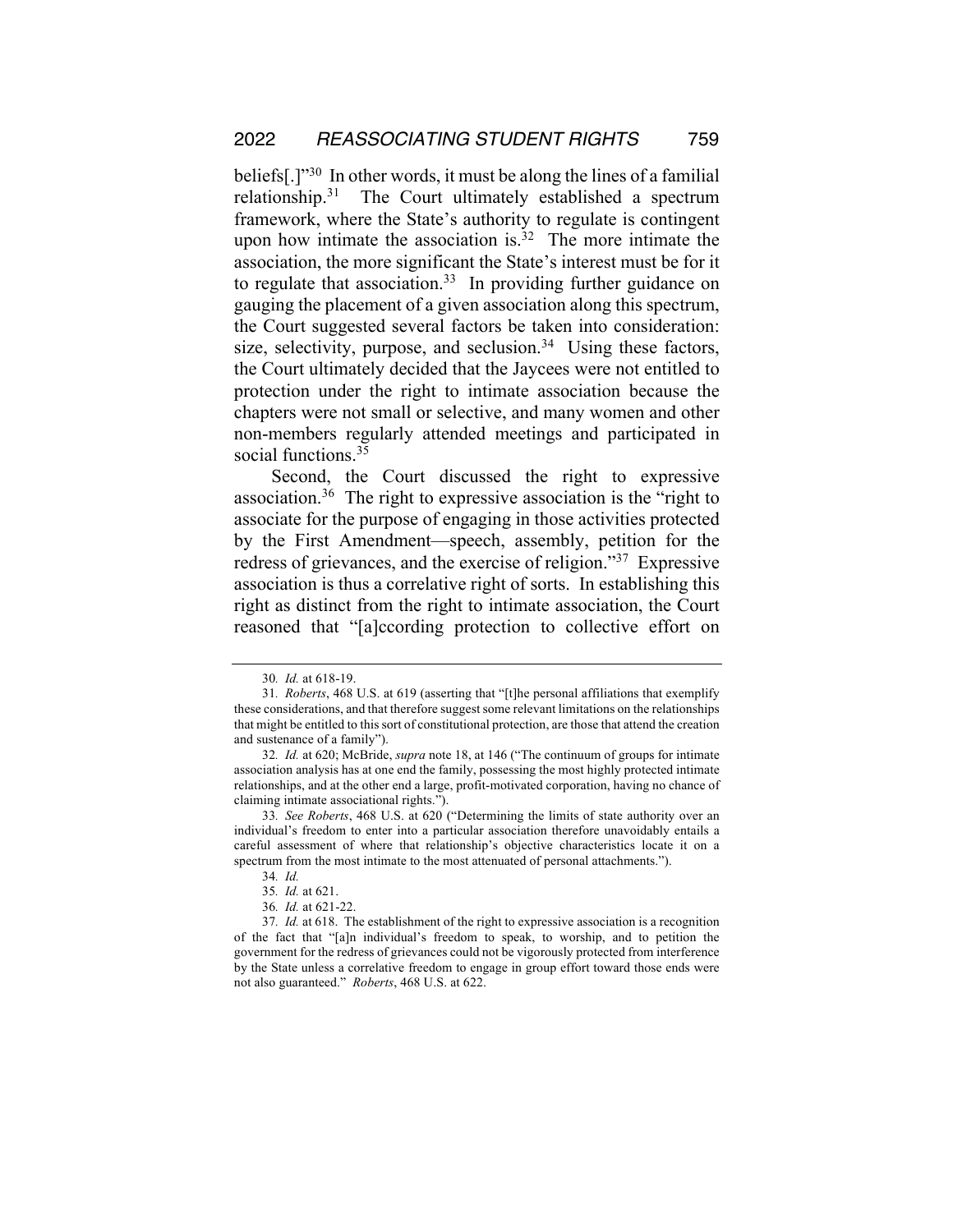behalf of shared goals is especially important in preserving political and cultural diversity and in shielding dissident expression from suppression by the majority."<sup>38</sup> While recognizing that the right to expressive association is indeed entitled to the most onerous of constitutional protections, the Court held that it is not absolute, and that "[i]nfringements on that right may be justified by regulations adopted to serve compelling state interests, unrelated to the suppression of ideas, that cannot be achieved through means significantly less restrictive of associational freedoms."39 In other words, government regulation of expressive association must generally meet the arduous demands of the strict scrutiny test in order to comport with the Constitution.

While the MDHR's demand that the Jaycees admit women to the organization infringed upon the group's right to expressive association,<sup>40</sup> the State of Minnesota nonetheless prevailed.<sup>41</sup> The Court reasoned that because (1) Minnesota had a compelling interest in eradicating gender discrimination, (2) the regulation was the least restrictive means of assuring Minnesota's citizens "equal access to publicly available goods and services," and (3) the regulation imposed only a limited burden on the associational freedoms of the Jaycees, the Jaycees' right to expressive association claim failed.42

#### *1. Intimate Association*

Although the Supreme Court's most in-depth treatment of the right to intimate association occurred in *Roberts*, <sup>43</sup> the right was first articulated in Kenneth Karst's law review article, *The* 

<sup>38</sup>*. Id.* at 622; *see also* Rumsfeld v. F. for Acad. & Inst. Rts., Inc., 547 U.S. 47, 68 (2006) (asserting that the right to expressive association developed because "[t]he right to speak is often exercised most effectively by combining one's voice with the voices of others[,]" and "[i]f the government were free to restrict individuals' ability to join together and speak, it could essentially silence views that the First Amendment is intended to protect.").

<sup>39</sup>*. Roberts*, 468 U.S. at 623.

<sup>40</sup>*. Id.*

<sup>41</sup>*. Id.*

<sup>42</sup>*. See id.* at 623-26.

<sup>43</sup>*. See supra* notes 26-35 and accompanying text.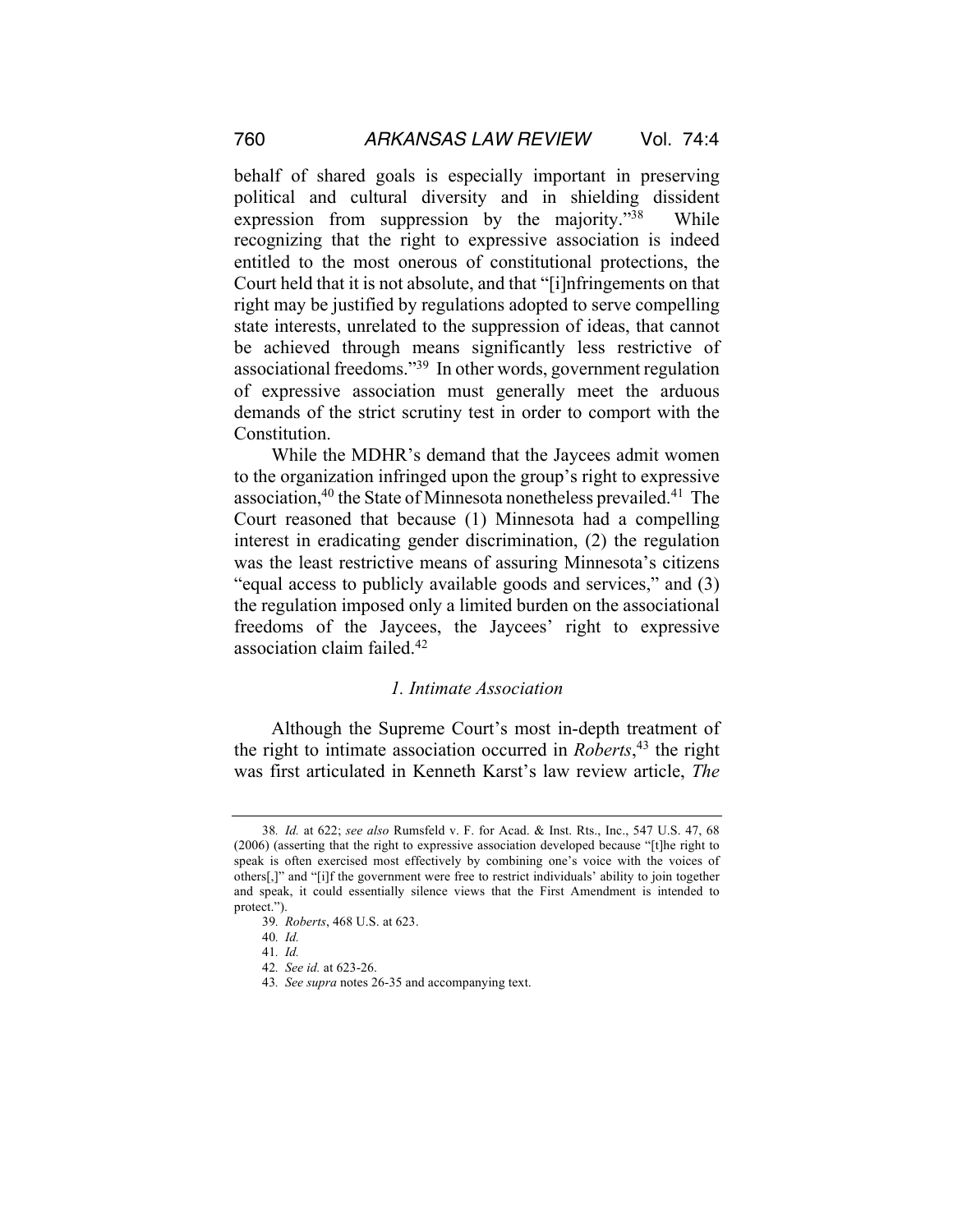*Freedom of Intimate Association*, a mere four years prior to the right's constitutional debut.44 Karst's article and the *Roberts* opinion are astoundingly similar.45 Justice Brennan noticeably omitted any citation to Karst's article in his *Roberts* opinion.46 However, several commentators have suggested that the Supreme Court adopted much of Karst's intimate association framework,<sup>47</sup> one even suggesting that the Supreme Court "lifted the right to intimate association from Karst's article."48

Thus, while Karst's article did not determine the parameters of the right to intimate association, it is highly instructive, as it was almost certainly the Supreme Court's inspiration of the right.49 Karst defined an intimate association as "a close and familiar personal relationship with another that is in some significant way comparable to a marriage or family relationship. An intimate association, like any group, is more than the sum of its members; it is a new being, a collective individuality with a life of its own."50 Karst argued that the right to intimate association is an expansive, broad right, protected not only under the First Amendment, but also under substantive due process and equal protection principles of the Fifth and Fourteenth Amendments.<sup>51</sup> Importantly, he also argued that the right to

<sup>44.</sup> Karst, *supra* note 21, at 624; Gwynne L. Skinner, *Intimate Association and the First Amendment*, 3 L. & SEXUALITY 1, 3 (1993).

<sup>45.</sup> For a comprehensive analysis of the similarities between Karst's article and the Supreme Court's *Roberts* opinion, see Nancy Catherine Marcus, *The Freedom of Intimate Association in the Twenty First Century*, 16 GEO. MASON U. CIV. RTS. L.J. 269, 278-79 (2006).

<sup>46.</sup> Inazu, *supra* note 25, at 165; *Roberts*, 468 U.S. 609. Justice Brennan is lucky he did not have a faculty advisor reviewing his opinion. Although, I suppose Professor Karst is not too upset, his idea has become enduring constitutional law after all.

<sup>47</sup>*. See, e.g.*, Marcus, *supra* note 45, at 276; Inazu, *supra* note 25, 158-68 ("Brennan's *Roberts* opinion never cites Karst's article, but the intellectual debt is apparent."); Joshua P. Roling, *Functional Intimate Association Analysis: A Doctrinal Shift to Save the* Roberts *Framework*, 61 DUKE L.J. 903, 909 (2012) ("[M]any of Professor Karst's values were reflected in the Court's rationales for protecting intimate associations."); Skinner, *supra* note 44, at 3-8; *see generally* Collin O. Udell, *Intimate Association: Resurrecting a Hybrid Right*, 7 TEX. J. WOMEN & L. 231, 233-39 (1998).

<sup>48.</sup> Udell, *supra* note 47, at 232.

<sup>49</sup>*. See supra* notes 43-48.

<sup>50.</sup> Karst, *supra* note 21, at 629.

<sup>51</sup>*. Id.* at 652-67.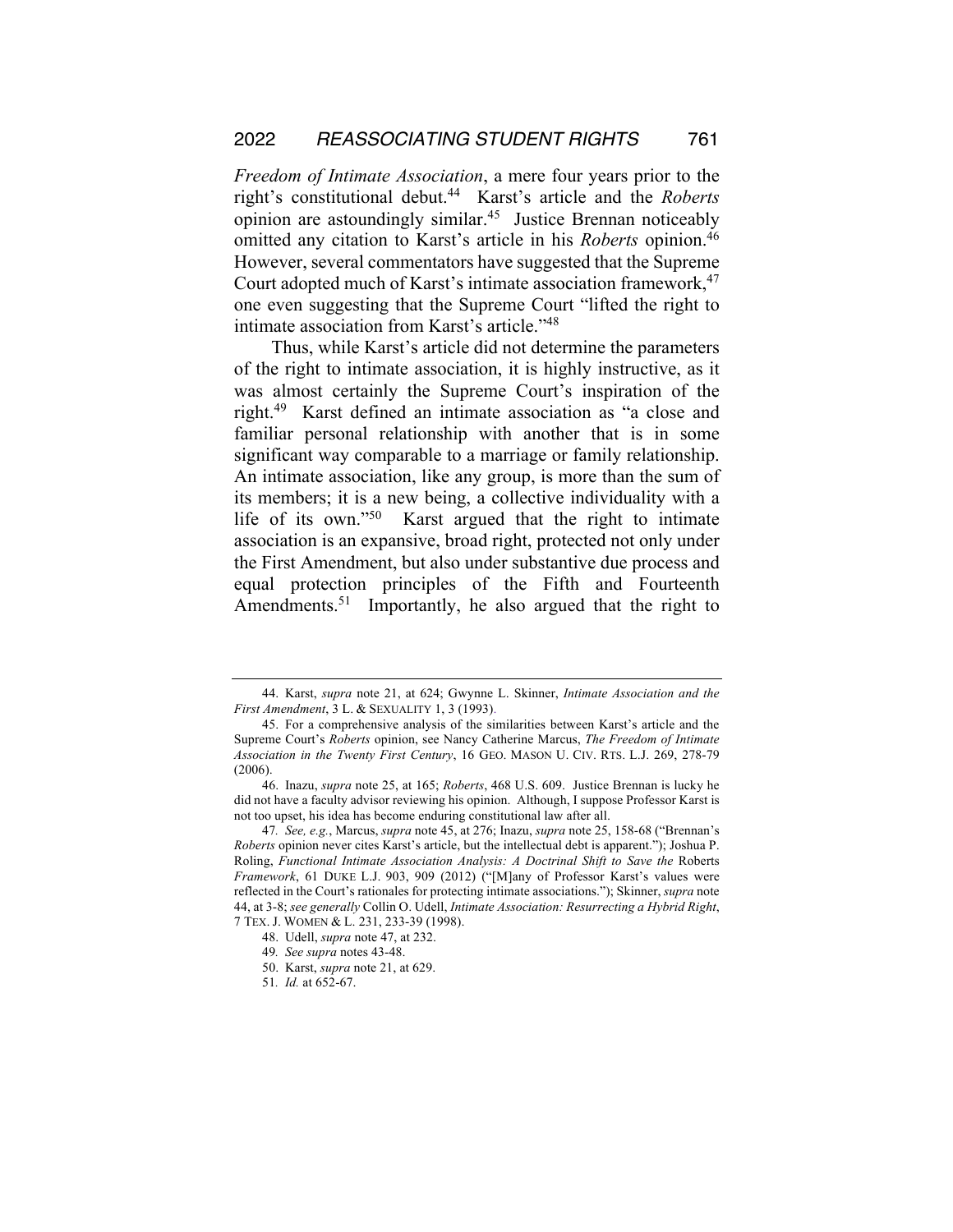intimate association was not limited to traditional relationships,  $52$ a point where he and Justice Brennan diverged.<sup>53</sup>

In the thirty-six years since the Supreme Court initially recognized the right to intimate association in *Roberts*, it has not once taken up another case in which it has devoted extensive attention to clarifying the right.<sup>54</sup> There was an initial attempt by Justice Blackmun to invoke the right in defense of LGBT rights in *Bowers v. Hardwick*, <sup>55</sup> a mere two years after *Roberts* was decided, but to no avail, as the majority opinion in that case did not even acknowledge the right to intimate association in formulating its holding.56

Nonetheless, the Supreme Court has provided a limited amount of guidance on "what [an intimate association] is not[.]"57 A few years after *Roberts* was decided, another very similar case came before the Supreme Court: *Board of Directors of Rotary International v. Rotary Club of Duarte*. 58 Much like in *Roberts*, here, Rotary International, an umbrella organization controlling 19,788 local rotary clubs, had a policy limiting official membership to men.<sup>59</sup> The Rotary Club of Duarte, California ("Duarte Chapter") decided to start admitting women, to which Rotary International responded by revoking the club's charter.<sup>60</sup> The Duarte Chapter then sued Rotary International, asserting that its policy limiting membership to men violated California's Unruh Civil Rights Act ("UCRA").<sup>61</sup> Rotary International then claimed that the UCRA violated its right to association.<sup>62</sup>

- 59*. Id.* at 539-41.
- 60*. Id.* at 541.

<sup>52</sup>*. Id.* at 629, 662, 671, 686-87 (claiming that even "close friendship" may be included in the right to intimate association).

<sup>53.</sup> Udell, *supra* note 47, at 238-39 (suggesting that Justice Brennan was "hesitant to do more than vaguely suggest that the right might move beyond traditional relationships").

<sup>54</sup>*. See generally id.* at 239; Marcus, *supra* note 45, at 283-84.

<sup>55.</sup> 478 U.S. 186, 202-03 (1986) (Blackmun, J., dissenting) ("I believe that Hardwick has stated a cognizable claim that [the Georgia sodomy statute] interferes with constitutionally protected interests in privacy and freedom of intimate association.").

<sup>56</sup>*. See generally id.* at 186 (majority opinion).

<sup>57.</sup> Marcus, *supra* note 45, at 283.

<sup>58.</sup> 481 U.S. 537, 537 (1987).

<sup>61</sup>*. Id.* at 541-42.

<sup>62</sup>*. See id.* at 537.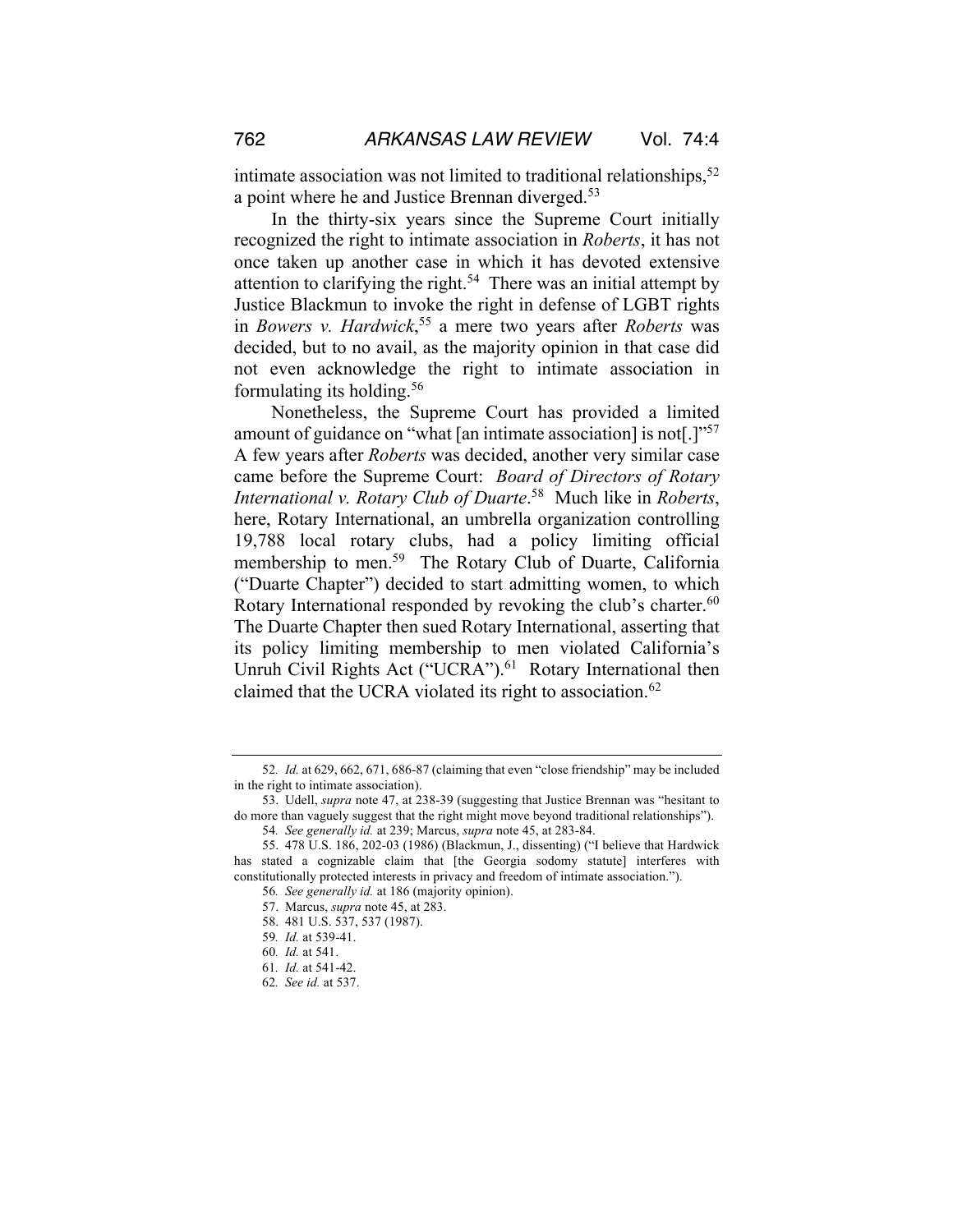In applying the *Roberts* framework to analyze Rotary International's intimate association claim, <sup>63</sup> the Court acknowledged that "[w]e have not attempted to mark the precise boundaries of this type of constitutional protection."64 It then went on to cite a plethora of substantive due process cases in order to exemplify the kinds of relationships deserving constitutional protection under the right to intimate association.<sup>65</sup> However, ultimately, in employing the *Roberts* intimate association factors to Rotary International, the Court held that neither Rotary International nor its individual Rotary Clubs were entitled to *any* degree of intimate association protection.<sup>66</sup> In reaching this conclusion, the Court highlighted several facts: membership ranged from fewer than twenty to more than nine hundred, about ten percent of the membership moved away or dropped out every year, the clubs' policies stated that they were inclusive, guests attended meetings, and members from other Rotary Clubs were required to be admitted to any Rotary Club meeting.<sup>67</sup>

Surprisingly, the very next year, the Court decided an almost identical case: *New York State Club Ass'n v. City of New York*. 68 Yet again, private clubs sought to enjoin the enforcement of a human rights law prohibiting discrimination, asserting their right to association as a defense. $69$  In analyzing the New York State Club Association's claims, the Court failed to even mention the right to intimate association by name, $70$  instead choosing to refer to the vague notion of "private association."71 Nonetheless, the Court still employed the *Roberts* framework and denied the New York State Club Association's intimate association claim based on the facts that most of the clubs were more than four hundred

<sup>63</sup>*. Bd. of Dirs. of Rotary Int'l*, 481 U.S. at 545-46.

<sup>64</sup>*. Id.* at 545.

<sup>65</sup>*. Id.* (first citing Zablocki v. Redhail, 434 U.S. 374 (1978) (marriage); then citing Carey v. Population Servs. Int'l, 431 U.S. 678 (1977) (decision to have children); then citing Pierce v. Soc'y of Sisters, 268 U.S. 510 (1925) (child-rearing and education); and then citing Moore v. City of E. Cleveland, 431 U.S. 494 (1977) (cohabitation with relatives)).

<sup>66</sup>*. Id.* at 546-47.

<sup>67</sup>*. Id.*

<sup>68.</sup> 487 U.S. 1, 1 (1988).

<sup>69</sup>*. Id.* at 7.

<sup>70.</sup> Marcus, *supra* note 45, at 284; *N.Y. State Club Ass'n*, 487 U.S. 1.

<sup>71</sup>*. N.Y. State Club Ass'n*, 487 U.S. at 6, 12.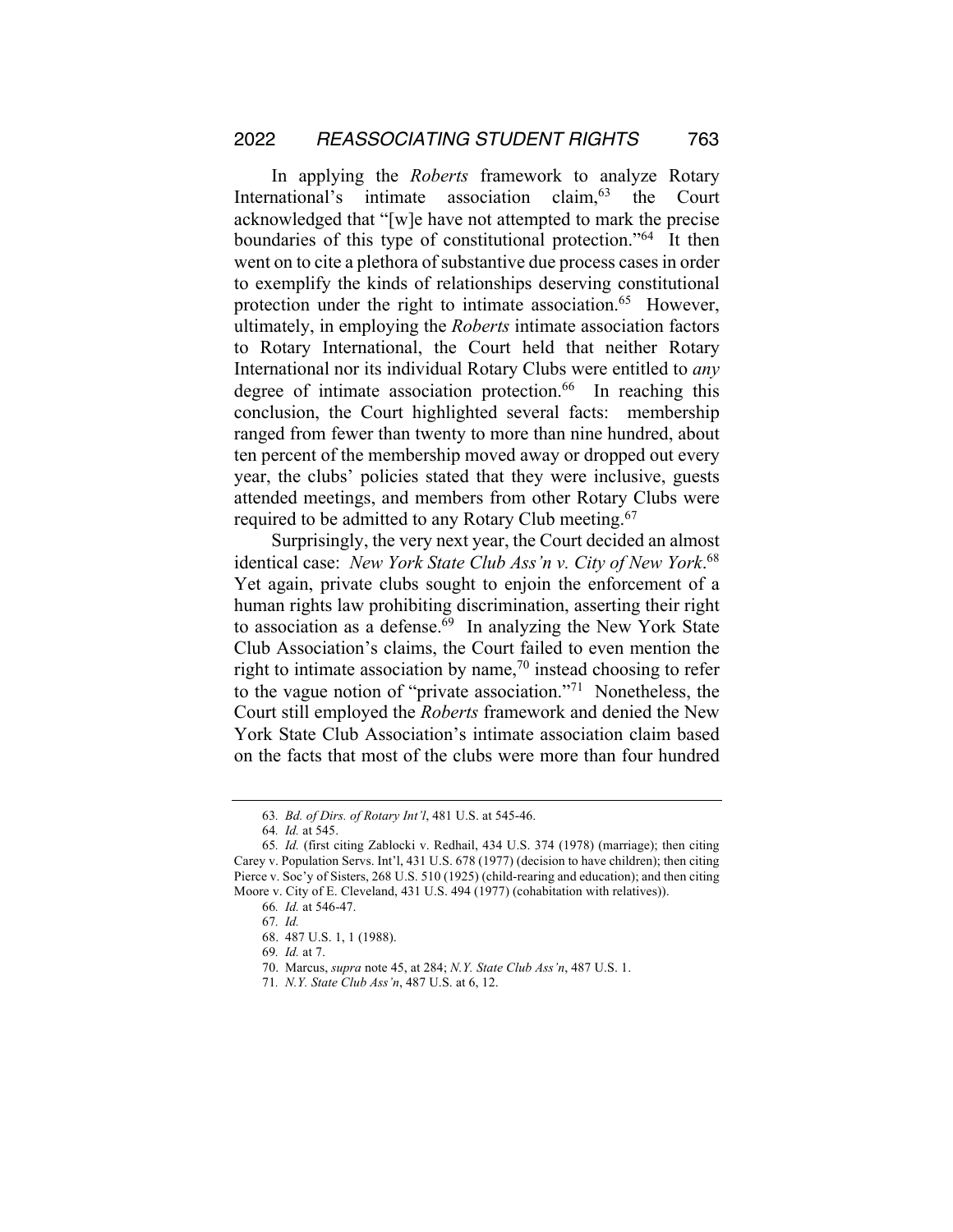members strong, and they all regularly provided service to and received payments from nonmembers.<sup>72</sup> The Court also emphasized, albeit implicitly, that the regular presence of strangers at club meetings strongly counsels against the finding of an intimate association.73

Following *New York State Club Ass'n*, it seems that large private clubs learned their lesson (at least for a time), as there was not another large private club intimate association case to reach the Supreme Court for another decade.<sup>74</sup> However, this did not stop the Court from invalidating intimate association claims elsewhere. The year after *New York State Club Ass'n*, the Court denied another intimate association claim in *City of Dallas v. Stanglin*. 75 In *Stanglin*, the owner of a skating rink brought a challenge to a city ordinance that prohibited teenagers from entering the skating rink at certain hours and socializing with those outside their age group.<sup>76</sup> He alleged that the ordinance interfered with his patrons' right to associate with persons outside their age bracket.77 The Court found that the Constitution does not recognize "a generalized right of 'social association' that includes chance encounters in dance halls."78 Indeed, Justice Rehnquist, writing for the majority, emphatically held that "[i]t is clear beyond cavil that dance-hall patrons, who may number 1,000 on any given night, are not engaged in the sort of 'intimate human relationships' referred to in *Roberts*."79 However, he barely explained his reasoning in holding that "coming together to engage in recreational dancing" does not qualify as a form of intimate association.80

Continuing the trend of hearing one association focused case a year, in 1990, the Court reviewed *FW/PBS, Inc. v. City of Dallas*. 81 Like in *Stanglin*, here, owners of Dallas businesses

<sup>72</sup>*. Id.*

<sup>73</sup>*. Id.*

<sup>74</sup>*. See* Boy Scouts of Am. v. Dale, 530 U.S. 640 (2000).

<sup>75.</sup> 490 U.S. 19, 20-21 (1989).

<sup>76</sup>*. Id.* at 21-22.

<sup>77</sup>*. Id.* at 22.

<sup>78</sup>*. Id.* at 25.

<sup>79</sup>*. Id.* at 24.

<sup>80</sup>*. Stanglin*, 490 U.S. at 25.

<sup>81.</sup> 493 U.S. 215 (1990).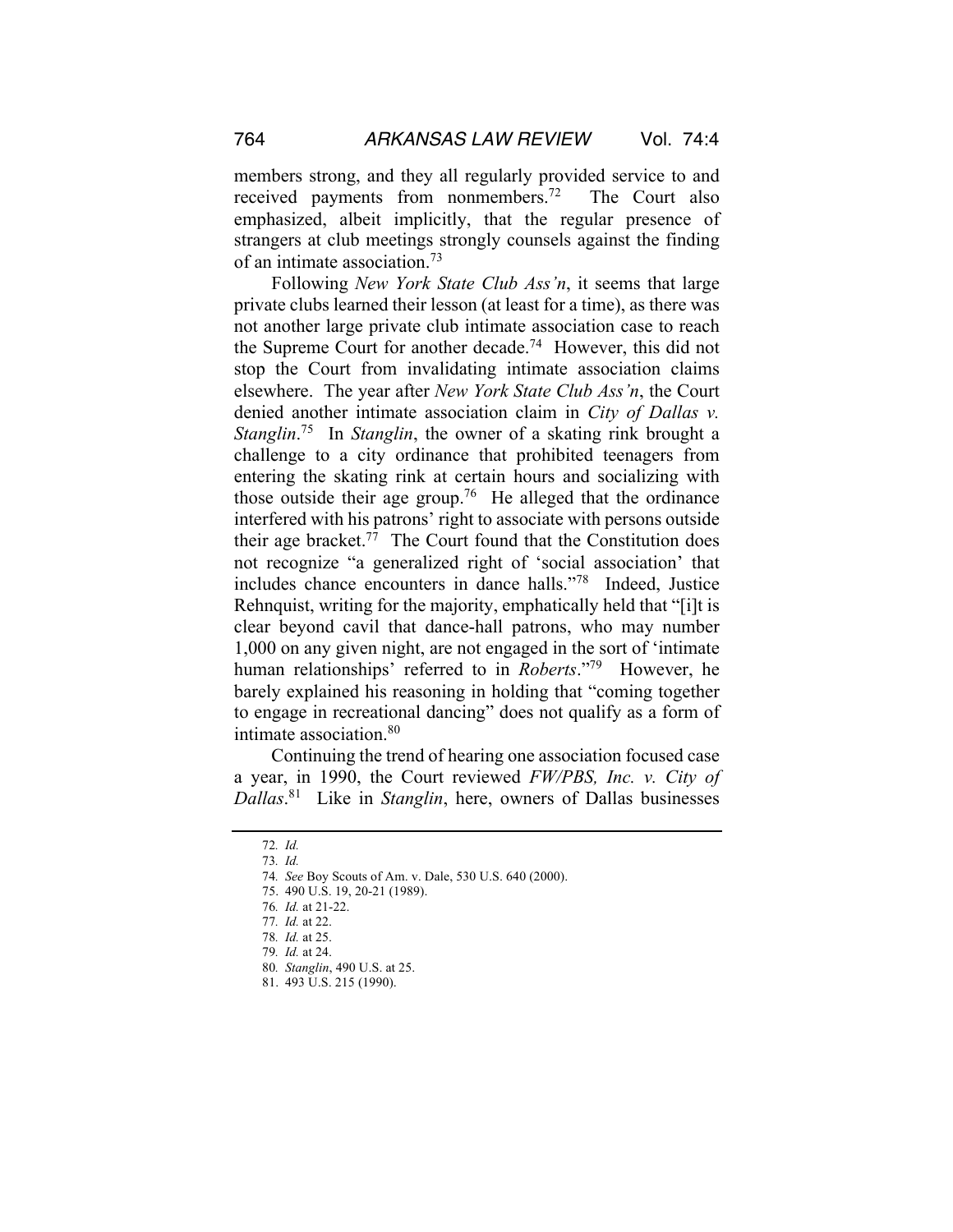brought intimate association claims on behalf of their patrons against a city licensing scheme that, among other things, required motel owners to obtain a license if they were to rent rooms for fewer than ten hours. <sup>82</sup> Justice O'Connor, perhaps a bit sarcastically, held that "we do not believe that limiting motel room rentals to 10 hours will have any discernible effect on the sorts of traditional personal bonds to which we referred in *Roberts*[,]" and that "[a]ny 'personal bonds' that are formed from the use of a motel room for fewer than 10 hours are not those that have 'played a critical role in the culture and traditions of the Nation by cultivating and transmitting shared ideals and beliefs."<sup>83</sup> Thus, again, the Court refused to take advantage of an opportunity to clarify the parameters of the right to intimate association. Since the Court's decision in *FW/PBS, Inc.*, there have been no Supreme Court intimate association cases defining the doctrine to any appreciable extent.<sup>84</sup>

In the absence of any clear guideposts, the Circuit Courts of Appeals have largely been left to their own devices when it comes to the right to intimate association.<sup>85</sup> This has created wide and varying gaps in the application of the right. $86$  The central thesis of one of the most comprehensive legal commentaries on the right to intimate association to date was that "[w]ith *Lawrence* [*v. Texas*] shining new light on intimate association rights, the Court could soon decide[] . . . that the time has finally come to clarify the parameters and protections that define the freedom of intimate association."87 Indeed, the Court had a golden opportunity to do

<sup>82</sup>*. Id.* at 220-21.

<sup>83</sup>*. Id.* at 237 (quoting Roberts v. U.S. Jaycees, 468 U.S. 609, 618-19 (1984)).

<sup>84</sup>*. See* Marcus, *supra* note 45, at 286-87 (first citing Boy Scouts of Am. v. Dale, 530 U.S. 640 (2000); then citing Troxel v. Granville, 530 U.S. 57 (2000); and then citing Overton v. Bazzetta, 539 U.S. 126 (2003), and discussing how, in each case, the Court did not take advantage of the opportunity to clarify or define the right to intimate association).

<sup>85</sup>*. Id.* at 287.

<sup>86</sup>*. Id.* at 288-98 (identifying upwards of ten different tests the Circuit Courts of Appeals have applied to the right of intimate association since *Roberts* and describing the variance as "mind-boggling") (citing Udell, *supra* note 47, at 233-39). Professor Marcus also discusses the "[c]lear cries for clarity" coming from the Circuit Courts of Appeals, providing as an example a somewhat comical reference to the Second Circuit's citation of a Bible verse "to describe its lack of knowledge of the unfixed boundaries of intimate association." *Id.* at 297.

<sup>87</sup>*. Id.* at 299.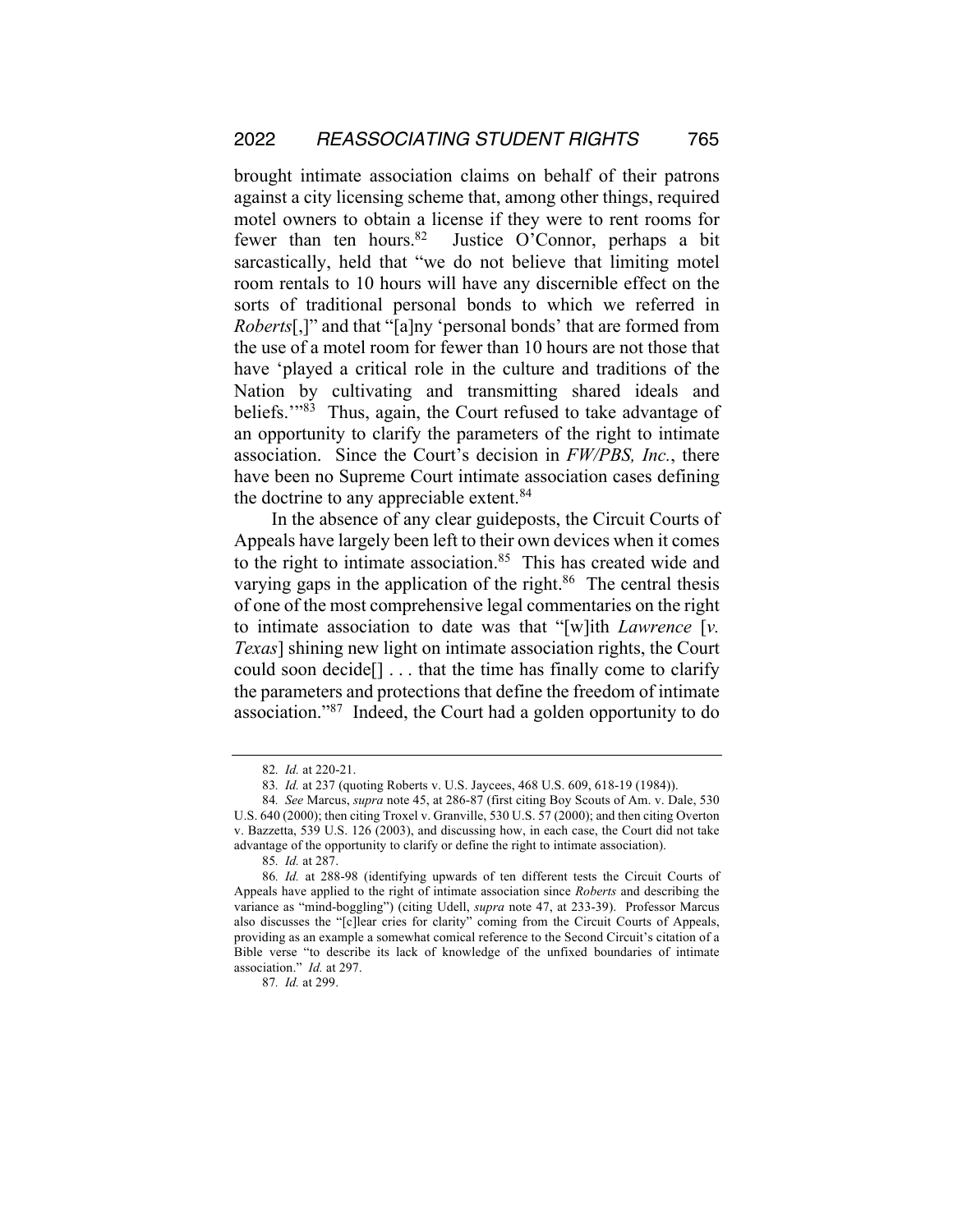exactly that in the recent landmark decision of *Obergefell v. Hodges*. 88 *Obergefell* was a major step forward in terms of the right to intimate association, as it finally broke away from the age old traditional relationships approach in its holding that "[s]amesex couples have the same right as opposite-sex couples to enjoy intimate association," echoing a more Karstian view of the right.<sup>89</sup> However, aside from a couple of quick references to the right to intimate association, the Court yet again refused to clarify its parameters or provide any meaningful analysis of it.<sup>90</sup> Thus, in line with the rest of its post-*Roberts* intimate association decisions, the Court has allowed the gates of the doctrine of intimate association to remain wide open, refusing to shut them for almost forty years.<sup>91</sup>

#### *2. Expressive Association*

The Supreme Court's most in-depth analysis of the right to expressive association was also laid out in *Roberts*. 92 The *Roberts*  definition of an expressive association "requires both an organization (the association itself) and a purpose (a First Amendment activity)."<sup>93</sup> The right to expressive association essentially allows an organization to be considered an individual for purposes of the First Amendment and grants it all the First Amendment rights and corresponding limitations of such rights that are bestowed upon the individual. $94$  Just like the intimate association jurisprudence, the Supreme Court has provided little

<sup>88.</sup> 576 U.S. 644 (2015).

<sup>89</sup>*. Id.* at 646.

<sup>90</sup>*. See id.* at 646, 667.

<sup>91.</sup> My sympathies go out to Professor Marcus. I have only just begun researching the right to intimate association and I am quite frustrated with the Court's lack of guidance, while I know she has watched the Court refuse to define the right for at least fourteen years now.

<sup>92</sup>*. See supra* notes 36-42 and accompanying text.

<sup>93.</sup> Randall P. Bezanson et al., *Mapping the Forms of Expressive Association*, 40 PEPP. L. REV. 23, 24-25 (2012).

<sup>94</sup>*. Id.* For example: viewpoint and content restrictions; prior restraints; public forum doctrine; time, place, and manner restrictions; etc. *See id.* That being said, the right still protects the individuals that participate in these associations, so in a sense, it is also an individual right. Roberts v. U.S. Jaycees, 468 U.S. 609, 618-19 (1984).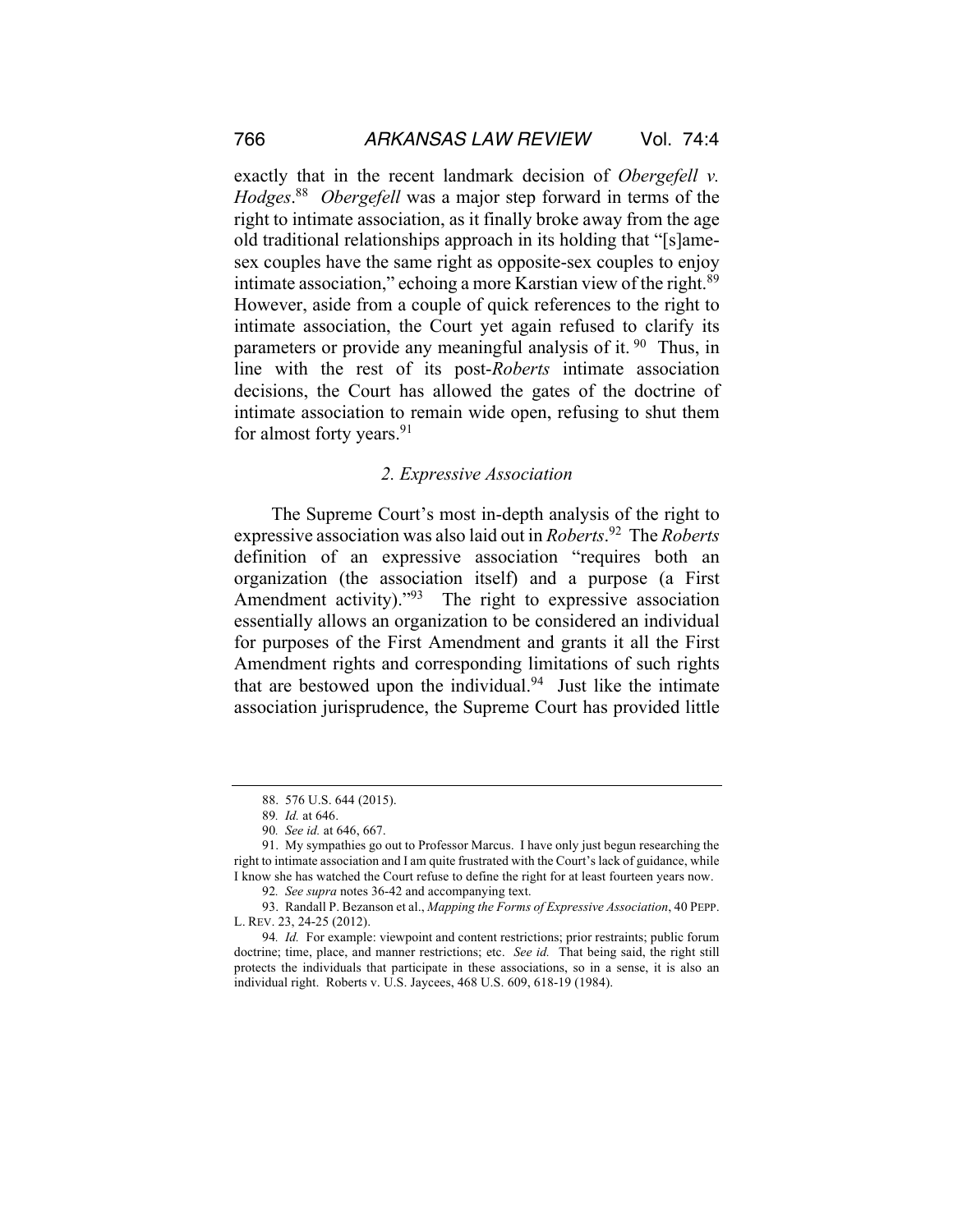guidance on what exactly qualifies an organization as an expressive association.<sup>95</sup>

The first expressive association case to come to the Supreme Court after *Roberts* was *Board of Directors of Rotary International*. 96 Although the UCRA's interference with Rotary International's right to expressive association seemed to warrant the application of strict scrutiny,  $97$  the Court gave short shrift to Rotary International's claim, asserting that "the evidence fails to demonstrate that admitting women to Rotary Clubs will affect in any significant way the existing members' ability to carry out their various purposes."98 The Court indicated that Rotary International was not an expressive association at all, seemingly because the Rotary Clubs did not take positions on political issues.<sup>99</sup> Moreover, the Court went on to say that even if the UCRA interfered with Rotary International's right to expressive association, the UCRA was "unrelated to the suppression of ideas" and "serv[ed] the State's compelling interest in eliminating discrimination against women."<sup>100</sup>

A nearly identical result occurred in the next expressive association case to reach the Court, *New York State Club Ass'n*. 101 In this case, however, the New York State Club Association sought to bring the expressive association claim on behalf of individual club members, as opposed to on behalf of each organization as a whole.<sup>102</sup> The Court affirmed that the right is also held by individuals, but unfortunately for the New York State Club Association, it held that the public accommodations law did "not affect 'in any significant way' the ability of individuals to form associations that will advocate public or private viewpoints."103 The Court went on to justify its decision and lay

<sup>95.</sup> Bezanson et al., *supra* note 93, at 25-27.

<sup>96.</sup> Bd. of Dirs. of Rotary Int'l v. Rotary Club of Duarte, 481 U.S. 537 (1987); *see supra* notes 58-62 and accompanying text (providing the pertinent facts).

<sup>97</sup>*. See* Roberts v. U.S. Jaycees, 468 U.S. 609, 623 (1984).

<sup>98</sup>*. Bd. of Dirs. of Rotary Int'l*, 481 U.S. at 548.

<sup>99</sup>*. Id.*

<sup>100</sup>*. Id.* at 549.

<sup>101.</sup> N.Y. State Club Ass'n v. City of New York, 487 U.S. 1 (1988); *see supra* notes 68-72 and accompanying text (providing the pertinent facts).

<sup>102</sup>*. N.Y. State Club Ass'n*, 487 U.S. at 1, 13.

<sup>103</sup>*. Id.* at 13 (citing *Bd. of Dirs. of Rotary Int'l*, 481 U.S. at 548).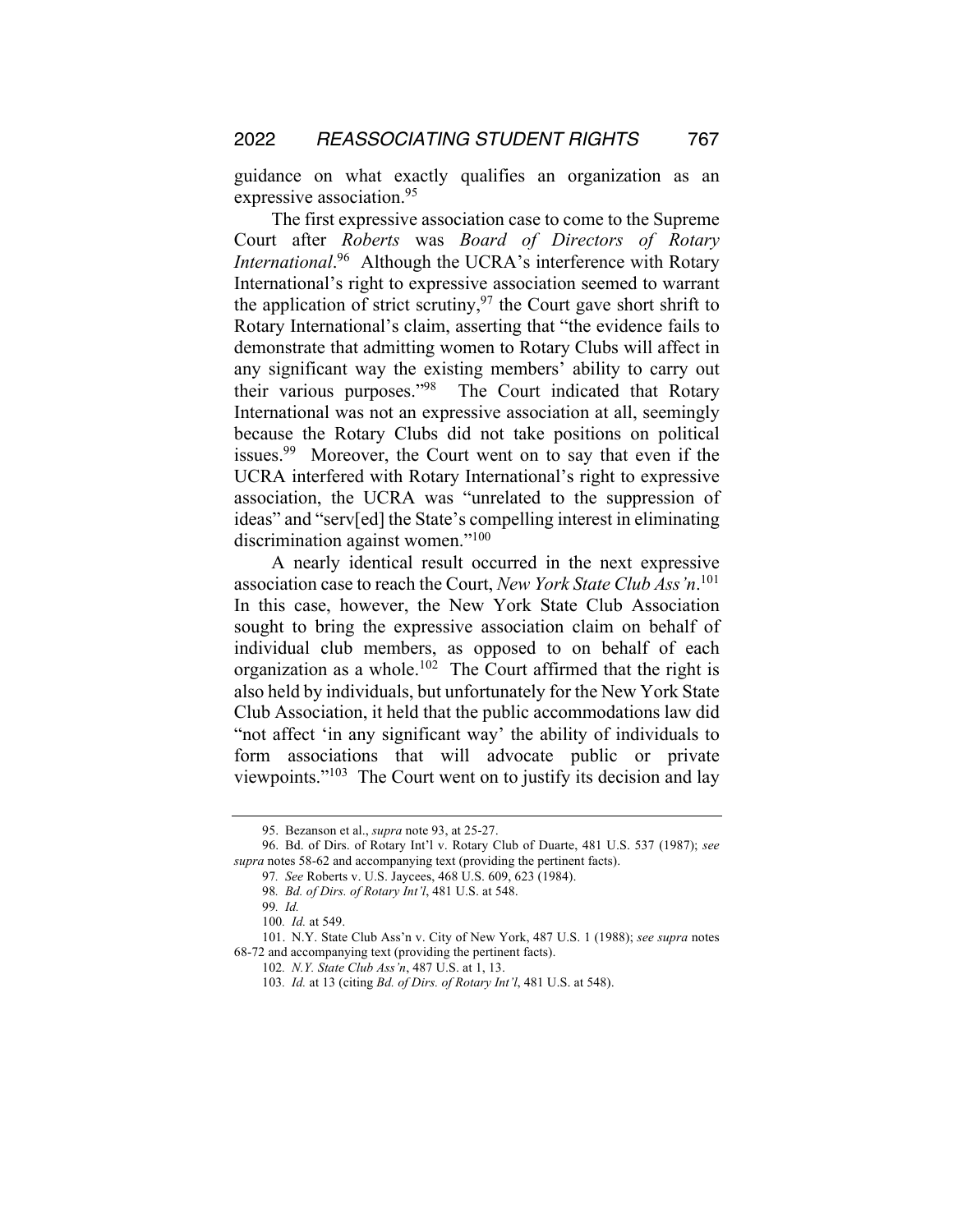the groundwork for future expressive association litigants in explaining that:

It is conceivable, of course, that an association might be able to show that it is organized for specific expressive purposes and that it will not be able to advocate its desired viewpoints nearly as effectively if it cannot confine its membership to those who share the same sex, for example, or the same religion.<sup>104</sup>

Following *New York State Club Ass'n*, the Court briefly analyzed the right to expressive association in *Stanglin*. 105 Again, the Court limited the right. Here, the Court held that social gatherings of strangers do not "involve the sort of expressive association that the First Amendment has been held to protect."106 Because the "hundreds of teenagers who congregate each night at this particular dance hall [were] not members of any organized association[,]" they were not entitled to the protections of the right to expressive association.<sup>107</sup> The Court noted that "[i]t is possible to find some kernel of expression in almost every activity a person undertakes . . . but such a kernel is not sufficient to bring the activity within the protection of the First Amendment."108

After a decade of consistently striking down expressive association claims, the Court finally upheld an organization's right to expressive association in *Hurley v. Irish-American Gay, Lesbian and Bisexual Group of Boston, Inc*. 109 In *Hurley*, the Irish-American Gay, Lesbian and Bisexual Group of Boston ("GLIB") sought to march in the 1993 Boston St. Patrick's Day parade as a way for its members to express their pride in their Irish heritage as openly gay, lesbian, and bisexual individuals, to demonstrate the existence of such individuals, and to express solidarity with individuals like themselves who were at the time seeking to march in the very similar New York St. Patrick's Day

<sup>104</sup>*. Id.*

<sup>105.</sup> City of Dallas v. Stanglin, 490 U.S. 19, 24-25 (1989); *see supra* notes 75-78 and accompanying text (providing the pertinent facts).

<sup>106</sup>*. Stanglin*, 490 U.S. at 24.

<sup>107</sup>*. Id.*

<sup>108</sup>*. Id.* at 25.

<sup>109.</sup> 515 U.S. 557, 557 (1995).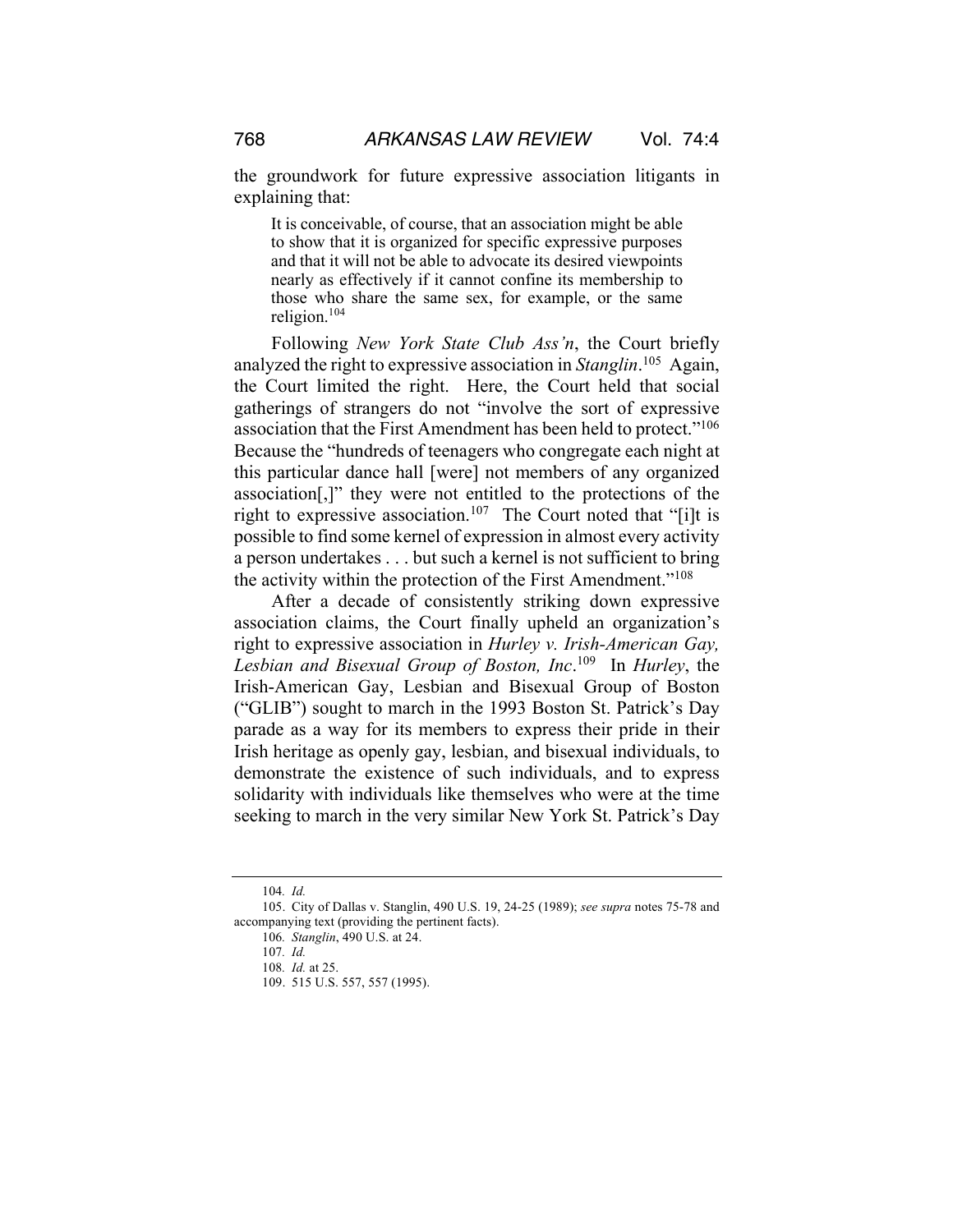parade.110 However, the organizer of the parade, the South Boston Allied War Veterans Council ("SBVC"), refused to allow them to march as a group behind their own banner in the parade.111 GLIB filed suit under the Federal Constitution, Massachusetts Constitution, and Massachusetts public accommodations laws.112 SBVC asserted its right to expressive association in justifying its exclusion of GLIB.<sup>113</sup>

The Court began its analysis of SBVC's expressive association claim by acknowledging that parades are indeed a form of expressive action.<sup>114</sup> For once, the Court seemed to broaden the right, in finding that "a narrow, succinctly articulable message is not a condition of constitutional protection."115 Additionally, the Court found that "a private speaker does not forfeit constitutional protection simply by combining multifarious voices, or by failing to edit their themes to isolate an exact message as the exclusive subject matter of the speech."<sup>116</sup> In combining these principles, the Court found that, although there were a multitude of different groups with different ideas in the parade, because SBVC "decided to exclude a message it did not like from the communication it chose to make, . . . that is enough to invoke its right as a private speaker to shape its expression by speaking on one subject while remaining silent on another."117 Thus, although Massachusetts had a compelling interest in eliminating discrimination based on sexual orientation, it could not defeat SBVC's right to expressive association.<sup>118</sup>

The Court again expanded the right to expressive association in the case of *Boy Scouts of America v. Dale*.<sup>119</sup> Here, the Boy Scouts of America ("BSA") sought to exclude an assistant

<sup>110</sup>*. Id.* at 561.

<sup>111</sup>*. Id.* at 560, 572. Importantly, SBVC was a private organization, however, the parade still involved state action in that the City of Boston authorized the SBVC to organize it. *Id.* at 560. It is also important to note that the parade had been a state-sponsored event from as early as 1737 to as late as 1947. *Id.* at 560.

<sup>112</sup>*. Hurley*, 515 U.S. at 561.

<sup>113</sup>*. Id.* at 563.

<sup>114</sup>*. Id.* at 568.

<sup>115</sup>*. Id.* at 569 (citing Spence v. Washington, 418 U.S. 405, 411 (1974) (per curiam)).

<sup>116</sup>*. Id.* at 569-70.

<sup>117</sup>*. Hurley*, 515 U.S. at 569, 574.

<sup>118</sup>*. Id.* at 572, 575.

<sup>119.</sup> 530 U.S. 640, 661 (2000).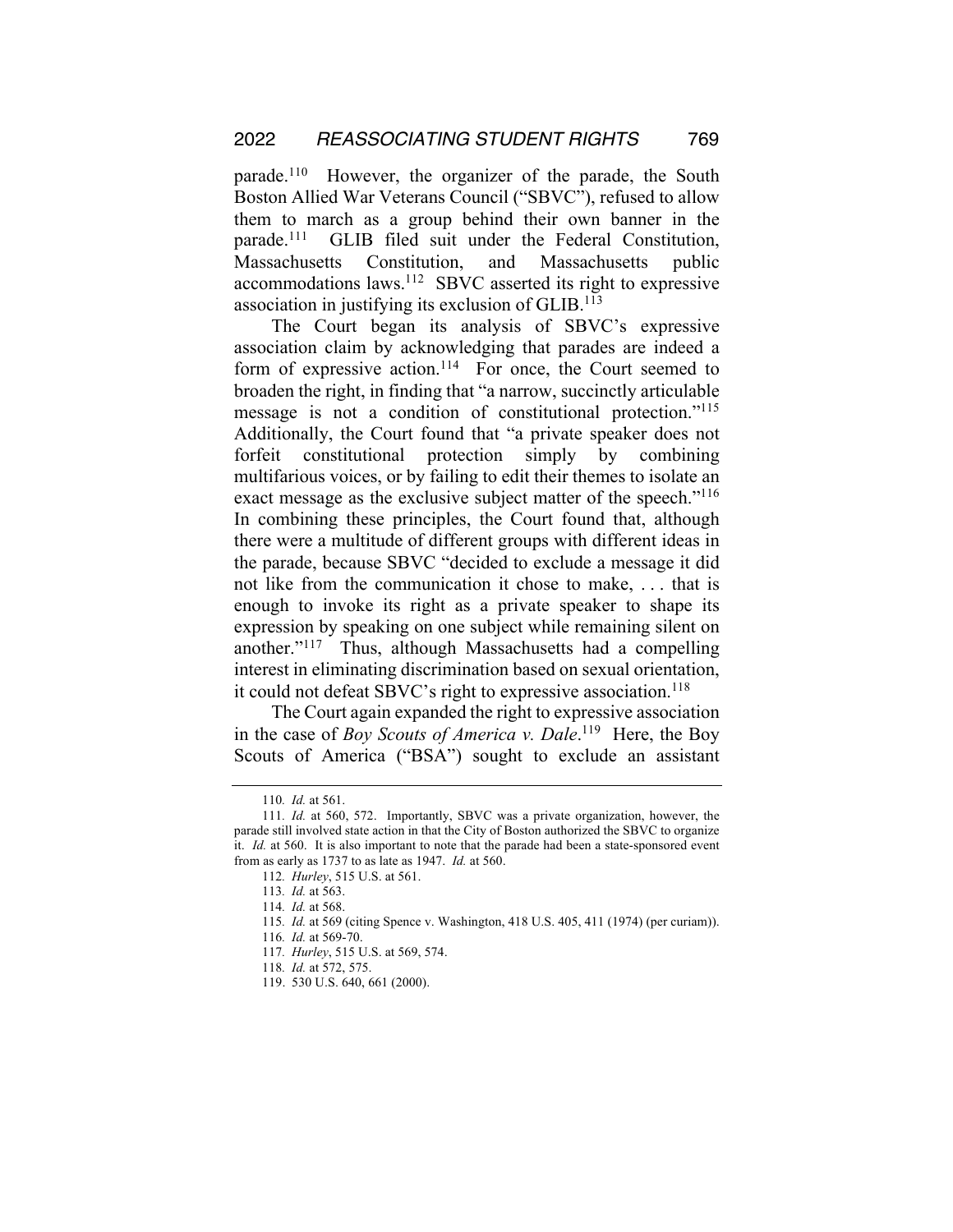scoutmaster (Dale), who had been a longtime member of the BSA, upon discovering that he was openly gay.<sup>120</sup> Dale then filed suit under New Jersey's public accommodations law.<sup>121</sup> The Court established several universal rules for the right to expressive association. First, "[t]he First Amendment's protection of expressive association is not reserved for advocacy groups. But to come within its ambit, a group must engage in some form of expression, whether it be public or private."<sup>122</sup> Relatedly, "associations do not have to associate for the 'purpose' of disseminating a certain message in order to be entitled to the protections of the First Amendment. An association must merely engage in expressive activity that could be impaired in order to be entitled to protection."<sup>123</sup> Furthermore, instilling a system of values constitutes expression within the meaning of the right.<sup>124</sup> Finally, courts must give deference to an "association's assertions regarding the nature of its expression, [and its] view of what would impair its expression."125

Ultimately, the Court concluded that the New Jersey public accommodations law violated the BSA's right to expressive association.126 However, it is unclear which test the Court applied to the law in striking it down. Although, in citing to the previous association cases, the Court made vague references to "compelling state interest[s]" and "serious burden[s]," it did not expressly state whether it was applying strict scrutiny, intermediate scrutiny, or something entirely different in analyzing the validity of the New Jersey public accommodations  $law<sup>127</sup>$ Rather, the Court said that "[i]n *Hurley*, we applied traditional First Amendment analysis" and "the analysis we applied there is similar to the analysis we apply here."<sup>128</sup>

<sup>120</sup>*. Id.* at 643-45.

<sup>121</sup>*. Id.* at 645.

<sup>122</sup>*. Id.* at 648.

<sup>123</sup>*. Id.* at 655.

<sup>124</sup>*. Dale*, 530 U.S. at 650.

<sup>125</sup>*. Id.* at 653.

<sup>126</sup>*. Id.* at 659.

<sup>127</sup>*. Id.* at 657-59 (referencing *Roberts*, *Bd. of Dirs. Int'l*, *N.Y. State Club Ass'n*, and *Hurley*).

<sup>128</sup>*. Id.* at 659.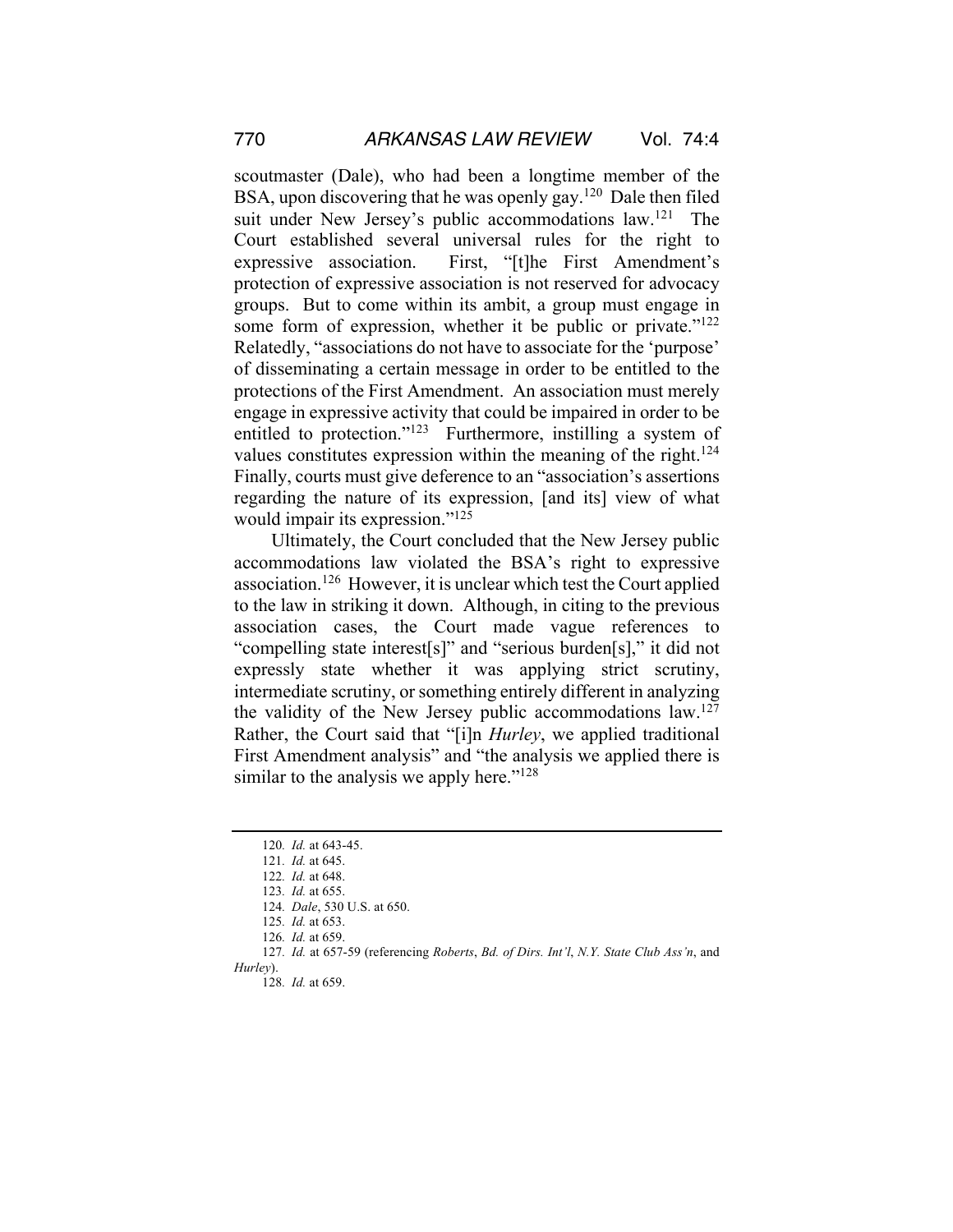Thus, the right to expressive association jurisprudence has, like the right to intimate association jurisprudence, left the lower courts in flux. Although the right has always been considered a correlative right of sorts, $129$  it has become less of a freestanding right of its own over the years and increasingly more of a branch of free speech doctrine. Since the Court's decision in *Dale*, the Court has not yet decided another expressive association case outside of the education context, which I turn to next.<sup>130</sup>

#### **B. First Amendment Education Jurisprudence**

While the Supreme Court has rarely forayed into the realm of the First Amendment rights of students, *especially* university students, there are a few seminal cases that guide lower courts.<sup>131</sup> This section proceeds as follows: first, I will discuss the education quartet; second, I will review off-campus speech jurisprudence generally; and finally, I will examine the Court's treatment of university students' First Amendment associational rights specifically. This context is crucial to understanding how the Court's approach to university student associational rights developed and the many problems surrounding its practical application.

#### *1. The Education Quartet*

Because of the Supreme Court's lack of guidance in the education realm, there are not many cases governing the First Amendment rights of students, especially in the university setting. Indeed, the Court has provided so little guidance that the lower courts have consistently relied on the education quartet, a string of four First Amendment student rights cases that were decided in the primary and secondary education context.<sup>132</sup> The education

<sup>129</sup>*. See supra* note 38 and accompanying text.

<sup>130</sup>*. See infra* Section II.B.2.b. Unfortunately, the expressive association jurisprudence only gets more complex.

<sup>131</sup>*. See infra* notes 132-210 and accompanying text.

<sup>132.</sup> This reliance has engendered much scholarly commentary. Most commentators are staunchly opposed to the imposition of these primary and secondary education cases in the context of the public university setting. *See infra* note 167 and accompanying text.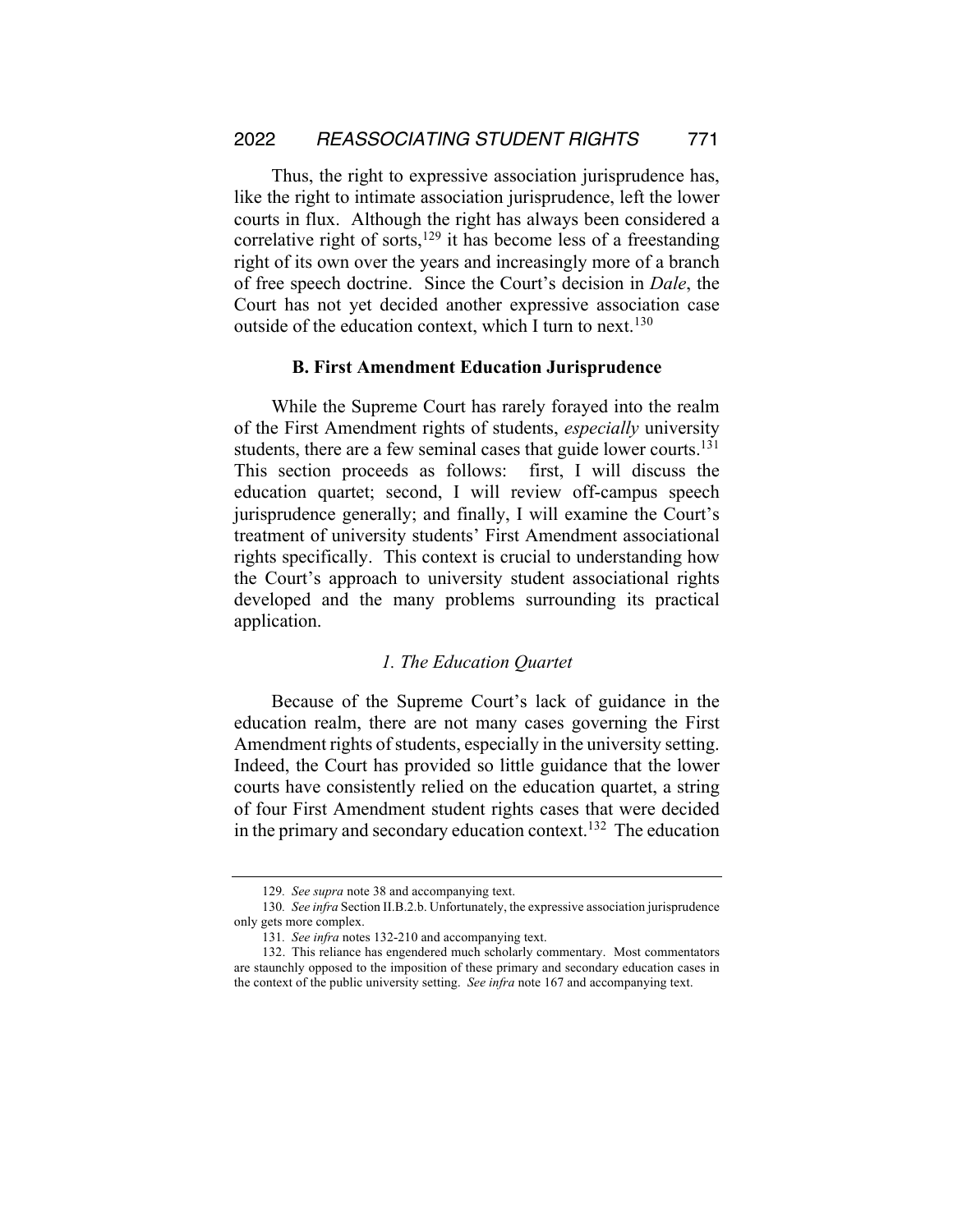quartet consists of: *Tinker v. Des Moines Independent Community School District*, <sup>133</sup> *Bethel School District No. 403 v. Fraser*, <sup>134</sup> *Hazelwood School District v. Kuhlmeier*, <sup>135</sup> and *Morse v. Frederick*. 136

## *a. Tinker*

The renowned line from Justice Fortas's opinion in *Tinker*  that "[i]t can hardly be argued that either students or teachers shed their constitutional rights to freedom of speech or expression at the schoolhouse gate," $137$  has been quoted so often that it has almost become a cliché.138 In *Tinker*, elementary, junior high, and high school students planned to wear black armbands to class in protest of the Vietnam War.<sup>139</sup> Upon hearing about this plan, school administrators adopted a policy "that any student wearing an armband to school would be asked to remove it, and if he refused he would be suspended until he returned without the armband."140 The students indeed wore the armbands to school and, not surprisingly, were suspended pursuant to the policy.<sup>141</sup> They then brought First Amendment claims against the school and its officials under 42 U.S.C. § 1983.142

The Court began by emphasizing "the need for affirming the comprehensive authority of the States and of school officials, consistent with fundamental constitutional safeguards, to prescribe and control conduct in the schools,"143 seemingly

<sup>133.</sup> 393 U.S. 503 (1969).

<sup>134.</sup> 478 U.S. 675 (1986).

<sup>135.</sup> 484 U.S. 260 (1988).

<sup>136.</sup> 551 U.S. 393 (2007).

<sup>137</sup>*. Tinker*, 393 U.S. at 506.

<sup>138</sup>*. See, e.g.*, Healy v. James, 408 U.S. 169, 180 (1972); Lindsay, *supra* note 14, at 1489; Andrew R. Kloster, *Speech Codes Slipping Past the Schoolhouse Gate: Current Issues in Students' Rights*, 81 UMKC L. REV. 617, 617 (2013); Marcia E. Powers, *Unraveling* Tinker*: The Seventh Circuit Leaves Student Speech Hanging by a Thread*, 4 SEVENTH CIR. REV. 215, 219 (2008). That of course is not going to stop me from quoting it anyways, as you may have noticed.

<sup>139</sup>*. Tinker*, 393 U.S. at 504; *id.* at 516 (Black, J., dissenting).

<sup>140</sup>*. Id.* at 504 (majority opinion).

<sup>141</sup>*. Id.*

<sup>142</sup>*. Id.*

<sup>143</sup>*. Tinker*, 393 U.S. at 507.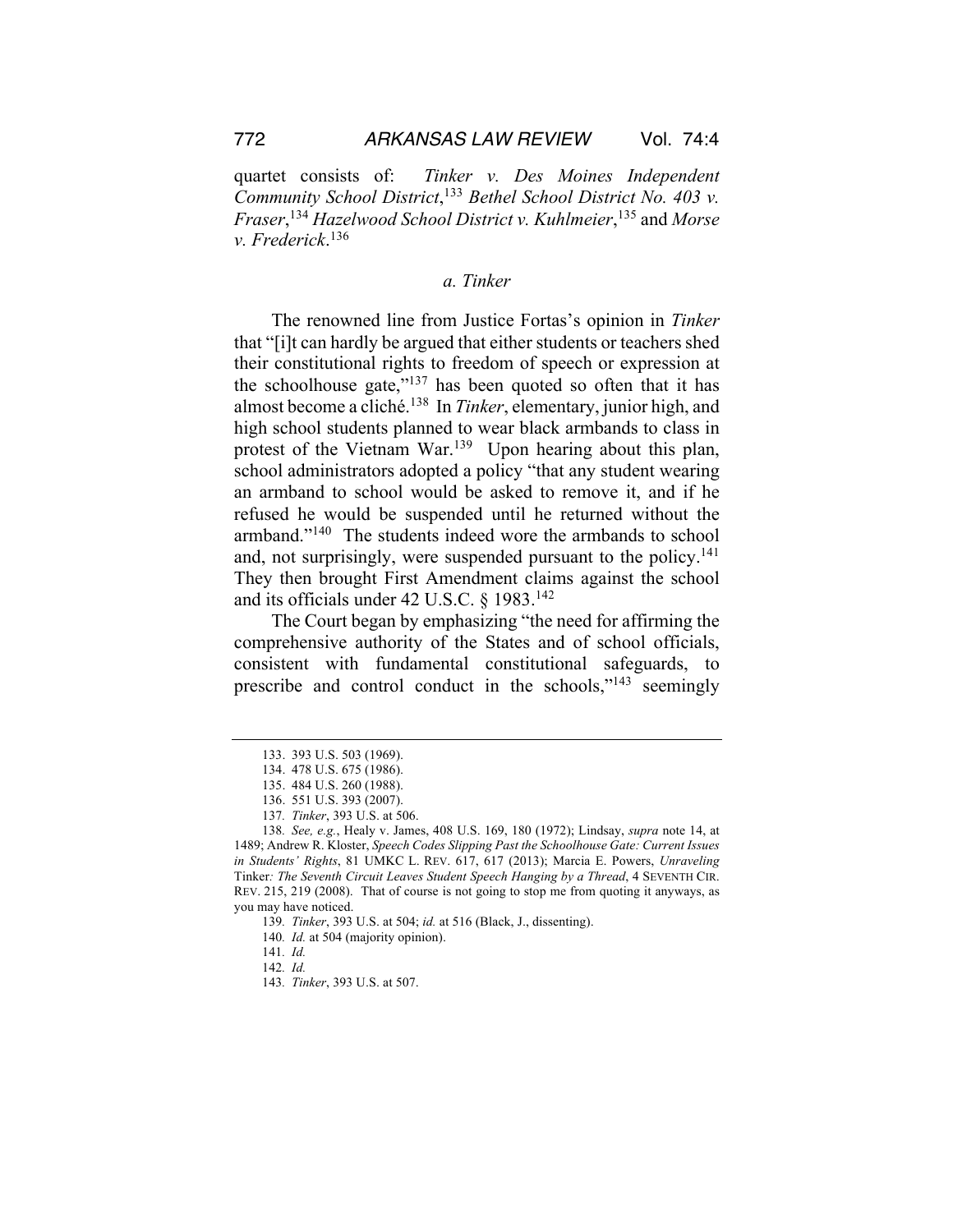signaling defeat of the students' claims. However, it went on to find that:

In our system, *state-operated schools may not be enclaves of totalitarianism*. School officials do not possess absolute authority over their students. Students in school as well as out of school are "persons" under our Constitution. They are possessed of fundamental rights which the State must respect, just as they themselves must respect their obligations to the State. In our system, students may not be regarded as closed-circuit recipients of only that which the State chooses to communicate. They may not be confined to the expression of those sentiments that are officially approved. In the absence of a specific showing of constitutionally valid reasons to regulate their speech, students are entitled to freedom of expression of their views.144

Thus, the Court found that the First Amendment remains a bulwark against governmental authority even in the classroom setting. However, in acknowledging that First Amendment rights must be "applied in light of the special characteristics of the school environment,"<sup>145</sup> the Court did establish a limitation to its protections: school administrators may discipline students for conduct that "materially and substantially interfer[es]" with the operation of the school.146

## *b. Fraser*

Following *Tinker*, the Court decided *Fraser*. In *Fraser*, a high school student gave a sexually explicit, "indecent, lewd, and offensive" speech at a school assembly, in front of 600 other students, many of whom were fourteen-years-old.<sup>147</sup> School

<sup>144</sup>*. Id.* at 511 (emphasis added).

<sup>145</sup>*. Id.* at 506.

<sup>146</sup>*. Id.* at 513 (quoting Burnside v. Byars, 363 F.2d 744, 749 (5th Cir. 1966)). However, the school may not seek to discipline the student on the basis of her viewpoint alone. *Id.* at 509, 511 ("In order for the State in the person of school officials to justify prohibition of a particular expression of opinion, it must be able to show that its action was caused by something more than a mere desire to avoid the discomfort and unpleasantness that always accompany an unpopular viewpoint.").

<sup>147.</sup> Bethel Sch. Dist. No. 403 v. Fraser, 478 U.S. 675, 677-78 (1986).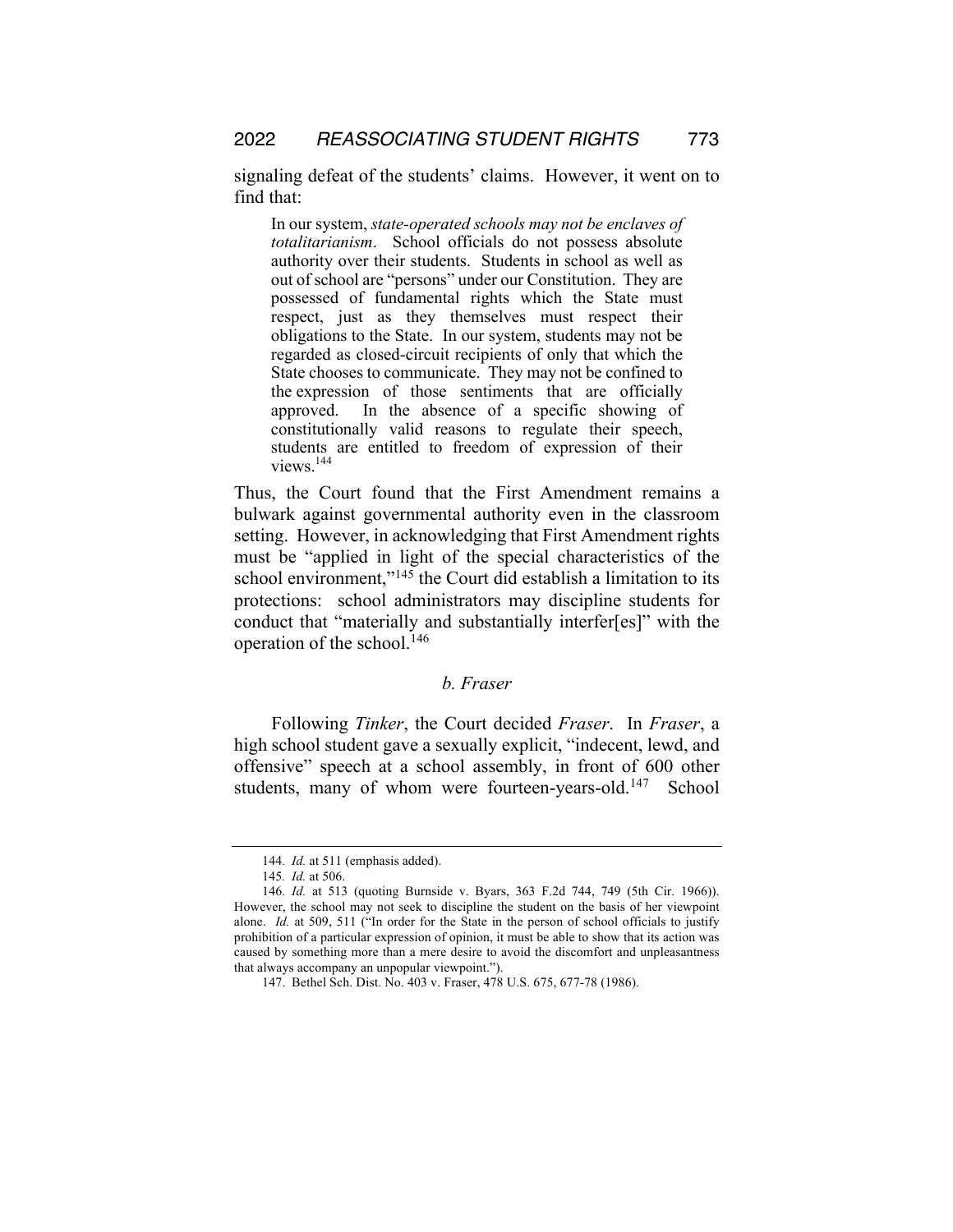officials then suspended the student for three days.<sup>148</sup> The student subsequently brought an action under 42 U.S.C. § 1983 based on the violation of his First Amendment rights.<sup>149</sup> In holding that the "School District acted entirely within its permissible authority in imposing sanctions upon Fraser in response to his offensively lewd and indecent speech,"150 the Court reasoned that "the constitutional rights of students in public school are not automatically coextensive with the rights of adults in other settings."<sup>151</sup> Furthermore, the Court established an additional rule for future First Amendment education cases: the First Amendment does not prohibit schools from regulating speech that "would undermine the school's basic educational mission."<sup>152</sup>

### *c. Hazelwood*

Following *Fraser*, the Court gave even more power to schools and their officials to regulate the First Amendment rights of their students. In *Hazelwood*, high school journalism students sought to publish certain articles about teen pregnancy and divorce in their student-run newspaper.<sup>153</sup> However, because the articles contained identifying information about students and references to sexual activity and birth control, the principal prohibited their publication.154 The students then sued the school and its officials, seeking a declaration that their First Amendment rights had been violated.155 The Court unequivocally denied the students' request for relief in holding that "educators do not offend the First Amendment by exercising editorial control over the style and content of student speech in school-sponsored expressive activities so long astheir actions are reasonably related

<sup>148</sup>*. Id.* at 678.

<sup>149</sup>*. Id.* at 679.

<sup>150</sup>*. Id.* at 685.

<sup>151</sup>*. Id.* at 682.

<sup>152</sup>*. Fraser*, 478 U.S. at 685.

<sup>153.</sup> Hazelwood Sch. Dist. v. Kuhlmeier, 484 U.S. 260, 262-63 (1988). Importantly, the newspaper was part of the school's journalism curriculum. *Id.* at 262.

<sup>154</sup>*. Id.* at 263-64.

<sup>155</sup>*. Id.* at 264.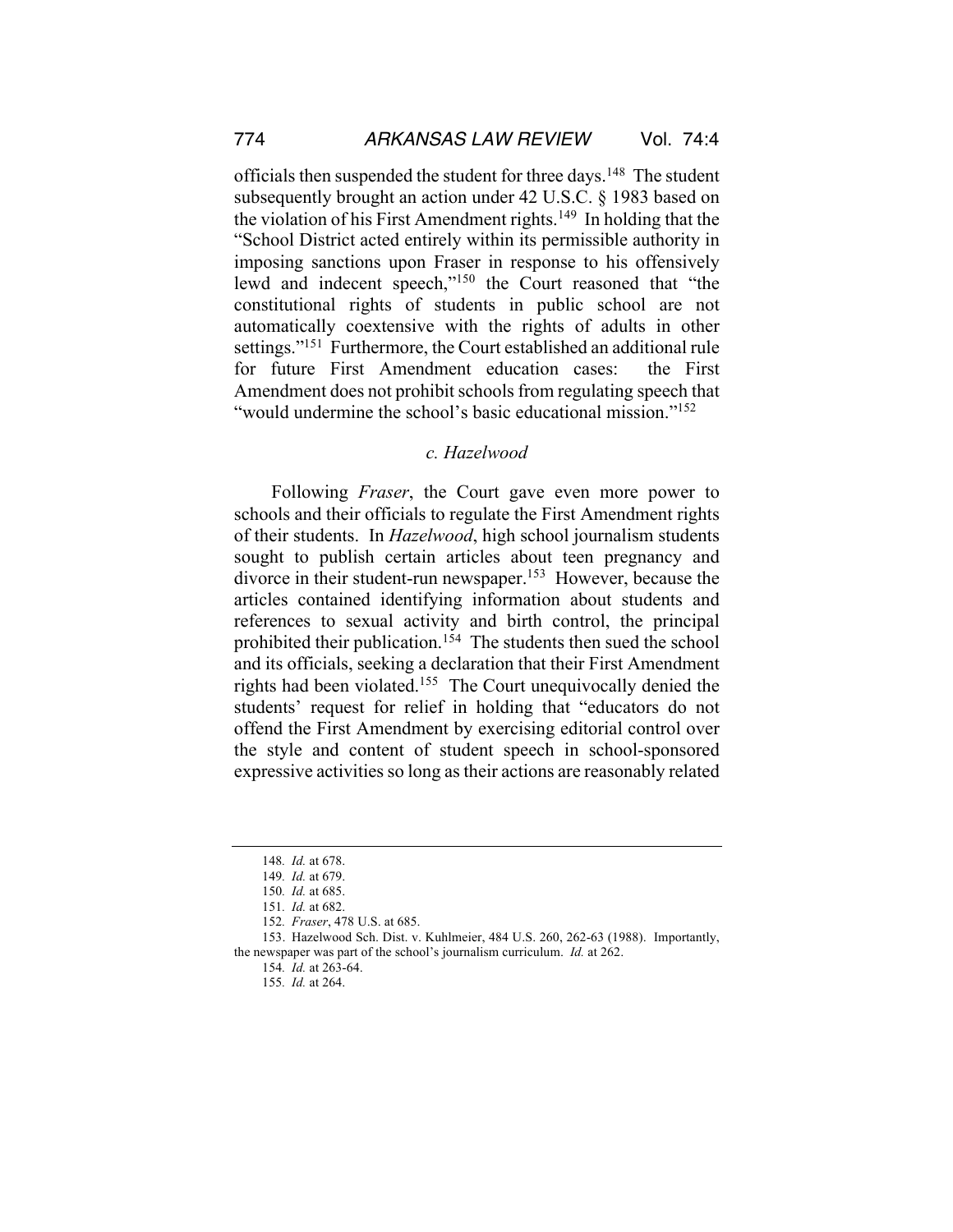to legitimate pedagogical concerns."156 Importantly, however, the Court limited this holding to the primary and secondary context in stating that "[w]e need not now decide whether the same degree of deference is appropriate with respect to schoolsponsored expressive activities at the *college and university level*."157

## *d. Morse*

Finally, in *Morse*, a high school principal suspended a student for ten days after the student waived a banner that said "BONG HiTS 4 JESUS" at an off-campus, school-approved event.<sup>158</sup> After exhausting his administrative appeals, the student brought a 42 U.S.C. § 1983 action alleging that the principal and the school board violated his First Amendment rights.159 *Morse* was a much different case than the other three of the education quartet in that the student's speech in this case occurred off campus.160 However, the Court reasoned this extremely pertinent fact away in finding, among other things, that:

The event occurred during normal school hours. It was sanctioned by Principal Morse "as an approved social event or class trip," and the school district's rules expressly provide that pupils in "approved social events and class trips are subject to district rules for student conduct[.]" Teachers and administrators were interspersed among the students and charged with supervising them.<sup>161</sup>

Because of these factual findings, the Court ultimately decided that the school had authority over the student's speech and that "a principal may, consistent with the First Amendment, restrict student speech at a school event, when that speech is reasonably viewed as promoting illegal drug use."162 Although

<sup>156</sup>*. Id.* at 273. One is left wondering what school administrators could not identify as a "legitimate pedagogical concern."

<sup>157</sup>*. Hazelwood Sch. Dist.*, 484 U.S. at 273 n.7 (emphasis added).

<sup>158.</sup> Morse v. Frederick, 551 U.S. 393, 397-98 (2007). Technically it was "off campus," although it was right across the street from the school. *Id.* at 397.

<sup>159</sup>*. Id.* at 398-99.

<sup>160</sup>*. Id.* at 397.

<sup>161</sup>*. Id.* at 400-01 (internal citations omitted).

<sup>162</sup>*. Morse*, 551 U.S. at 401, 403.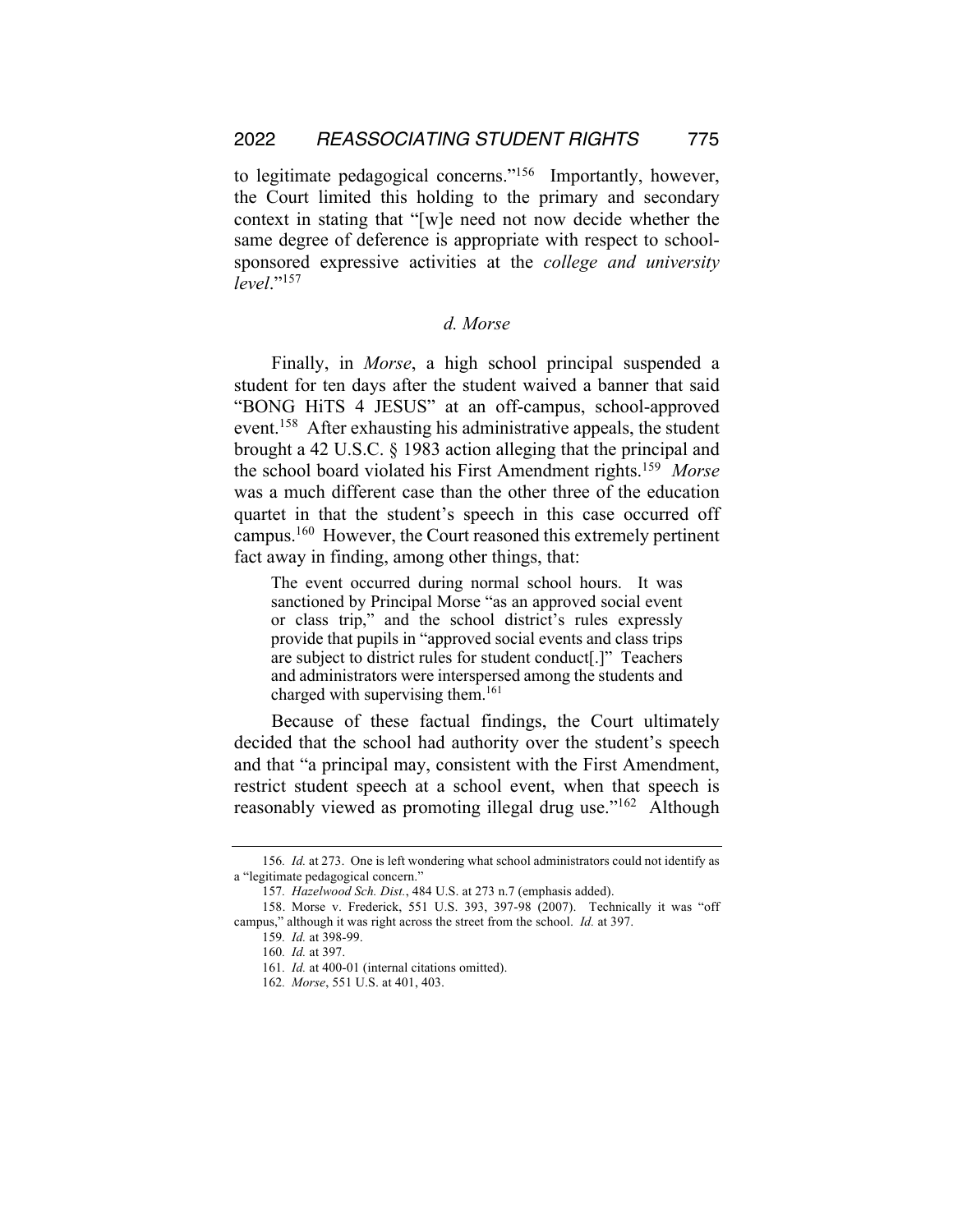the Court ultimately decided that the school had the authority to discipline the student here, it was cautious in issuing this opinion, noting that "[t]here is some uncertainty at the outer boundaries as to when courts should apply school speech precedents . . . but not on these facts," clearly indicating that the school's authority to regulate students' off-campus First Amendment rights is not synonymous with on-campus authority.<sup>163</sup> Indeed, the Court confirmed this when it referenced its earlier decision in *Fraser*, stating that "[h]ad Fraser delivered the same speech in a public forum outside the school context, it would have been protected."<sup>164</sup>

Given this important on-campus/off-campus dichotomy the Court explicitly created in the *Morse* opinion, one would think that the Court would have taken up an off-campus speech case in the thirteen years since the decision. Despite numerous opportunities to do so, the Court has refused to provide any guidance. Indeed, since its decision in *Morse*, the Supreme Court has remained silent on the authority of school administrators to regulate the off-campus speech rights of their students both in the primary/secondary and university settings.165 Thus, the Court has again left the lower courts to their own devices, resulting in a myriad of different approaches.<sup>166</sup>

166. For an absolutely fantastic description of the current Circuit Courts of Appeals' approaches to the question of the authority of primary and secondary public schools to regulate the off-campus speech of their students, see Holden, *supra* note 165, at 257-79.

<sup>163</sup>*. Id.* at 401.

<sup>164</sup>*. Id.* at 405.

<sup>165.</sup> Benjamin A. Holden, Tinker *Meets the Cyberbully: A Federal Circuit Conflict Round-Up and Proposed New Standard for Off-Campus Speech*, 28 FORDHAM INTELL. PROP. MEDIA & ENT. L.J. 233, 285 (2018); Marcus Hauer, Note, *The Constitutionality of Public University Bans of Student-Athlete Speech Through Social Media*, 37 VT. L. REV. 413, 427 (2012); Darryn Cathryn Beckstrom, *Who's Looking at Your Facebook Profile? The Use of Student Conduct Codes to Censor College Students' Online Speech*, 45 WILLAMETTE L.REV. 261, 290 (2008) ("[T]he Court has remained silent on several issues related to college speech. These issues include, among others, whether college administrators can discipline college students for off-campus speech, what constitutes off-campus speech, and whether student publications receiving financial support from the college or university can be afforded First Amendment protection."); Kloster, *supra* note 138, at 618; Emily Deyring, *"Professional Standards" in Public University Programs: Must the Court Defer to the University on First Amendment Concerns?*, 50 SETON HALL L.REV. 237, 241 (2019) ("[T]he Supreme Court has not yet addressed the specific issue of university student speech offcampus."); Lindsay, *supra* note 14, at 1483 ("[T]he Supreme Court has never upheld a student-speech restriction at the university level.").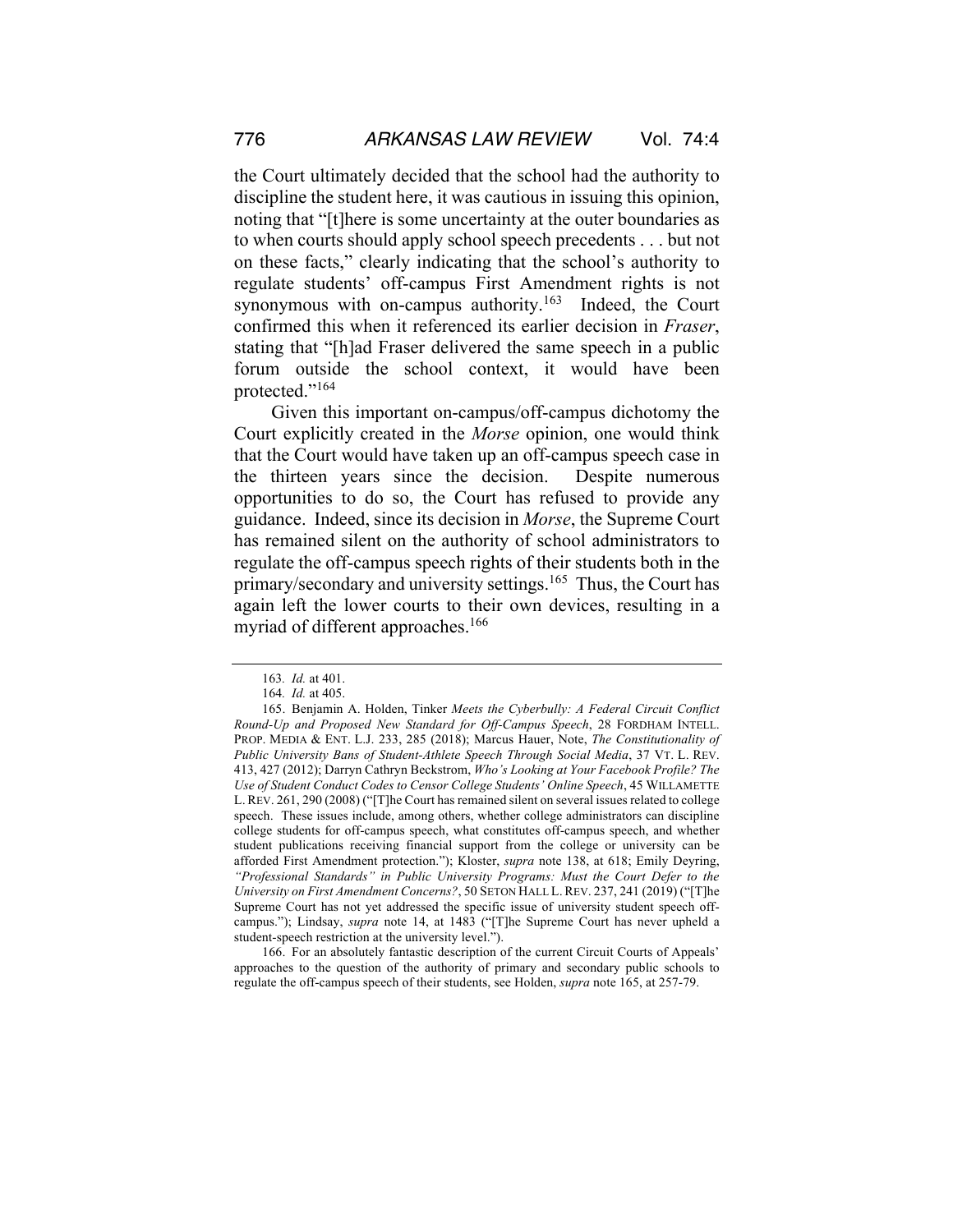#### *2. The University*

I am sure at this point you are wondering what a bunch of free-speech primary and secondary education cases have to do with the university and associational rights. You are not alone; many legal commentators have questioned, even challenged, the imposition of *Tinker* and its progeny in the university context.<sup>167</sup> However, the federal circuits have not been so hesitant; indeed, many of them have applied *Tinker* and its progeny to the university context, at least in speech cases, both on and off campus.168 Although it did not expressly so hold, the Supreme

<sup>167</sup>*. Id.* at 250 n.85 ("[T]he applicability of *Tinker*'s holding to public colleges remains open."); Beckstrom, *supra* note 165, at 307 ("*Tinker* is a K-12 student speech standard, and therefore, this standard should not be applied to college student speech."); Deyring, *supra* note 165, at 253 ("Courts must not look to the standards set forth in *Tinker* and *Hazelwood* but must treat students in professional university programs as mature adults who are not in need of the same paternalistic stance."); Lindsay, *supra* note 14, at 1480, 1483 (arguing that college students are entitled to the same First Amendment protections as other adults and stating that "[t]he Supreme Court has not yet held explicitly that *Tinker* or its progeny do not apply to college speech, but the Court also has never applied *Tinker* in a post-secondaryspeech case."); LoMonte, *supra* note 13, at 306, 342-43 (arguing that none of the purposes animating *Hazelwood* apply in the university setting and stating that "[i]t is incongruous with the law's otherwise consistent treatment of adult-aged college students—who are eligible to vote, join the military, purchase firearms, sign contracts, incur civil and criminal liability in adult court and otherwise bear the legal indicia of adulthood—to regard them as 'constitutional children' whose speech is of no greater legal dignity than that of an eighthgrader."). However, LoMonte concedes that *Tinker* applies in the university setting. *Id.* at 311.

<sup>168</sup>*. See, e.g.*, Axson-Flynn v. Johnson, 356 F.3d 1277, 1289-90 (10th Cir. 2004) (applying *Hazelwood* to a university student's First Amendment claims); Hosty v. Carter, 412 F.3d 731, 734 (7th Cir. 2005) (same); Esfeller v. O'Keefe, 391 F. App'x 337, 341 (5th Cir. 2010) (same); DeJohn v. Temple Univ., 537 F.3d 301, 304, 317 n.17 (3d Cir. 2008) (citing *Tinker*, *Fraser*, and *Hazelwood* in analyzing a graduate student's First Amendment claims); Keeton v. Anderson-Wiley, 664 F.3d 865, 865, 875-76 (11th Cir. 2011) (applying *Hazelwood* to a graduate student's First Amendment claims); Ward v. Polite, 667 F.3d 727, 733-34 (6th Cir. 2012) (noting that "[n]othing in *Hazelwood* suggests a stop-go distinction between student speech at the high school and university levels, and we decline to create one."); Keefe v. Adams, 840 F.3d 523, 531-32 (8th Cir. 2016) (holding that college administrators could discipline a nursing student for his off-campus speech so long as their actions were "reasonably related to legitimate pedagogical concerns.") (quoting Hazelwood Sch. Dist. v. Kuhlmeier, 484 U.S. 260, 273 (1988)). *But see, e.g.*, Student Gov't Ass'n v. Bd. of Trs. of Univ. of Mass., 868 F.2d 473, 480 n.6 (1st Cir. 1989) ("*Hazelwood* . . . is not applicable to college newspapers."); Amidon v. Student Ass'n of State Univ. of N.Y. at Albany, 508 F.3d 94, 105 (2d Cir. 2007) ("[C]ases like *Hazelwood* explicitly reserved the question of whether the 'substantial deference' shown to high school administrators was 'appropriate with respect to school-sponsored expressive activities at the college or university level."); Oyama v. Univ. of Haw., 813 F.3d 850, 863 (9th Cir. 2015) (declining to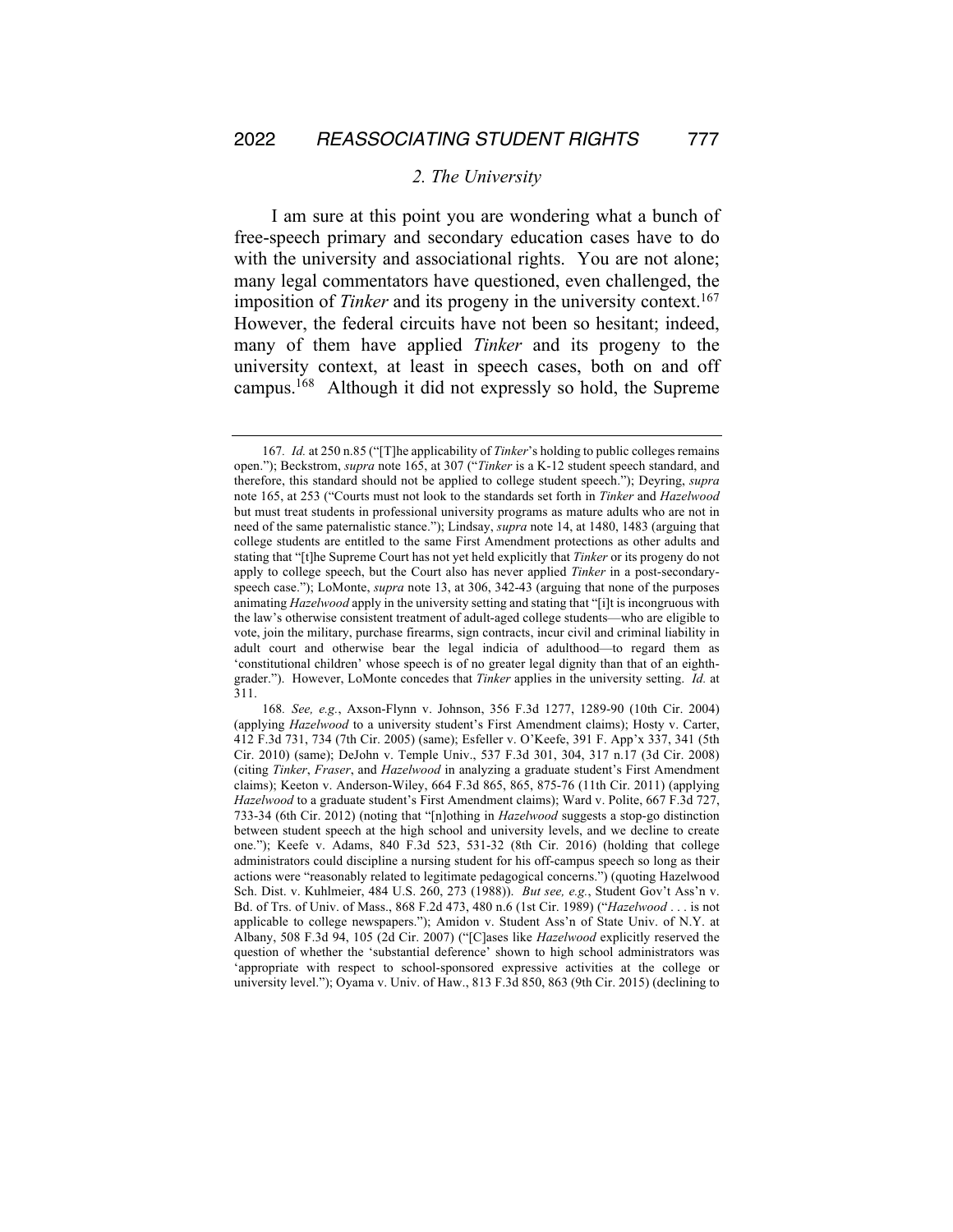Court's decision in *Papish v. Board of Curators*<sup>169</sup> indicated that the First Amendment rights of university students are far more expansive than those of primary and secondary education students.<sup>170</sup>

## *a. Papish*

In *Papish*, a graduate student at the University of Missouri School of Journalism was expelled for distributing a non-schoolsponsored newspaper on campus because it depicted policemen raping the Statue of Liberty and the Goddess of Justice and contained an article with the headline "Motherfucker Acquitted."<sup>171</sup> The Court, "while recognizing a state university's undoubted prerogative to enforce reasonable rules governing student conduct," reaffirmed that "state colleges and universities are not enclaves immune from the sweep of the First Amendment."172 Indeed, although the Court cited to *Tinker*, there was no mention of its "material and substantial interference" test here.173 Arguably, the Court did not apply *Tinker*'s test because the University of Missouri was discriminating on the basis of Papish's viewpoint,174 and thus, the Court did not dispel *Tinker*'s application to the university setting. Nonetheless, the Court certainly would not require primary and secondary school administrators to permit their students to bring something to school depicting a rape, accompanied by a word like

extend the education quartet to the university setting because they "fail[] to account for the vital importance of academic freedom at public colleges and universities.").

<sup>169.</sup> 410 U.S. 667 (1973).

<sup>170</sup>*. See infra* notes 171-75 and accompanying text.

<sup>171</sup>*. Papish*, 410 U.S. at 667.

<sup>172</sup>*. Id.* at 669-70 (quoting Healy v. James, 408 U.S. 169, 180 (1972)).

<sup>173</sup>*. Id.* at 670; Tinker v. Des Moines Indep. Cmty. Sch. Dist., 393 U.S. 503, 511 (1969).

<sup>174.</sup> The Court stated that while it has "repeatedly approved [the University's] regulatory authority" to "enforce reasonable regulations as to the time, place, and manner of speech and its dissemination[,]" the only reason Papish was expelled was "because of the disapproved *content* of the newspaper rather than the time, place, or manner of its distribution." *Papish*, 410 U.S. at 670 (emphasis added). This is indeed in line with those circumstances in which the Court has held that even in the primary and secondary education context, *Tinker*'s test would not apply. *See supra* note 146 and accompanying text.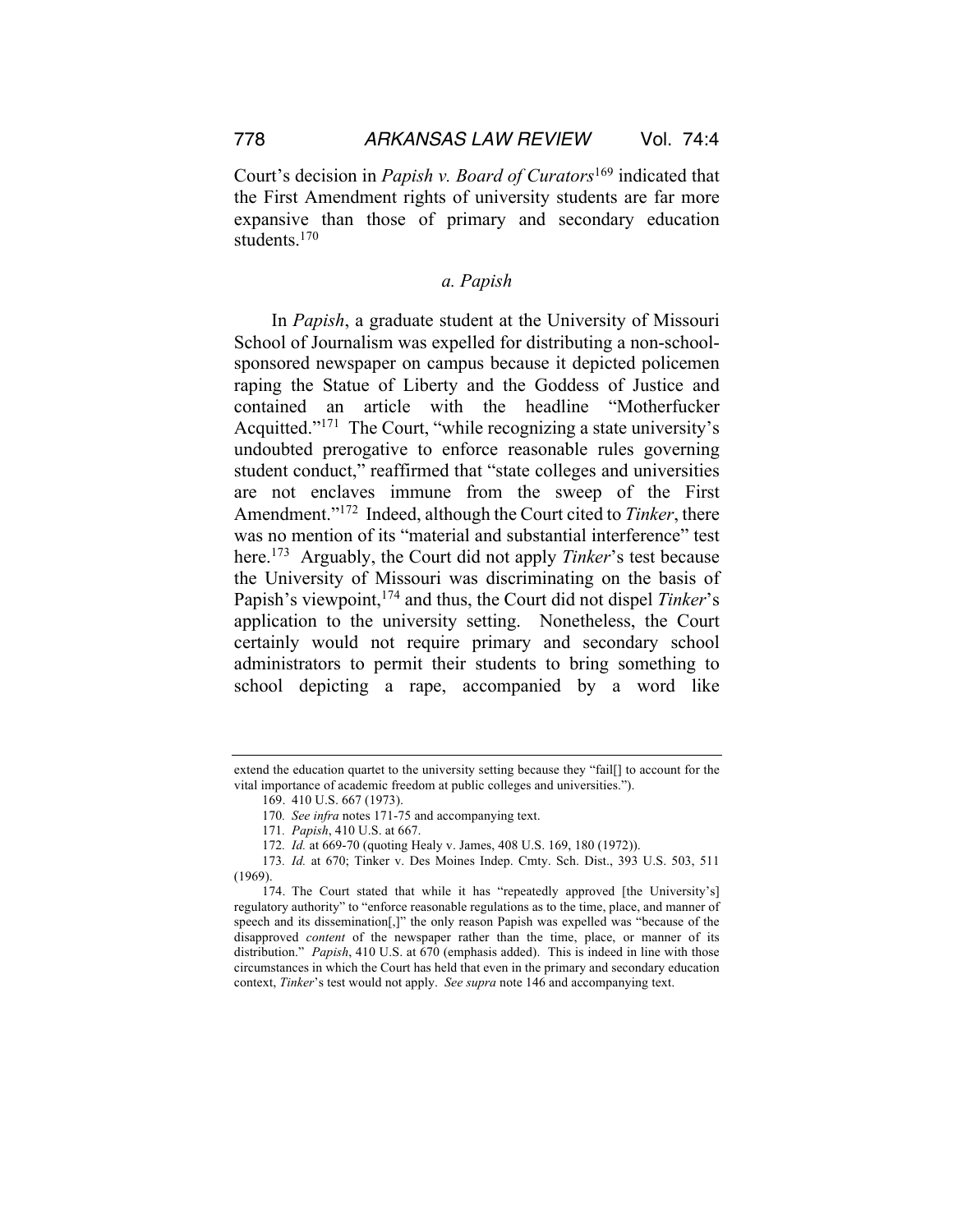"Motherfucker."175 Thus, *Papish* stands for the proposition that the First Amendment rights of university students are not coextensive with those of primary and secondary students, even if *Tinker* and its progeny apply.

## *b. University Association*

Support for the proposition that *Tinker* applies in the university setting, even to college students' associational rights, rests in *Healy v. James*. 176 In *Healy*, the President of Central Connecticut State College ("CCSC") denied official recognition to a group of students who desired to form a local chapter of Students for a Democratic Society ("SDS") because the organization would constitute a "disruptive influence" on campus, and perhaps a little ironically, because the group "openly repudiate[d]" CCSC's dedication to academic freedom.177 After exhausting their administrative remedies, the students brought a First Amendment right to association claim seeking to force CCSC and its administrators to officially recognize SDS.178 The Court began by proclaiming that "state colleges and universities are not enclaves immune from the sweep of the First Amendment."<sup>179</sup>

Immediately after, it confirmed that *Tinker* applies to the university setting.180 Indeed, the Court quoted *Tinker* to emphasize the need for deference to school administrators.<sup>181</sup> Despite this confirmation, the Court nonetheless found that "the precedents of this Court leave no room for the view that, because of the acknowledged need for order, First Amendment protections

<sup>175</sup>*. See, e.g.*, Bethel Sch. Dist. No. 403 v. Fraser, 478 U.S. 675, 685-86 (1986) (upholding suspension of student for making sexual innuendos during his speech at a school assembly in which fourteen-year-olds were in the audience).

<sup>176.</sup> 408 U.S. 169, 180-81 (1972).

<sup>177</sup>*. Id.* at 170-72, 174-76, 179.

<sup>178</sup>*. Id.* at 177.

<sup>179</sup>*. Id.* at 180.

<sup>180</sup>*. Id.* (quoting *Tinker* extensively and applying it to the university setting).

<sup>181</sup>*. Healy*, 408 U.S. at 180 ("And, where state-operated educational institutions are involved, this Court has long recognized 'the need for affirming the comprehensive authority of the States and of school officials, consistent with fundamental constitutional safeguards, to prescribe and control conduct *in the schools*.'") (quoting Tinker v. Des Moines Indep. Cmty. Sch. Dist., 393 U.S. 503, 507 (1969)) (emphasis added).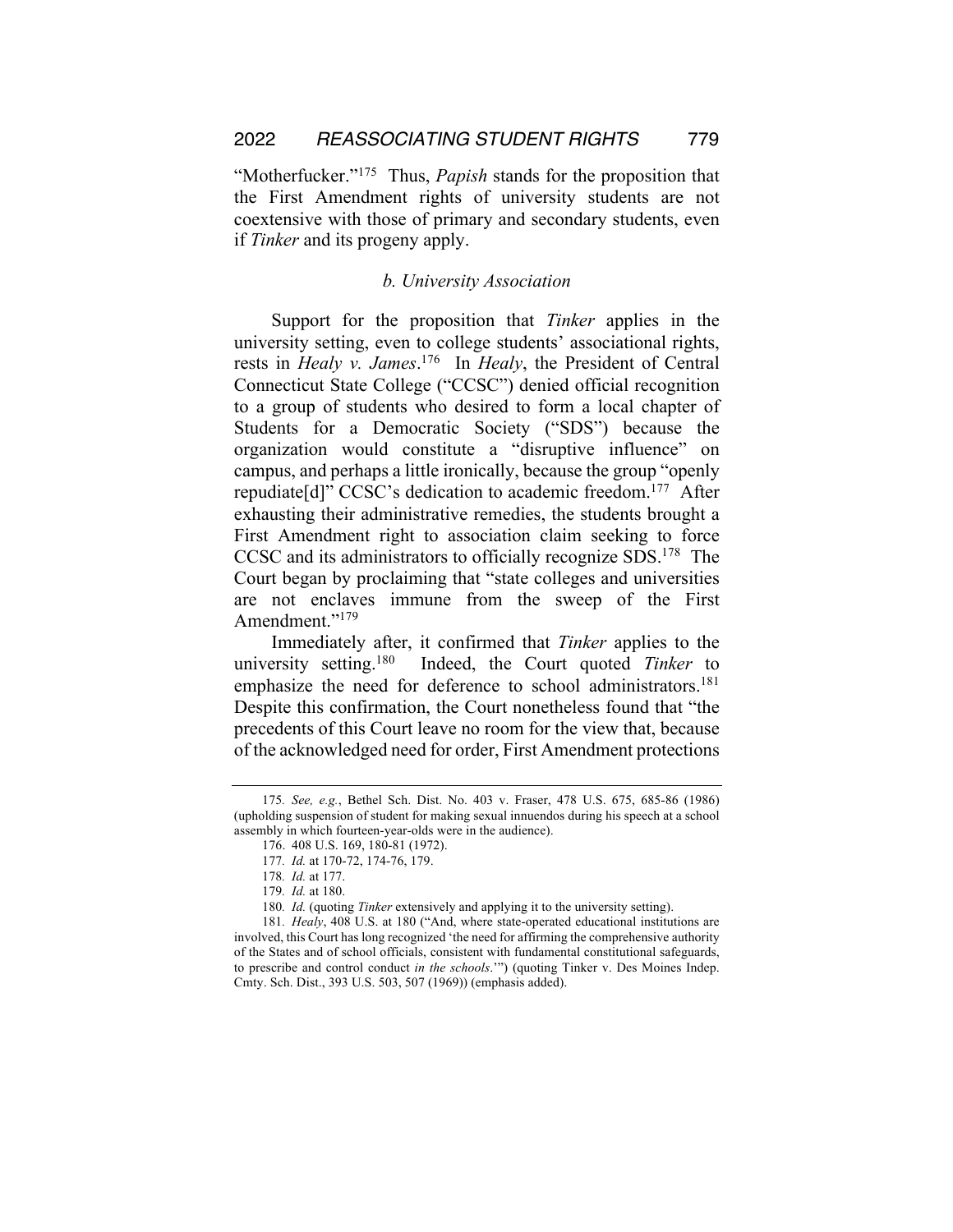should apply with less force on college campuses than in the community at large."182

Thus, the Court's opinion began quite paradoxically. On the one hand, a primary and secondary education case controls the First Amendment rights of full-grown adult college students and university administrators must receive "comprehensive" judicial deference,<sup>183</sup> but on the other hand, the First Amendment applies with the same amount of force on college campuses as it does everywhere else.<sup>184</sup> The confusion did not end there. Throughout the opinion, the Court announced at least two different tests that could be applicable in the university association context. First, the Court noted that "[w]hile a college has a legitimate interest in preventing disruption on the campus, which under circumstances requiring the safeguarding of that interest may justify such a restraint, a 'heavy burden' rests on the college to demonstrate the appropriateness of that action."185 This test in itself could be construed as rational basis review, rational basis plus, or even one of the multitudinous versions of intermediate scrutiny.

Second, although the first test proposed by the Court indicated that university students have powerful associational rights on campus, the Court went on to say that "[a]lso prohibitable are actions which 'materially and substantially disrupt the work and discipline of the school."<sup>186</sup> If you are thinking this is not a high threshold to meet, you would be right, as "[a]ssociational activities need not be tolerated where they infringe reasonable campus rules, interrupt classes, or substantially interfere with the opportunity of other students to obtain an education."187 Importantly, the Court does not define the bounds of what constitutes a "reasonable campus rule[]," even in its holding that "[a] college administration may impose a

<sup>182</sup>*. Id.*

<sup>183</sup>*. Id.*

<sup>184</sup>*. Id.* 

<sup>185</sup>*. Id.* at 184.

<sup>186</sup>*. Healy*, 408 U.S. at 189 (quoting *Tinker*, 393 U.S. at 513).

<sup>187</sup>*. Id.* Although, in line with *Tinker*, university administrators cannot restrict these associational activities based on an "undifferentiated fear or apprehension of disturbance." *Id.* at 191 (quoting *Tinker*, 393 U.S. at 508). Rather, there must be "substantial evidence" that there will be a *Tinker* violation. *Id.* at 190-91.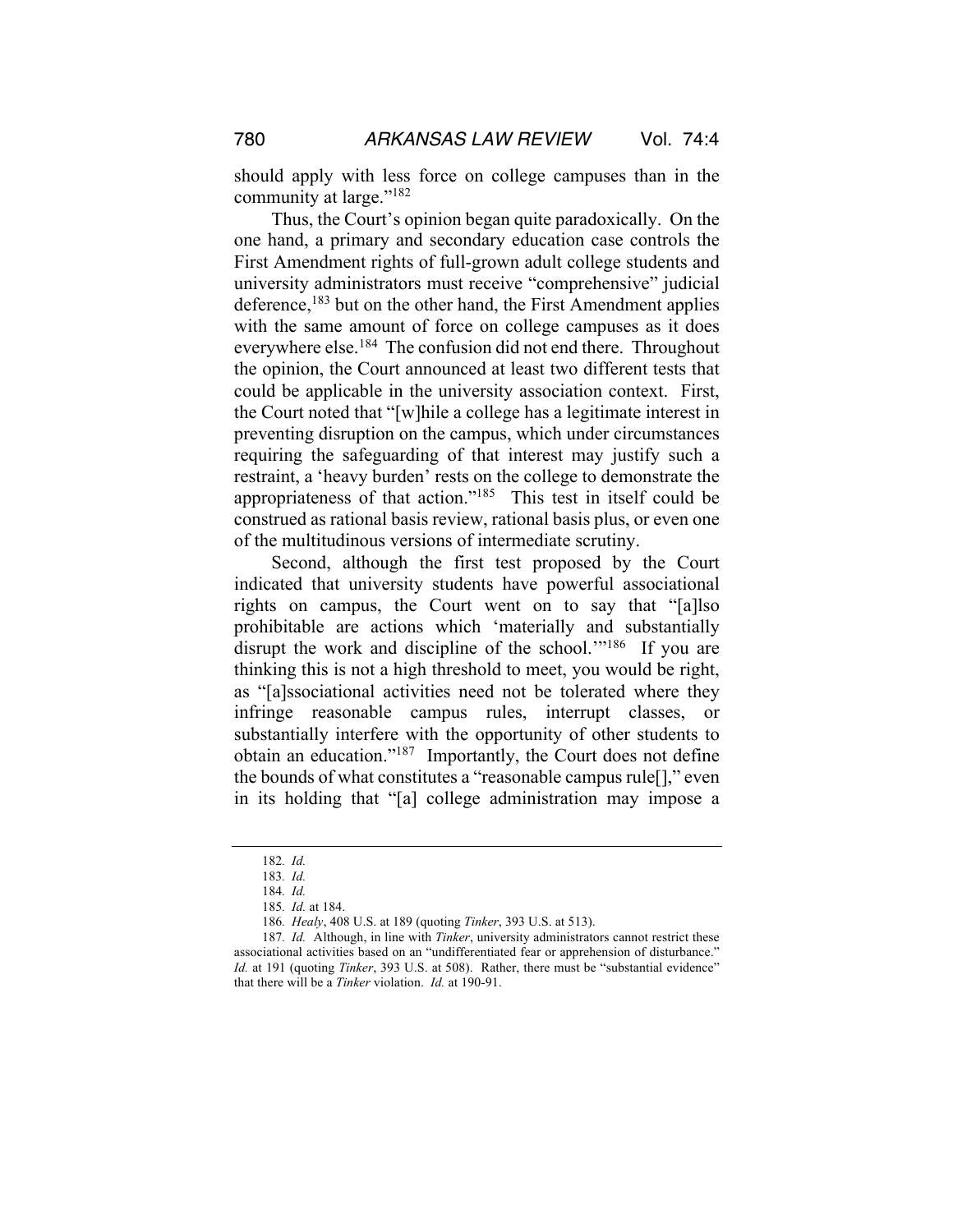requirement . . . that a group seeking official recognition affirm in advance its willingness to adhere to reasonable campus law."188

Despite the highly deferential sounding language of the second test, in a footnote, the court tacked onto the end of it that:

It may not be sufficient merely to show the existence of a legitimate and substantial state interest. Where state action designed to regulate prohibitable action also restricts associational rights—as nonrecognition does—the State must demonstrate that the action taken is reasonably related to protection of the State's interest and that "the incidental restriction on alleged First Amendment freedoms is no greater than is essential to the furtherance of that interest."<sup>189</sup>

The Court ultimately reversed the lower courts and remanded the case in light of all the new standards.<sup>190</sup> Thus, although the standards coming out of the *Healy* opinion appear to be quite confusing, the principle that may be derived from the case is that, while college students have strong First Amendment associational rights generally, on campus, these rights are subject to reasonable campus rules, and the Court will defer to university administrators as to what counts as a reasonable campus rule.<sup>191</sup> Seemingly, as long as the university does not discriminate on the basis of the organization's viewpoint, the Court will likely side with the decisions of its school officials.<sup>192</sup>

The Court has repeatedly reaffirmed *Healy* in similar cases.<sup>193</sup> It has also continued the trend of deferring to university administrators' on-campus regulations, provided that they do not discriminate on the basis of a student's viewpoint.<sup>194</sup> The Court has afforded so much deference, in fact, that legal commentators have said that "the Supreme Court's deference to educational

<sup>188</sup>*. Id.* at 189, 193.

<sup>189</sup>*. Healy*, 408 U.S. at 189 n.20 (quoting United States v. O'Brien, 391 U.S. 367, 377 (1968)).

<sup>190</sup>*. Id.* at 194.

<sup>191</sup>*. Id.* at 180, 189.

<sup>192</sup>*. See id.* at 189-93.

<sup>193</sup>*. See, e.g.*, Widmar v. Vincent, 454 U.S. 263, 264-65, 276-77 (1981); *see generally*  Christian Legal Soc'y v. Martinez, 561 U.S. 661 (2010).

<sup>194</sup>*. Widmar*, 454 U.S. at 267 n.5, 668 (asserting in the association context that "[a] university's mission is education, and decisions of this Court have never denied a university's authority to impose reasonable regulations compatible with that mission upon the use of its campus and facilities.").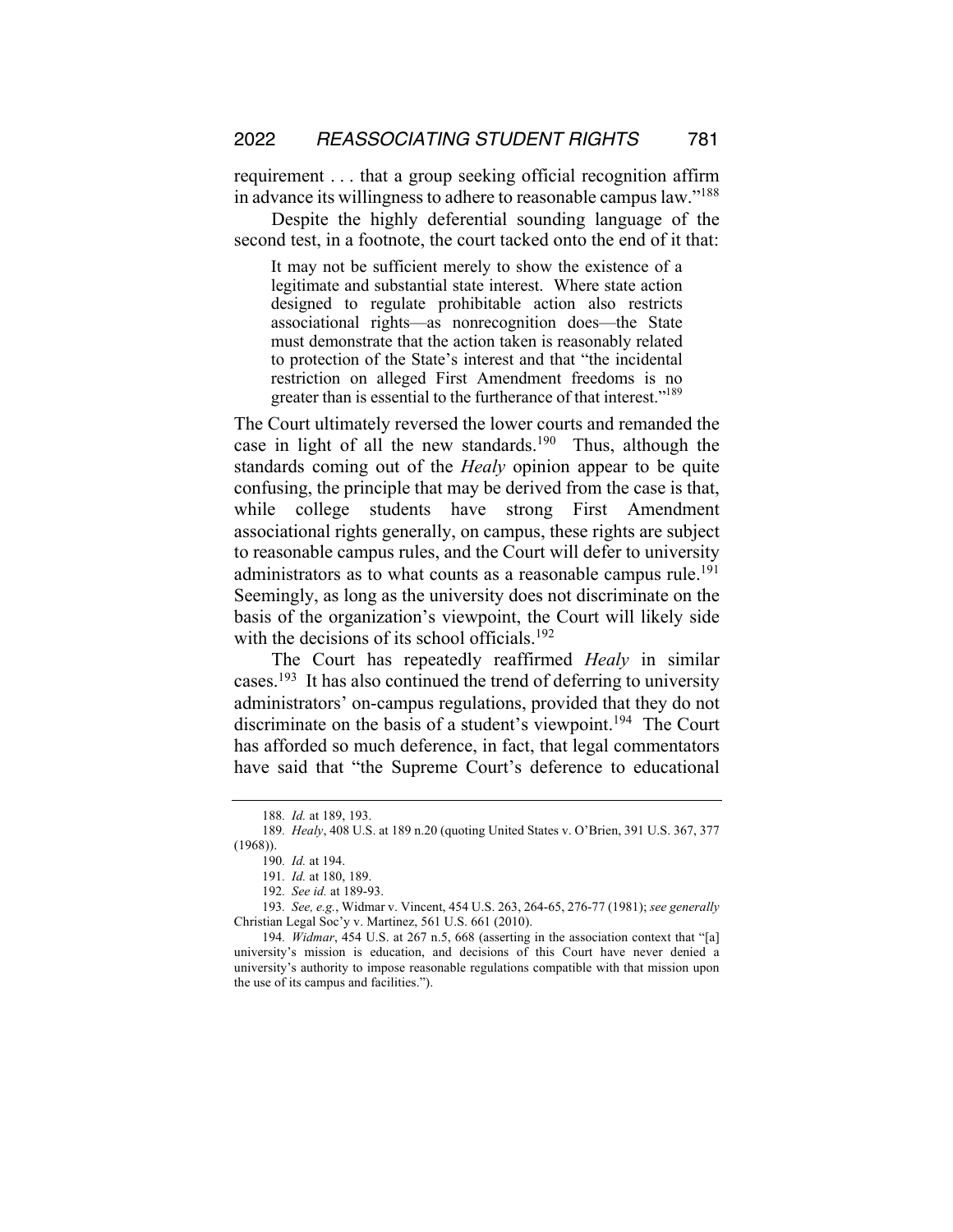judgment involving college students is an honor."<sup>195</sup> This is hard to square with the equally repetitive maxim that the Court employs in university cases, that "[t]he vigilant protection of constitutional freedoms is nowhere more vital than in the community of American schools."196

The proverbial nail in the coffin of university students' oncampus associational rights occurred in the Court's most recent university association case, *Christian Legal Society v. Martinez*. 197 In *Christian Legal Society*, Hastings College of Law ("Hastings") refused to grant official recognition to a religious student organization, the Christian Legal Society ("CLS"), because the CLS refused to change its by-laws to accord with Hastings' "all-comers" policy.<sup>198</sup> CLS then sued Hastings, claiming that Hastings violated the CLS's First Amendment rights to free speech and expressive association.<sup>199</sup> In an unprecedented opinion, $200$  the Court held that CLS's "expressiveassociation and free-speech arguments merge[,]" and that it "makes little sense to treat CLS's speech and association claims as discrete."201 It reasoned that Hastings' registered student organization ("RSO") program was a limited public forum and that three observations provide the basis for why the association claim should also be analyzed under the limited public forum doctrine.<sup>202</sup> First, "speech and expressive-association rights are closely linked," and "[w]hen these intertwined rights arise in exactly the same context, it would be anomalous for a restriction on speech to survive constitutional review under our limitedpublic-forum test only to be invalidated as an impermissible infringement of expressive association."203

<sup>195.</sup> J. Wes Kiplinger, *Defining Off-Campus Misconduct that "Impacts the Mission": A New Approach*, 4 U. ST. THOMAS L.J. 87, 112 (2006).

<sup>196.</sup> Shelton v. Tucker, 364 U.S. 479, 487 (1960).

<sup>197.</sup> 561 U.S. 661 (2010).

<sup>198</sup>*. Id.* at 669, 672-73. The CLS's by-laws required its members and officers to sign a "Statement of Faith," affirming certain beliefs and promising to live their lives in accordance with the Statement. *Id.* at 672. The by-laws excluded from affiliation members of different faiths and those of the LGBTQ community. *Id.* 

<sup>199</sup>*. Id.* at 668. I told you we would get back to it eventually.

<sup>200.</sup> Pun intended.

<sup>201</sup>*. Christian Legal Soc'y*, 561 U.S. at 680.

<sup>202</sup>*. Id.* at 680-82.

<sup>203</sup>*. Id.* at 680-81.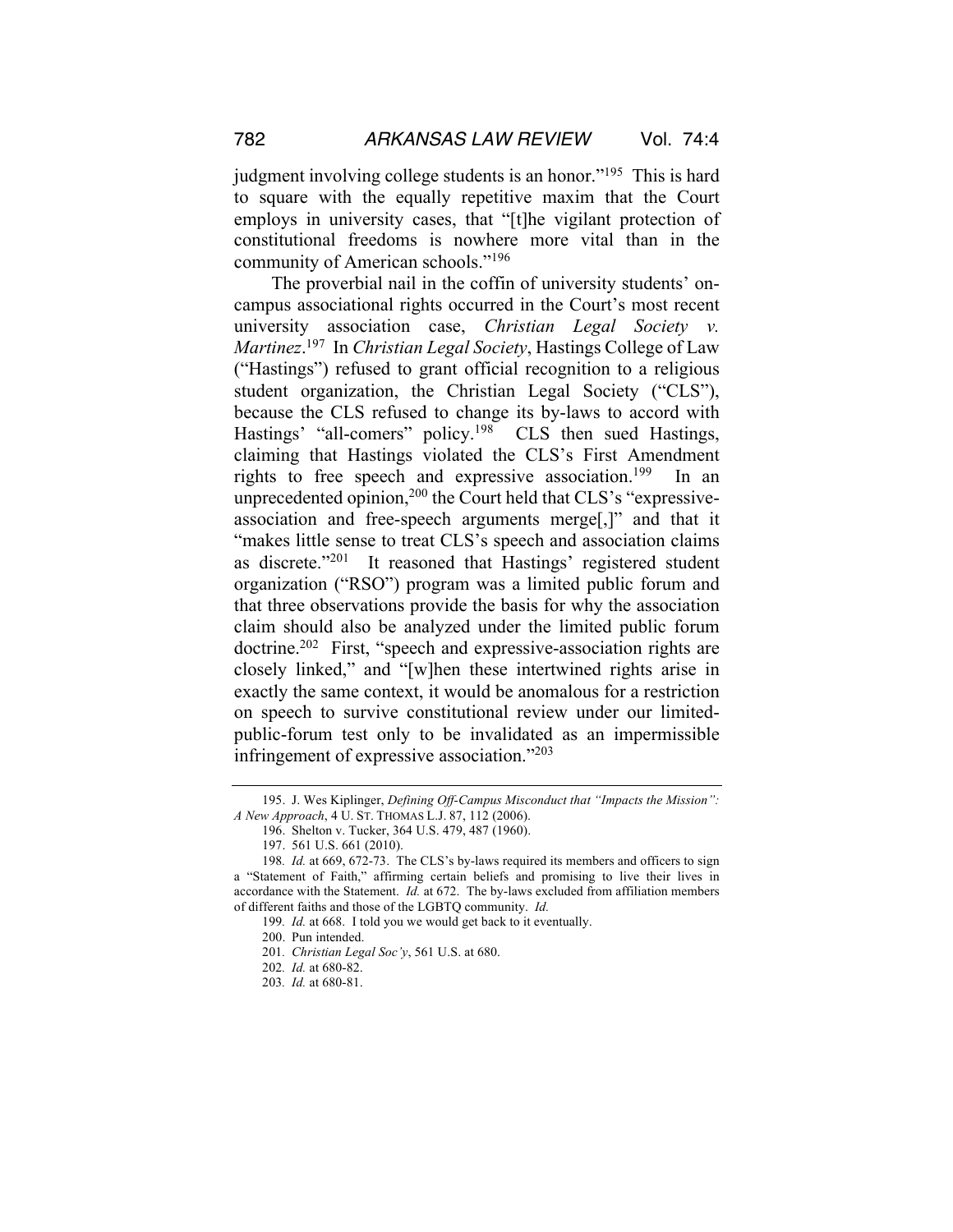Second, applying the strict scrutiny that the Court typically affords expressive association claims in this context would destroy "a defining characteristic of limited public forums—the State may 'reserv[e] [them] for certain groups.'"204 Third, the Court found that "this case fits comfortably within the limitedpublic-forum category, for CLS, in seeking what is effectively a state subsidy, faces only indirect pressure to modify its membership policies; CLS may exclude any person for any reason if it forgoes the benefits of official recognition."205

Following its justification for employing the limited public forum doctrine here, the Court went on to hold that Hastings' policy was both "reasonable and viewpoint neutral."206 In the analysis of the reasonableness of Hastings' policy, Justice Ginsburg cited to the (hopefully) now familiar precedents of *Hazelwood* and *Tinker*. 207 In line with the increasingly substantial amount of deference the Court has provided to university administrators in their regulation of students' constitutional rights, Justice Ginsburg discussed how "[s]chools, we have emphasized, enjoy 'a significant measure of authority over the type of officially recognized activities in which their students participate.' We therefore 'approach our task with special caution,' mindful that Hastings' decisions about the character of its student-group program are due decent respect."208

Thus, the unifying principle derivable from the university association precedents is that university administrators may regulate the associational rights of their students on campus so long as their regulations are reasonable, and the Court will defer to the university in determining what is reasonable. Indeed, the Court has even indicated that this general principle applies to

<sup>204</sup>*. Id.* at 681 (quoting Rosenberger v. Rector, 515 U.S. 819, 829 (1995)).

<sup>205</sup>*. Id.* at 682. This final reason is quite surprising given Justice Powell's description of the myriad detriments that the SDS would have suffered, and did suffer, as a result of CCSC's denial of official recognition in *Healy*. *See* Healy v. James, 408 U.S. 169, 181-84 (1972).

<sup>206</sup>*. Christian Legal Soc'y*, 561 U.S. at 697.

<sup>207</sup>*. Id.* at 686.

<sup>208</sup>*. Id.* at 686-87 (first quoting Bd. of Educ. of Westside Cmty. Schs. v. Mergens, 496 U.S. 226, 240 (1990); and then quoting *Healy*, 408 U.S. at 171) (internal citations omitted).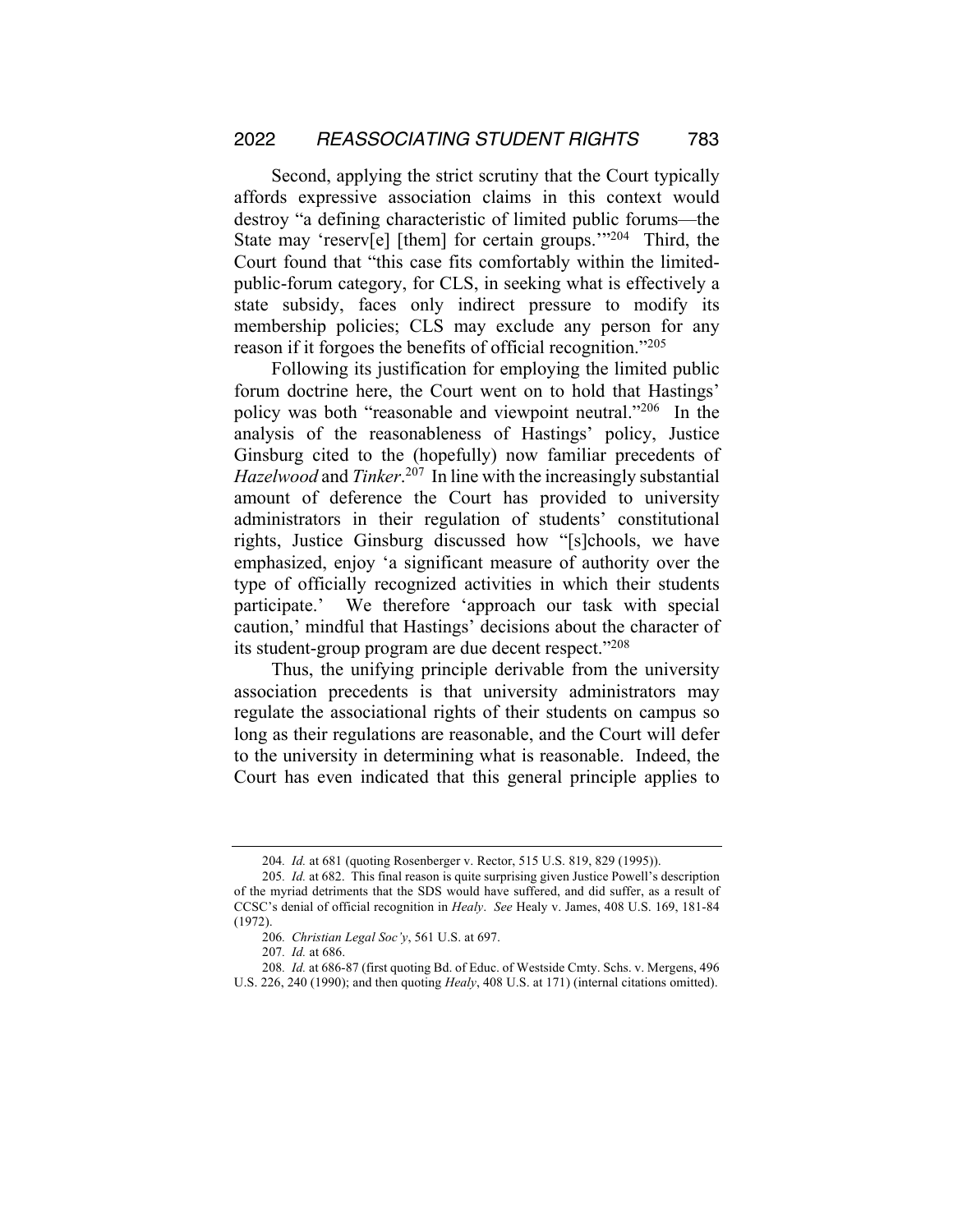RSOs off campus,<sup>209</sup> and potentially even off-campus, non-RSO, school-sponsored associational activities.<sup>210</sup> Yet, the Supreme Court has never expressly so held. Thus, important questions remain unanswered: may public universities regulate their students' on-campus associational activities that are not school sponsored? What about associational activities that are off campus but school sponsored? Associational activities that are off campus but that have nothing to do with the school? What framework should the Court apply? These questions are what I turn to next.

#### **III. PROPOSED THREE-TIERED FRAMEWORK**

The inevitable conclusion one must draw from analyzing these numerous and often conflicting bodies of law is that there is not a clear test for courts to apply when reviewing the constitutionality of university regulations impacting their students' associational rights. The Court has simply not adequately developed the law in this area. Thus, in this section, I propose that the Court adopt a three-tiered framework for reviewing the constitutionality of these regulations. Importantly, the three tiers are not rigid, unforgiving concepts, but rather, they are meant to be guideposts for the Court along a sliding scale of judicial scrutiny.211 Indeed, I realize, as often happens in the law, that there exist gray areas in which student conduct does not neatly fit into any one of the three tiers. A flexible approach such as this one allows the Court to take into account the idiosyncrasies of each case while also providing clear guidance to university administrators and lower courts. My approach is consistent with

<sup>209.</sup> Bd. of Regents of Univ. of Wis. Sys. v. Southworth, 529 U.S. 217, 234 (2000) ("We make no distinction between campus activities and the off-campus expressive activities of objectionable RSO's.").

<sup>210</sup>*. See Christian Legal Soc'y*, 561 U.S. at 686-87 ("A college's commission—and its concomitant license to choose among pedagogical approaches—is not confined to the classroom, for extracurricular programs are, today, essential parts of the educational process.").

<sup>211.</sup> The concept of a sliding scale of judicial scrutiny is not new to First Amendment analysis, as the Court has explicitly recognized that "not every interference with speech triggers the same degree of scrutiny under the First Amendment." Turner Broad. Sys., Inc. v. FCC, 512 U.S. 622, 637 (1994).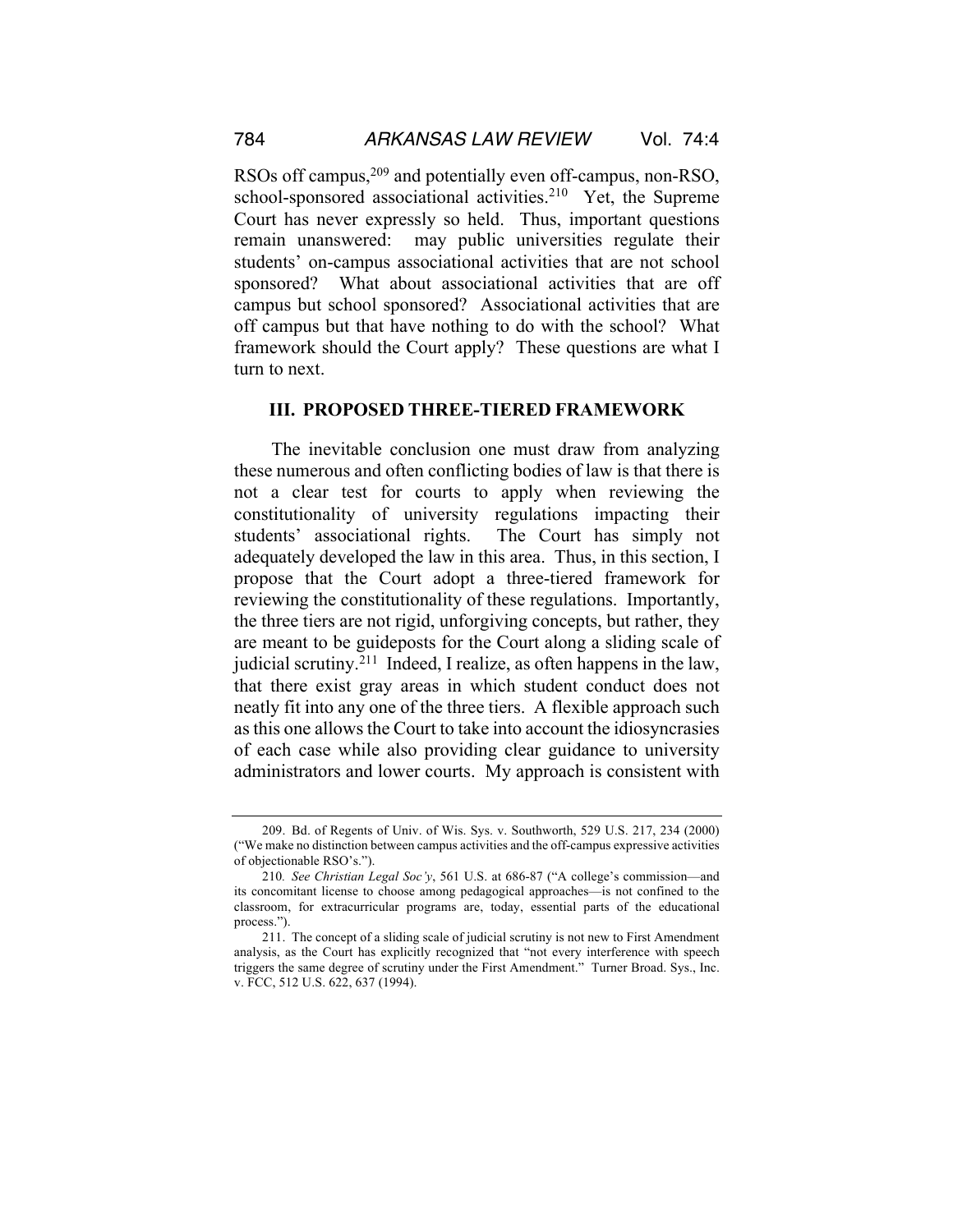the values and realities acknowledged by the Court in its prior jurisprudence and represents principles extracted from existing law.

In the first tier, the university is at the height of its authority to regulate when the associational activity is on campus and school sponsored. The courts are to review university regulations of students' associational activities which fall into this tier under the rational basis test. In the second tier, the university retains a significant amount of authority to regulate. Situations that fall into the second tier are those in which the associational activities are either off campus and school sponsored, or on campus and not school sponsored. The courts are to review university regulations of students' associational activities which fall into this second tier under the intermediate scrutiny test. Finally, in the last tier is offcampus, non-school-sponsored associational activities, where the university's authority to regulate is at its trough. University attempts to regulate associational activities which fall into this third tier must be reviewed under the strict scrutiny test.

## **A. Tier 1: Rational Basis**

Under the first tier of the proposed framework, university regulation of on-campus, school-sponsored associational activity must be reviewed under the rational basis test. The rational basis test requires that university regulations "be rationally related to legitimate government interests."212 Although it is the lowest standard of judicial review, and almost any regulation will pass constitutional muster under this test,  $2^{13}$  it makes sense to employ it in the context of on-campus, school-sponsored associational activity for several reasons.

First, the Court already provides an enormous degree of deference to the decisions of university administrators when it comes to on-campus regulations, even in the associational

<sup>212.</sup> Washington v. Glucksberg, 521 U.S. 702, 728 (1997).

<sup>213</sup>*. See* Christen Sproule, *The Pursuit of Happiness and the Right to Sexual Privacy: A Proposal for a Modified Rational Basis Review for Due Process Rights*, 5 GEO.J. GENDER & L. 791, 809 (2004).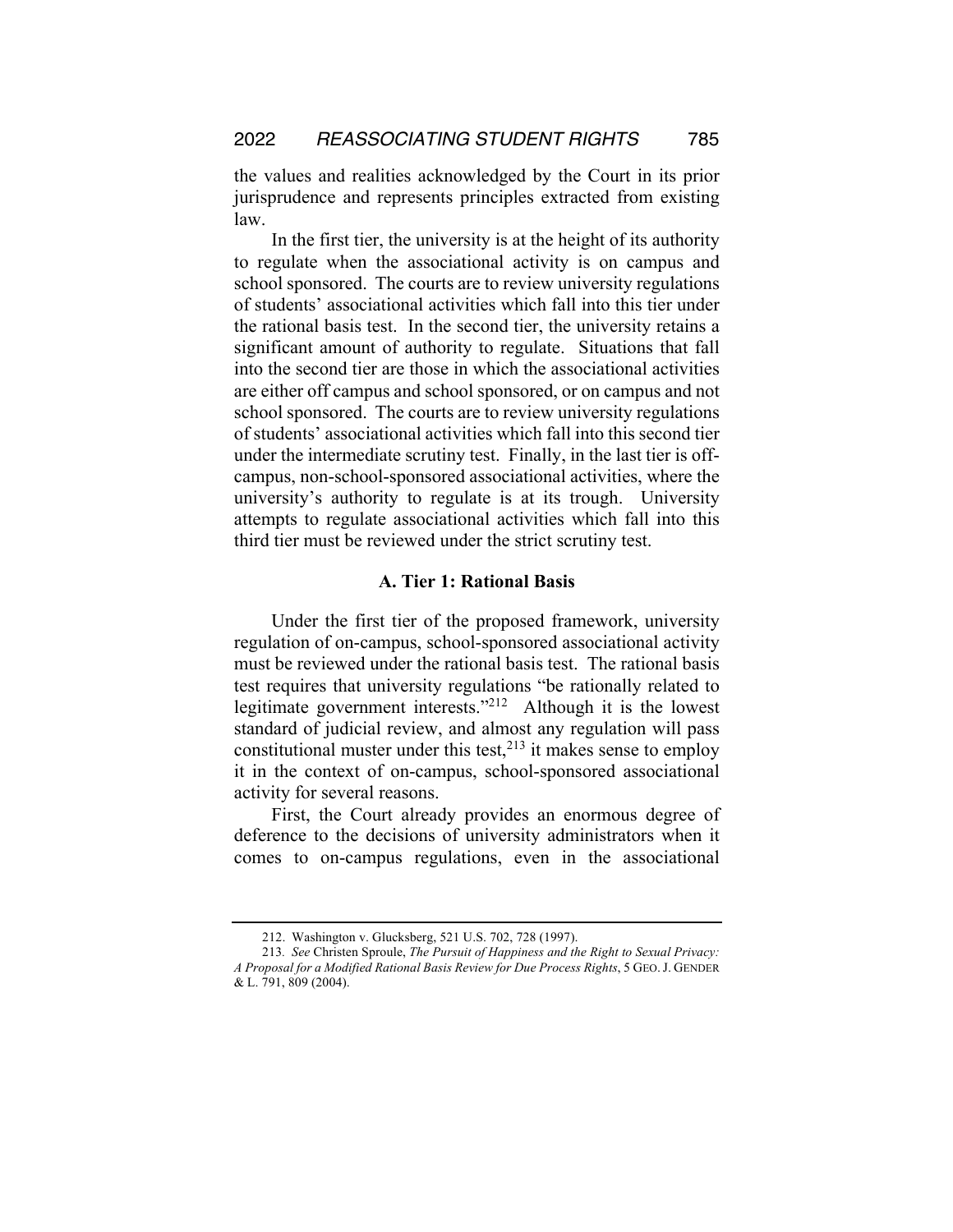context.214 Second, on campus, the Court has consistently recognized that all that is required of university administrators is that their regulations of students' First Amendment rights be "reasonable."<sup>215</sup> Third, simply by definition, the right to intimate association will almost certainly never be implicated in the context of an on-campus, school-sponsored association, and therefore, the balancing test prescribed by the *Roberts* Court will not apply in this first tier.216 Fourth, in citing to *Hazelwood* in her *Christian Legal Society* opinion,<sup>217</sup> Justice Ginsburg implied that,

217*. Christian Legal Soc'y*, 561 U.S. at 686.

<sup>214.</sup> Healy v. James, 408 U.S. 169, 180 (1972) ("And, where state-operated educational institutions are involved, this Court has long recognized 'the need for affirming the *comprehensive* authority of the States and of school officials, consistent with fundamental constitutional safeguards, to prescribe and control conduct *in the schools*.'") (emphasis added) (quoting Tinker v. Des Moines Indep. Cmty. Sch. Dist., 393 U.S. 503, 507 (1969)); Widmar v. Vincent, 454 U.S. 263, 267 n.5 (1981) (asserting in the association context that "[a] university's mission is education, and decisions of this Court have never denied a university's authority to impose reasonable regulations compatible with that mission *upon the use of its campus and facilities*.") (emphasis added); *Southworth*, 529 U.S. at 232 ("It is not for the Court to say what is or is not germane to the ideas to be pursued in an institution of higher learning."); *Christian Legal Soc'y*, 561 U.S. at 686-87 ("Schools, we have emphasized, enjoy 'a significant measure of authority over the type of *officially recognized* activities in which their students participate.'") (emphasis added) (quoting Bd. of Educ. of Westside Cmty. Schs. v. Mergens, 496 U.S. 226, 240 (1990)); Kiplinger, *supra* note 195, at 112 (stating that "the Supreme Court's deference to educational judgment involving college students is an honor."); Beckstrom, *supra* note 165, at 278; Chapin Cimino, *Campus Citizenship and Associational Freedom: An Aristotelian Take on the Nondiscrimination Puzzle*, 20 WM. & MARY BILL RTS. J. 533, 548 (2011) ("[W]hen the association is a student group meeting on a public university campus, the university receives more deference from the court than would the state regulator if the association met off campus."); Mary-Rose Papandrea, *The Free Speech Rights of University Students*, 101 MINN. L. REV. 1801, 1815 (2017) ("[W]hile the Court has not directly held that universities are entitled to a measure of deference when they restrict student speech on campus, in recent years the Court has expressly embraced deference in the affirmative action and freedom of association contexts.").

<sup>215</sup>*. Widmar*, 454 U.S. at 267 n.5 ("A university's mission is education, and decisions of this Court have never denied a university's authority to impose *reasonable* regulations compatible with that mission upon the use of its campus and facilities.") (emphasis added); Papish v. Bd. of Curators, 410 U.S. 667, 669-70 (1973) (recognizing a public university's "undoubted prerogative to enforce *reasonable* rules governing student conduct.") (emphasis added); *Healy*, 408 U.S. at 189 ("Associational activities need not be tolerated where they infringe *reasonable* campus rules, interrupt classes, or substantially interfere with the opportunity of other students to obtain an education.") (emphasis added); *Christian Legal Soc'y*, 561 U.S. at 697.

<sup>216.</sup> Roberts v. U.S. Jaycees, 468 U.S. 609, 619-20 (1984); *see also* Vill. of Belle Terre v. Boraas, 416 U.S. 1, 2-3, 7-9 (1974) (holding that even a group of six college students who shared a home together off campus were not entitled to any substantive due process protection).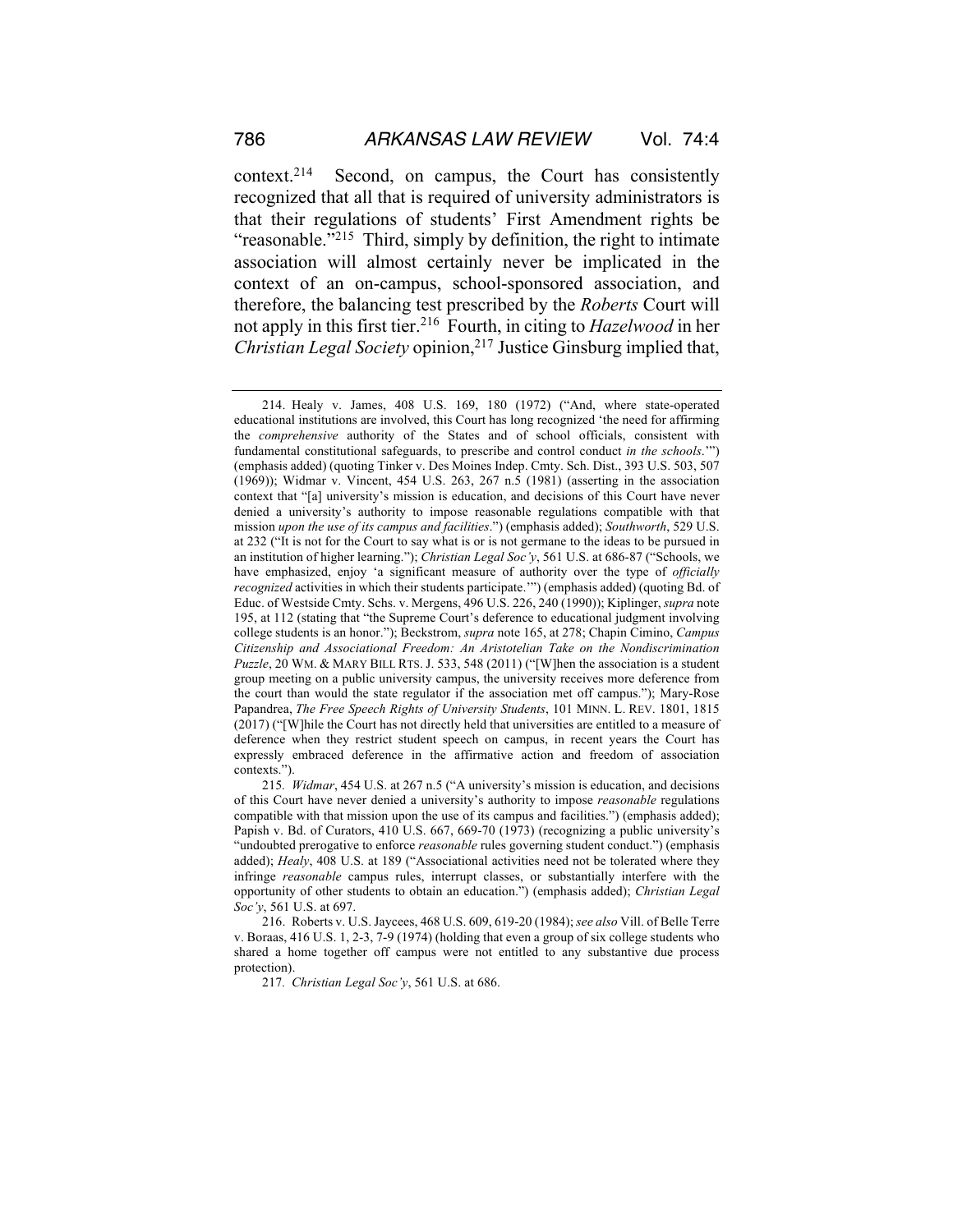at least for on-campus, school-sponsored associations, university "educators do not offend the First Amendment . . . so long as their actions are reasonably related to legitimate pedagogical concerns."218

Fifth, the Court established in *Christian Legal Society* that when an on-campus, school-sponsored student organization brings an expressive association claim, this claim cannot be disaggregated from speech because "[w]hen these intertwined rights arise in exactly the same context, it would be anomalous for a restriction on speech to survive constitutional review under our limited-public-forum test only to be invalidated as an impermissible infringement of expressive association."219 Therefore, the Court in that case implicitly concluded that any oncampus, school-sponsored expressive association claim must not be reviewed under anything more than rational basis review, as this analysis would invalidate the requisite limited public forum analysis of the speech claim.<sup>220</sup> Finally, even the rational basis test would prohibit the university from blatantly discriminating against a particular association based on its viewpoint.<sup>221</sup>

#### **B. Tier 2: Intermediate Scrutiny**

Under the second tier of the proposed framework, university regulation of (1) off-campus, school-sponsored or (2) on-campus, non-school-sponsored associational activity must be reviewed under the intermediate scrutiny test. The intermediate scrutiny test requires that the university's regulations further an important state interest and do so by means that are substantially related to

<sup>218.</sup> Hazelwood Sch. Dist. v. Kuhlmeier, 484 U.S. 260, 273 (1988).

<sup>219</sup>*. Christian Legal Soc'y*, 561 U.S. at 680-81.

<sup>220</sup>*. See id.* at 679-81.

<sup>221</sup>*. See generally* Healy v. James, 408 U.S. 169, 187-88 (1972) ("[T]he State[] may not restrict speech or association simply because it finds the views expressed by any group to be abhorrent."); Papish v. Bd. of Curators, 410 U.S. 667, 669-70 (1973); *Christian Legal Soc'y*, 561 U.S. at 667-68, 683-84; Bd. of Regents of Univ. of Wisc. Sys. v. Southworth, 529 U.S. 217, 233 (2000). *See also* Lamb's Chapel v. Ctr. Moriches Union Free Sch. Dist., 508 U.S. 384, 392-93 (1993); Rosenberger v. Rector, 515 U.S. 819, 836 (1995) ("For the University, by regulation, to cast disapproval on particular viewpoints of its students risks the suppression of free speech and creative inquiry in one of the vital centers for the Nation's intellectual life, its college and university campuses.").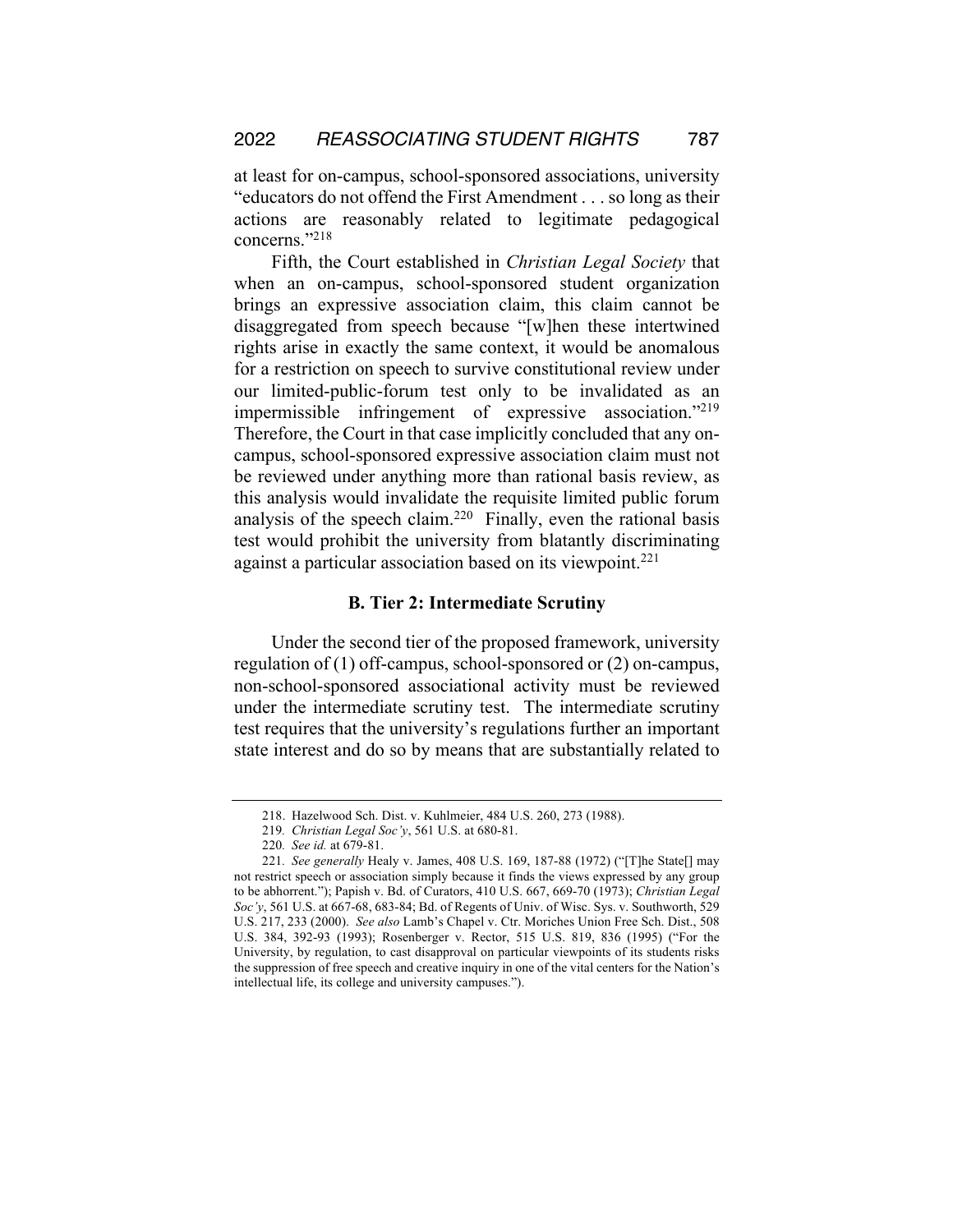that interest.222 Although intermediate scrutiny is largely associated with the Equal Protection context, $223$  it has found a home in several tenets of First Amendment doctrine as well.<sup>224</sup> Thus, its application to the associational rights of university students, a First Amendment right, is not unprecedented.<sup>225</sup>

## *1. Off-Campus, School-Sponsored*

Many of the reasons justifying the use of rational basis review in the context of on-campus, school-sponsored associational activities also apply in this context. For example, because these associational activities are still school sponsored, Justice Ginsburg's indication that *Hazelwood* applies in the university setting suggests that even off campus, "educators do not offend the First Amendment . . . so long as their actions are reasonably related to legitimate pedagogical concerns."226 However, in the off-campus context, this justification would only apply in limited circumstances. For example, the university would have substantially more authority to regulate a schoolsponsored organization's activities at a regional competition, where the organization is officially representing the school, than it would if the school-sponsored organization was simply meeting off campus to socialize.<sup>227</sup> Yet, because the organization in this

<sup>222</sup>*. See, e.g.*, Craig v. Boren, 429 U.S. 190, 197 (1976); Turner Broad. Sys., Inc. v. FCC, 512 U.S. 622, 662 (1994).

<sup>223</sup>*. See, e.g.*, City of Cleburne v. Cleburne Living Ctr., 473 U.S. 432, 440-41 (1985) (associating intermediate scrutiny with equal protection claims related to race, alienage, national origin, gender, and illegitimacy).

<sup>224</sup>*. See, e.g.*, *Turner Broad. Sys., Inc.*, 512 U.S. at 636-37, 661-62 (applying intermediate scrutiny to "must-carry provisions" intruding on "cable speech" by requiring cable operators to carry the signals of a specified number of local broadcast television stations); Ward v. Rock Against Racism, 491 U.S. 781, 796-803 (1989) (applying a heightened version of intermediate scrutiny to a city's volume control regulation); United States v. O'Brien, 391 U.S. 367, 376-77 (1968) (applying intermediate scrutiny to a law imposing criminal penalties for destroying selective service cards); Cent. Hudson Gas & Elec. Corp. v. Pub. Serv. Comm'n, 447 U.S. 557, 564-66 (1980) (applying a version of intermediate scrutiny to commercial speech).

<sup>225.</sup> This is especially true given Justice Powell's quoting of *O'Brien* in his *Healy* opinion. *Healy*, 408 U.S. at 189 n.20 (quoting *O'Brien*, 391 U.S. at 377).

<sup>226</sup>*. Christian Legal Soc'y*, 561 U.S. at 686; Hazelwood Sch. Dist. v. Kuhlmeier, 484 U.S. 260, 273 (1988).

<sup>227.</sup> Naturally, the university's interest in regulating would be much stronger in the former as opposed to the latter.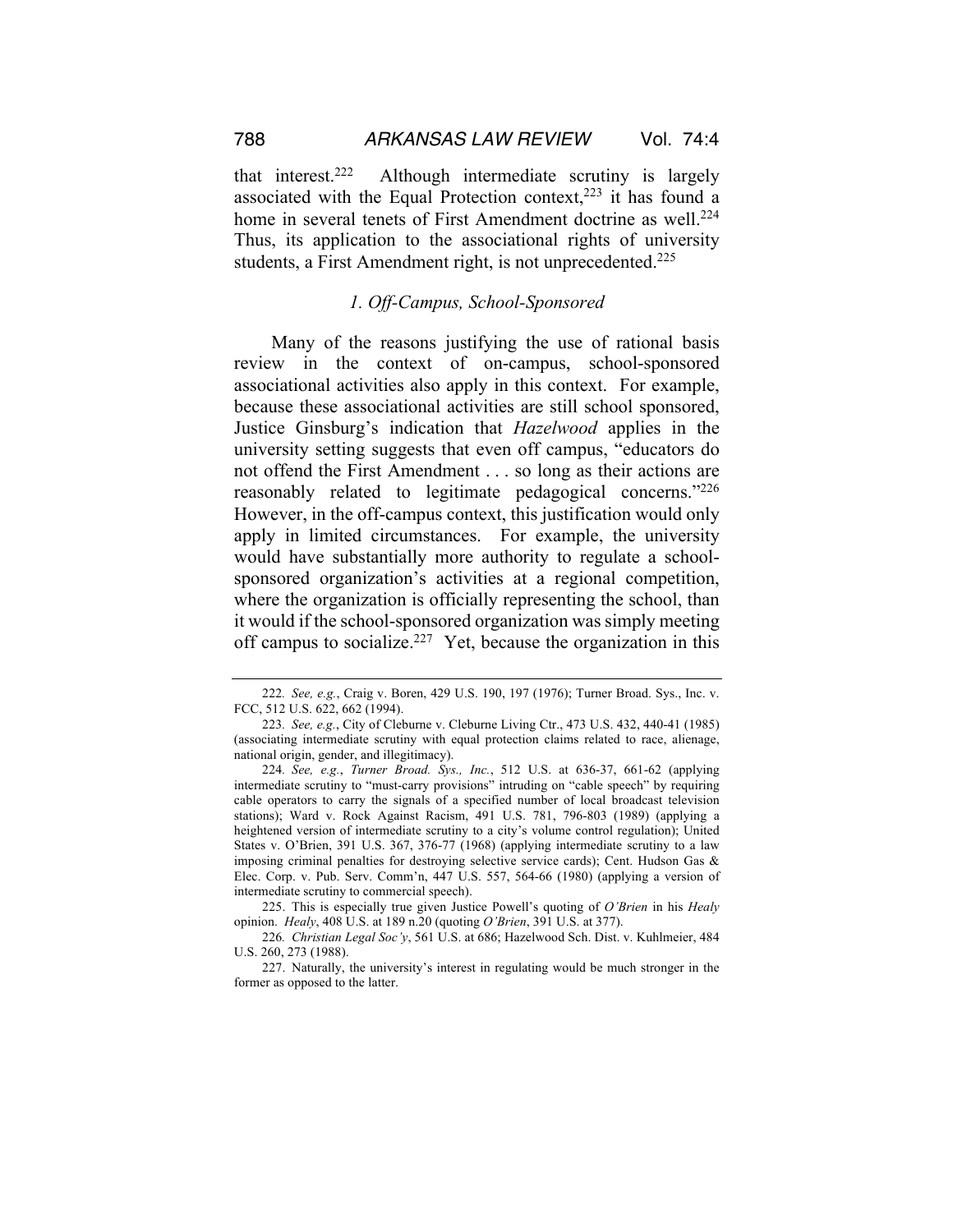context is still school sponsored, the university retains entitlement to significant judicial deference in regulating its activities.<sup>228</sup> Further, as before, by definition, a school-sponsored association is almost certainly never going to qualify as intimate, even if it is off campus.229

The main difference between the first tier, and this first category of the second tier is, of course, that the associational activities are occurring off campus. This distinction is enormously important. Even in the context of primary and secondary education, the Court has noted in dicta that First Amendment activity off campus is entitled to far greater protection than it would have on campus.<sup>230</sup> Many legal commentators agree.<sup>231</sup> However, the Court has also noted that there is "no distinction between [on-]campus activities and the off-campus expressive activities of objectionable RSO's," and that the university "is free to enact viewpoint neutral rules restricting off-campus travel or other expenditure by RSO's, for it may create what is tantamount to a limited public forum if the principles of viewpoint neutrality are respected."232

Given this holding, the associational rights of university students in this context clearly could not be subjected to strict scrutiny. Thus, on the one hand, associational activities in this context are entitled to more protection than rational basis review

<sup>228</sup>*. See supra* notes 208-10, 214 and accompanying text.

<sup>229</sup>*. See supra* note 216 and accompanying text.

<sup>230</sup>*. See supra* notes 163-64 and accompanying text. *But see* Bd. of Regents of Univ. of Wisc. Sys. v. Southworth, 529 U.S. 217, 234 (2000) (noting that "[u]niversities, like all of society, are finding that traditional conceptions of territorial boundaries are difficult to insist upon in an age marked by revolutionary changes in communications, information transfer, and the means of discourse.").

<sup>231</sup>*. See, e.g.*, Lindsay, *supra* note 14, at 1488-89 ("The very premise of *Tinker*—that students do not shed their First Amendment right to free speech at the 'schoolhouse gate' indicates that the restrictions at stake occur at school.") (quoting Tinker v. Des Moines Indep. Cmty. Sch. Dist., 393 U.S. 503, 506 (1969)); Beckstrom, *supra* note 165, at 299-300 ("[F]ederal courts should . . . adopt an unequivocal standard that . . . universities cannot discipline college students for off-campus speech unless such speech constitutes a true threat or a crime under existing law."); Cimino, *supra* note 214, at 550-51 ("[G]iven the Court's expressive association cases, it seems that associational freedom is more likely to prevail off campus rather than on campus . . . ."); Hauer, *supra* note 165, at 433 ("[T]he Supreme Court has not fully addressed whether a school has the power to restrict off-campus speech, but the decision in *Morse* suggests that such restrictions will face high scrutiny and may be found to fall outside the realm of school regulation.").

<sup>232</sup>*. Southworth*, 529 U.S. at 234.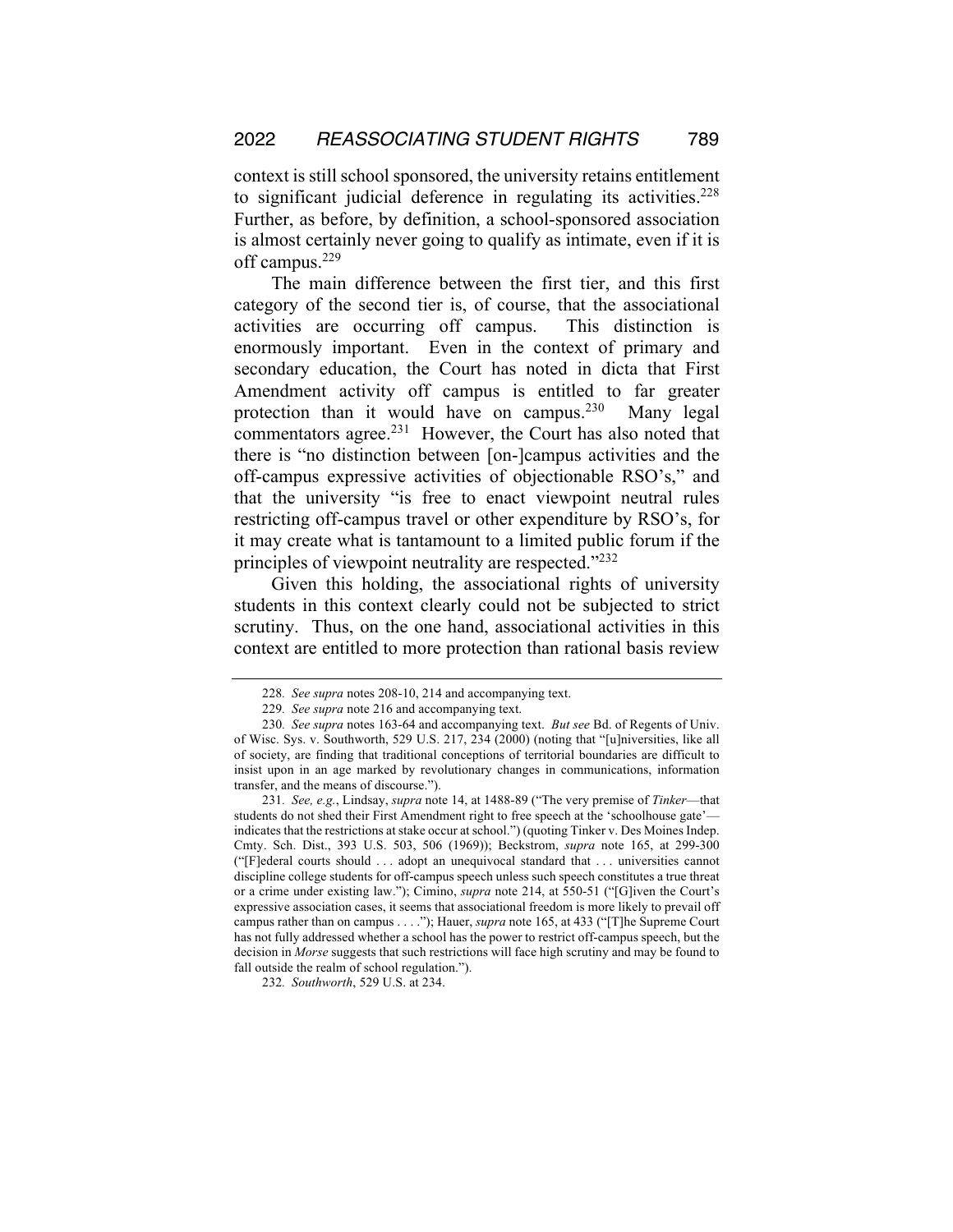by virtue of their being off campus. However, on the other hand, they are not entitled to strict scrutiny review because of the school-sponsored nature of the organizations. Therefore, intermediate scrutiny is the best test to apply to student associational activity falling into this category because it adequately balances both the off-campus nature of the associational activities and the university's interests, while not providing too much weight to either. Again, the university would never be permitted to discriminate against an association based on its viewpoint alone.<sup>233</sup>

#### *2. On-Campus, Non-School-Sponsored*

The primary reason justifying the maintenance of heightened deference to the university in this context is the fact that the associational activity is occurring on campus. One of the most oft-quoted lines from *Tinker* and the Court's education jurisprudence is that "First Amendment rights must be analyzed 'in light of the special characteristics of the school environment."<sup>234</sup> Associational activities are often loud, rambunctious, or at the very least involve many people. "[I]n light of the special characteristics of the [university] environment," then, universities must have substantial authority to regulate these activities in order to prevent disruption on campus.235 Indeed, the Court in *Healy* held that, "[w]hile a college has a legitimate interest in preventing disruption on the campus, which under circumstances requiring the safeguarding of that interest may justify such restraint, a '*heavy burden*' rests on the college to demonstrate the appropriateness of that action."236 The Court went on to further define the contours of this holding in stating that:

<sup>233</sup>*. See supra* note 221 and accompanying text.

<sup>234</sup>*. See, e.g.*, Widmar v. Vincent, 454 U.S. 263, 267 n.5 (1981) (quoting *Tinker*, 393 U.S. at 506); Christian Legal Soc'y v. Martinez, 561 U.S. 661, 685-86 (2010) (same); Hazelwood Sch. Dist. v. Kuhlmeier, 484 U.S. 260, 266 (1988) (same); Healy v. James, 408 U.S. 169, 180 (1972) (same).

<sup>235</sup>*. Tinker*, 393 U.S. at 506, 513.

<sup>236</sup>*. Healy*, 408 U.S. at 184 (emphasis added).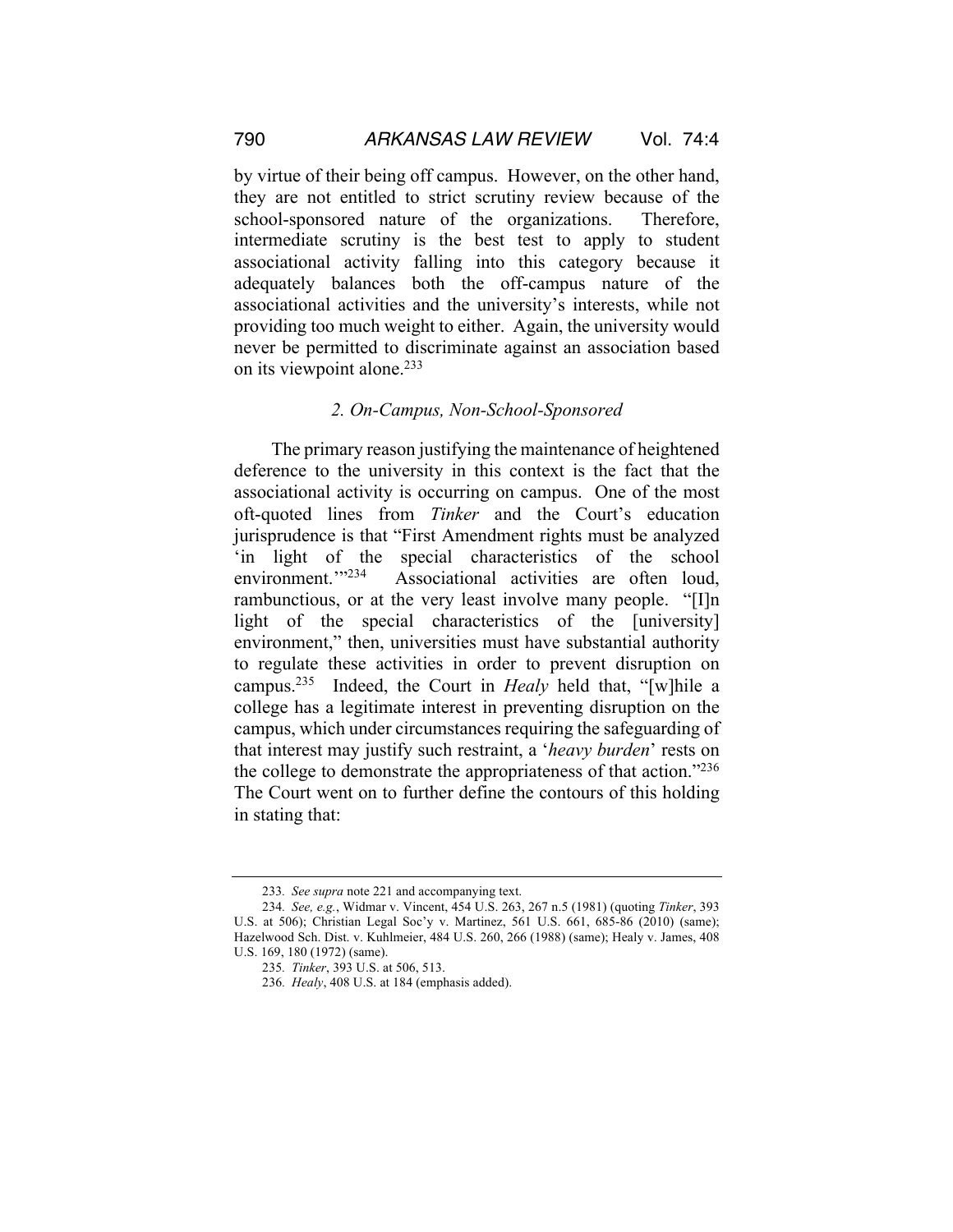The critical line heretofore drawn for determining the permissibility of regulation is the line between mere advocacy and advocacy "directed to inciting or producing imminent lawless action and . . . likely to incite or produce such action." .... Also prohibitable are actions which "materially and substantially disrupt the work and discipline of the school." Associational activities need not be tolerated where they infringe reasonable campus rules, interrupt classes, or substantially interfere with the opportunity of other students to obtain an education.<sup>237</sup>

However, the university is not at the height of its authority to regulate in this context, as it was in the first tier, because the association is not school sponsored. The associational activities do not implicate a "legitimate pedagogical concern[]" beyond the disruption of classes because the organizations are not supported by the school.<sup>238</sup> Additionally, unlike in the first tier, here, because the organizations are not school sponsored, they have several arguments potentially implicating the right to intimate association. Furthermore, the expressive association claims of these organizations are not necessarily confined to the limited public forum analysis of their school-sponsored counterparts.<sup>239</sup> Indeed, many spaces on college campuses could be considered truly public forums, where no such limitations can exist.<sup>240</sup> Thus, the intermediate scrutiny test is again the best test to apply in these circumstances because it adequately balances the "special characteristics of the school environment" and the university's interests in preventing disruption with the student's more extensive associational rights. 241

<sup>237</sup>*. Id.* at 188-89 (first quoting Brandenburg v. Ohio, 395 U.S. 444, 447 (1969); and then quoting *Tinker*, 393 U.S. at 513) (internal citations omitted).

<sup>238</sup>*. Hazelwood Sch. Dist.*, 484 U.S. at 273.

<sup>239</sup>*. See supra* notes 197-208, 219-21, 232-33 and accompanying text.

<sup>240.</sup> Widmar v. Vincent, 454 U.S. 263, 267 n. 5 (1981) ("This Court has recognized that the campus of a public university, at least for its students, possesses many of the characteristics of a public forum."); *id.* at 267-68 ("The Constitution forbids a State to enforce certain exclusions from a forum generally open to the public, even if it was not required to create the forum in the first place.").

<sup>241</sup>*. Tinker*, 393 U.S. at 506.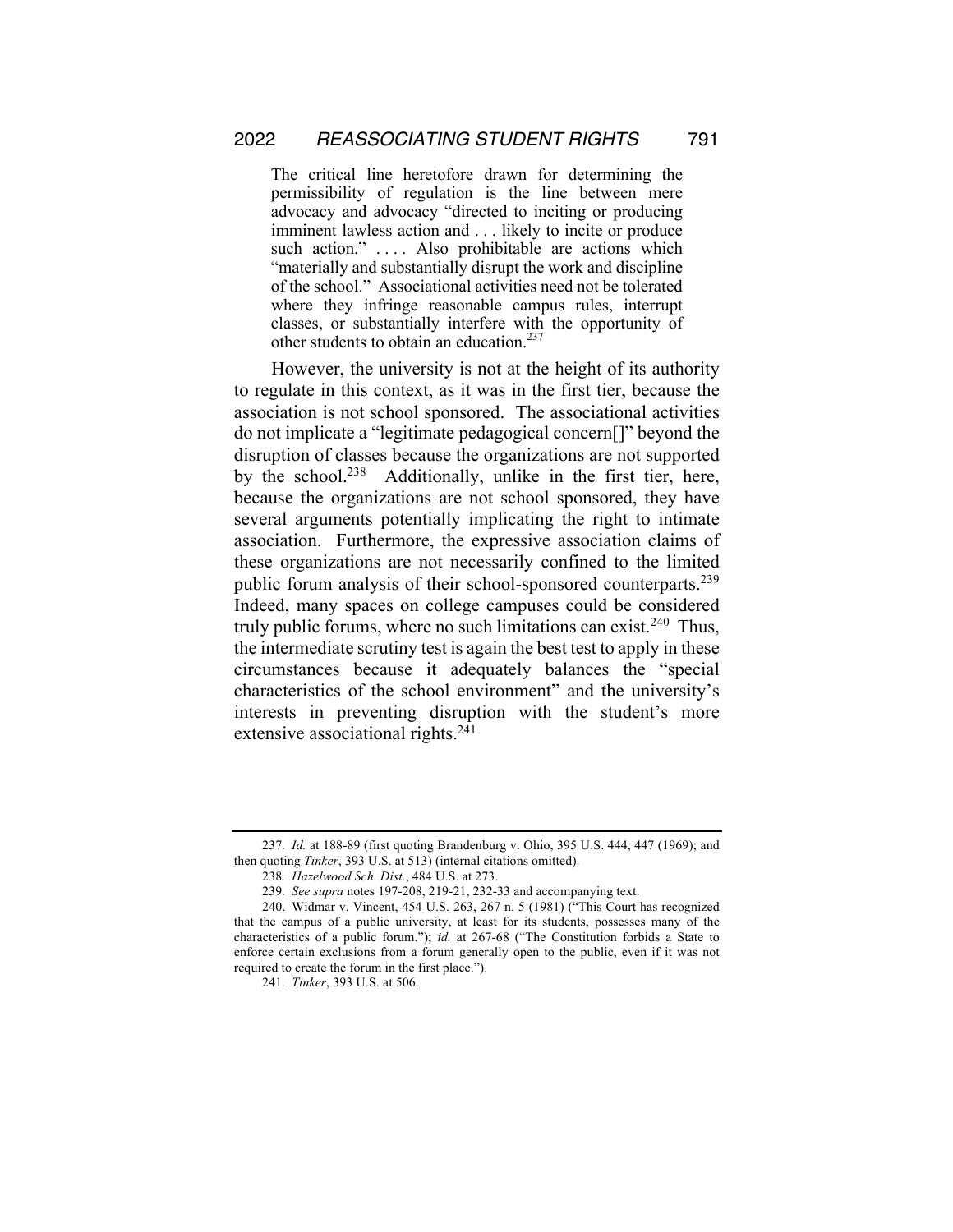#### **C. Tier 3: Strict Scrutiny**

Lastly, under the third and final tier of the proposed framework, university regulation of off-campus, non-schoolsponsored associational activities should be subject to the most rigorous standard of judicial review: strict scrutiny. The strict scrutiny test requires the university to affirmatively demonstrate that the regulation "furthers a compelling [state] interest and is narrowly tailored to achieve that interest," meaning that the regulation employs the least restrictive means possible.<sup>242</sup> In proposing the adoption of the strict scrutiny test, I do mean *strict*  scrutiny. I emphatically do not mean a test that is merely "strict in theory but feeble in fact."<sup>243</sup>

One of the primary justifications driving the adoption of the strict scrutiny test in this context is the fact that the students' associational activities are occurring off campus, where the university's authority to regulate is already diminished, even for school-sponsored associational activities.<sup>244</sup> Additionally, because these associational activities are not school sponsored, in theory, there is no risk that the community at large will impute the activities of the organizations to the university.<sup>245</sup> There is also the common sense justification that it does not make any sense to grant universities broad authority to regulate their students' off-campus, non-school-sponsored associational activities, because they have absolutely nothing to do with school. Judicial deference to university authority in this context is unwarranted and simply "becomes a matter of deference for deference's sake."246

<sup>242.</sup> Citizens United v. FEC, 558 U.S. 310, 340 (2010) (quoting FEC v. Wis. Right to Life, Inc., 551 U.S. 449, 464 (2007)); McCullen v. Coakley, 573 U.S. 464, 478 (2014). The strict scrutiny standard has an extensive history in First Amendment jurisprudence. *See generally* Adam Winkler, *Fatal in Theory and Strict in Fact: An Empirical Analysis of Strict Scrutiny in the Federal Courts*, 59 VAND. L. REV. 793, 800-01 (2006).

<sup>243.</sup> Fisher v. Univ. of Tex., 570 U.S. 297, 314 (2013).

<sup>244</sup>*. See supra* Section II.B.1.

<sup>245.</sup> Indeed, even on campus, the Court has acknowledged that "an open forum in a public university does not confer any imprimatur of state approval on [First Amendment activities]." *Widmar*, 454 U.S. at 274.

<sup>246.</sup> LoMonte, *supra* note 13, at 341.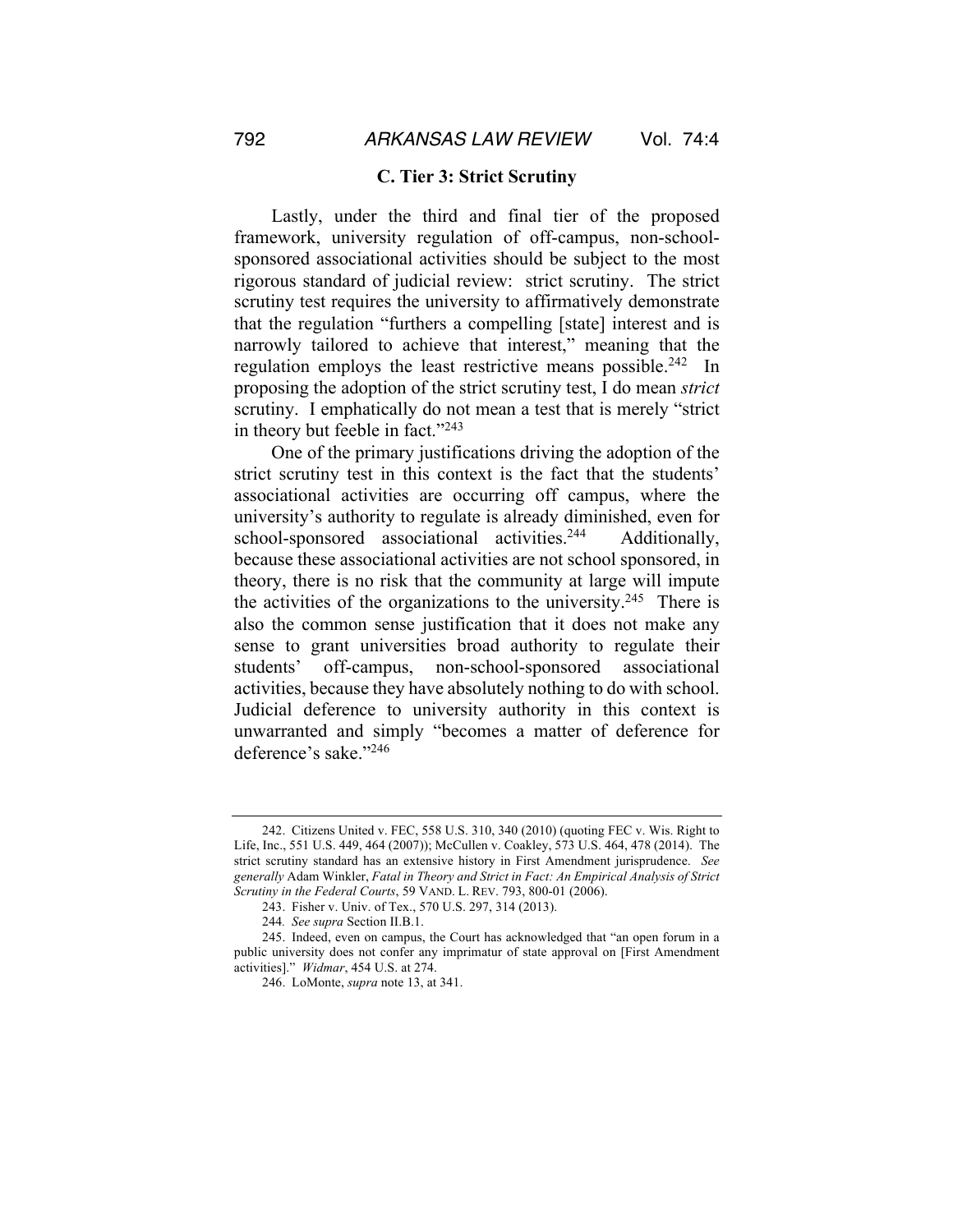Furthermore, although the right to intimate association typically requires a balancing test,  $247$  strict scrutiny is warranted in this context because the university has no business whatsoever regulating an off-campus, non-school-sponsored intimate association. It would be nonsensical to assert that a university has any say over how one of its students raises her children, $248$  who she decides to marry,<sup>249</sup> who she chooses to have sex with,<sup>250</sup> or any other of the kinds of relationships which have been recognized as protected by the right to intimate association.<sup>251</sup> Indeed, even if the more expansive Karstian definition of the right is invoked, no one would seriously argue that a university has the authority to regulate a student's choice of who she decides to become close friends with outside of school.252

Regarding the right to expressive association, strict scrutiny is the test that is applied to the community at large.<sup>253</sup> Therefore, there is no reason why university students should have less expressive associational rights off campus, while in the community at large, when their associational activities are not school sponsored. Ultimately, because the university should only be permitted to regulate the off-campus, non-school-sponsored associational activities of their students in the gravest of circumstances, strict scrutiny is the best test for this final tier.

## **IV. COVID-19 AND THE THREE-TIERED FRAMEWORK**

Having now described and justified the three-tiered, sliding scale of judicial scrutiny approach to university associational

<sup>247</sup>*. See* Roberts v. U.S. Jaycees, 468 U.S. 609, 620 (1984).

<sup>248</sup>*. See generally* Pierce v. Soc'y of Sisters, 268 U.S. 510, 518 (1925) ("[T]he child of man is his parent's child and not the State's.").

<sup>249</sup>*. See generally* Loving v. Virginia, 388 U.S. 1, 12 (1967) ("[T]he freedom to marry, or not marry, a person of another race resides with the individual and cannot be infringed by the State."); Obergefell v. Hodges, 576 U.S. 644, 664 (2015).

<sup>250</sup>*. See generally* Lawrence v. Texas, 539 U.S. 558, 567 (2003) ("It suffices for us to acknowledge that adults may choose to enter [into sexual] relationship[s] in the confines of their homes and their own private lives and still retain their dignity as free persons.").

<sup>251.</sup> Bd. of Dirs. of Rotary Int'l v. Rotary Club of Duarte, 481 U.S. 537, 545 (1987).

<sup>252.</sup> Karst, *supra* note 21, at 629 (claiming that even "close friendship" may be included in the right to intimate association).

<sup>253.</sup> Roberts v. U.S. Jaycees, 468 U.S. 609, 623 (1984).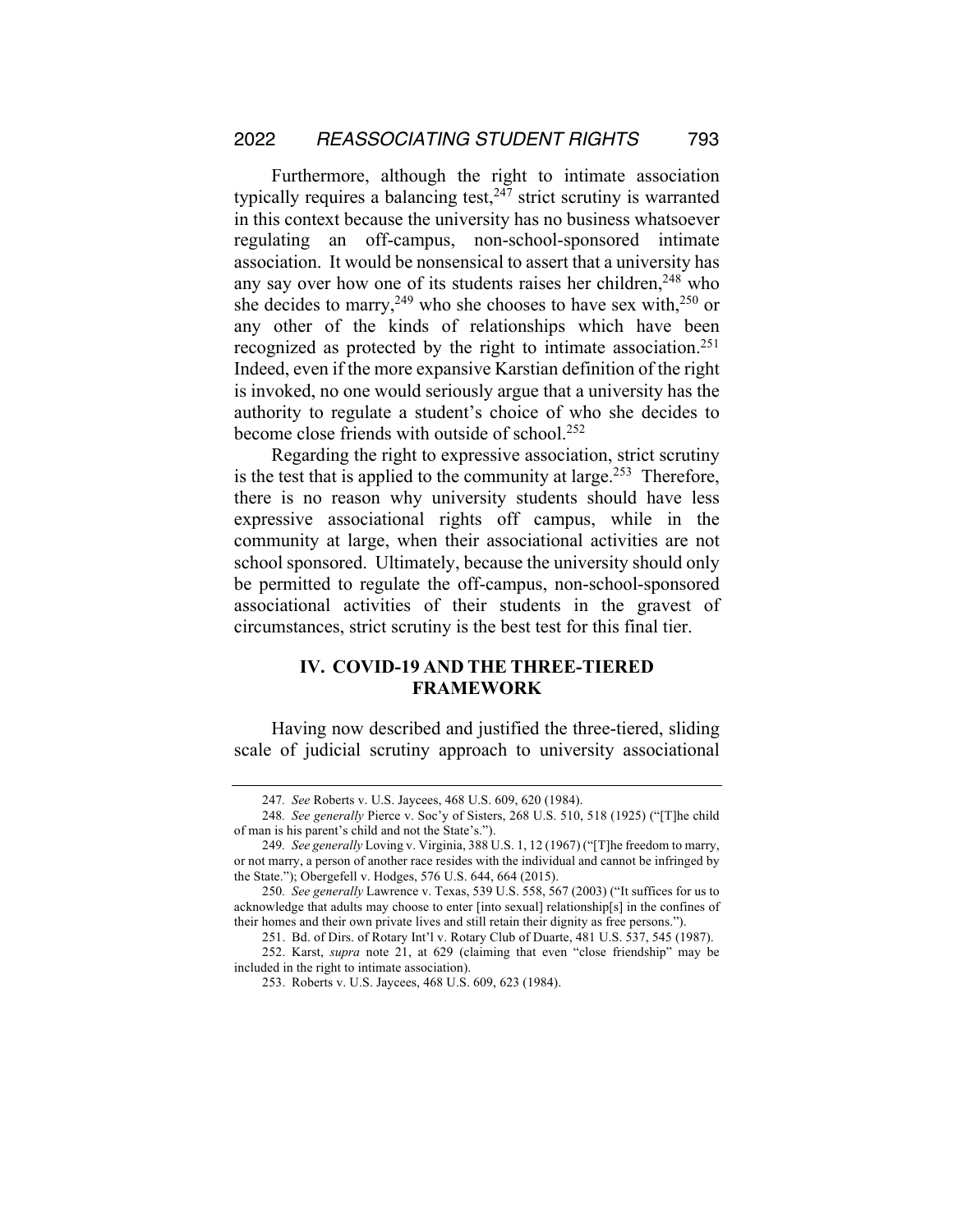rights, I will apply it to the University of Arkansas's COVID-19 disciplinary policy.<sup>254</sup> The policy provides that, first, "on-campus events are suspended, other than official events conducted by University academic and administrative units, which are still subject to approval on a case by case basis."<sup>255</sup> Second,

if the Office of Student Standards and Conduct receives a report of large parties and similar social gatherings involving 10 or more student guests, without very clearly maintained safety elements such as social distancing and mask-wearing, and the report is verified, the University will treat the event as a violation of the Code of Student Life by organizers and by attendees. Organizing and conducting such an event will be considered a serious matter and students will be held accountable.256

Third, it provides that "if the Office of Student Standards and Conduct receives a report of students in the Dickson Street entertainment district or elsewhere congregating in large groups to socialize, not maintaining social distancing and mask-wearing, the matter will be treated as a Code of Student Life violation."257

## **A. Tier 1: Rational Basis**

The first part of the University policy, stating that "oncampus events are suspended, other than official events conducted by University academic and administrative units, which are still subject to approval on a case by case basis,"<sup>258</sup> implicates the first tier of the three-tiered approach. Under the first tier of the proposed framework, university regulation of oncampus, school-sponsored associational activity must be reviewed under the rational basis test. The rational basis test

<sup>254.</sup> To view a copy of the actual policy, see Appendix A provided below. I apply my approach to the University of Arkansas's policy only because I attend law school there, not because of any animus toward the school. Furthermore, the University of Arkansas's policy is a representative sample of many public universities' COVID-19 policies nationwide. *See supra* notes 8-9 and accompanying text. Thus, the application of my approach to the University of Arkansas's COVID-19 policy is applicable across the country. Do note that the University's policy has since changed.

<sup>255.</sup> Appendix A, *supra* note 8.

<sup>256</sup>*. Id.*

<sup>257</sup>*. Id.* 

<sup>258</sup>*. Id.*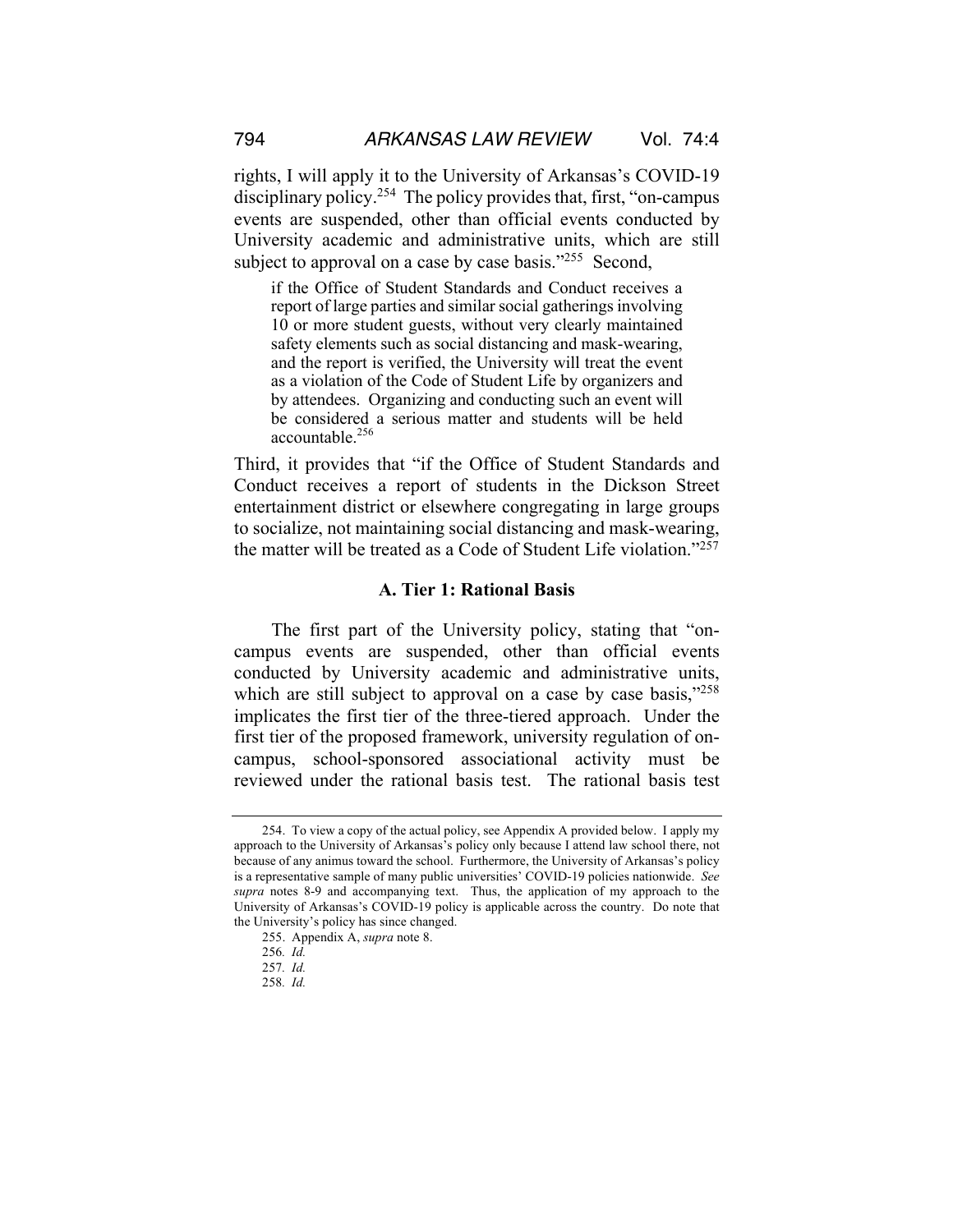requires that the university regulations be rationally related to a legitimate government interest.259 Rational basis is the lowest standard of judicial review, and almost any regulation will pass constitutional muster under this test.260 Indeed, the Court has held that under rational basis review, it is "entirely irrelevant" what end the government is actually seeking and regulations can be based on "rational speculation unsupported by evidence or empirical data."261

One of the primary functions of government is to protect the safety and well-being of its citizens.<sup>262</sup> In furtherance of this paramount objective, the Court has held that the states have an interest in regulating the spread of infectious and contagious diseases.<sup>263</sup> Indeed, from the very beginning, the Court has adhered to the principle that states have legitimate interests in promulgating "quarantine laws [and] health laws of every description . . . ."264 In *Jacobson v. Massachusetts*, the Court stated that, "of paramount necessity, a community has the right to protect itself against an epidemic of disease which threatens the safety of its members."<sup>265</sup> Recently, the Court confirmed that preventing the spread of COVID-19 is not only a legitimate state interest, but also a compelling one. $266$  Thus, here, one cannot seriously argue that the University does not have a legitimate interest in preventing the spread of COVID-19.

In terms of the second prong of the rational basis test, the University's policy of restricting on-campus, school-sponsored

<sup>259.</sup> Washington v. Glucksberg, 521 U.S. 702, 728 (1997).

<sup>260</sup>*. See* Sproule, *supra* note 213, at 809.

<sup>261.</sup> FCC v. Beach Commc'ns, Inc., 508 U.S. 307, 315 (1993).

<sup>262.</sup> United States v. Salerno, 481 U.S. 739, 755 (1987); *see also* Cruzan *ex rel.* Cruzan v. Mo. Dep't of Health, 497 U.S. 261, 280 (1990).

<sup>263</sup>*. See generally* Compagnie Francaise de Navigation a Vapeur v. La. State Bd. of Health, 186 U.S. 380, 387-88 (1902); Jacobson v. Massachusetts, 197 U.S. 11, 12-13, 39 (1905) (holding that Massachusetts had the authority to require its citizens to receive smallpox vaccinations to prevent the spread of the disease).

<sup>264.</sup> Gibbons v. Ogden, 22 U.S. (9 Wheat.) 1, 205 (1824).

<sup>265.</sup> 197 U.S. at 27.

<sup>266.</sup> Roman Cath. Diocese of Brooklyn v. Cuomo, 141 S. Ct. 63, 67 (2020); S. Bay United Pentecostal Church v. Newsom, 140 S. Ct. 1613, 1614 (2020) (Kagan, J., in chambers) (Kavanaugh, J., dissenting) (stating that "California undoubtedly has a compelling interest in combating the spread of COVID-19 and protecting the health of its citizens.").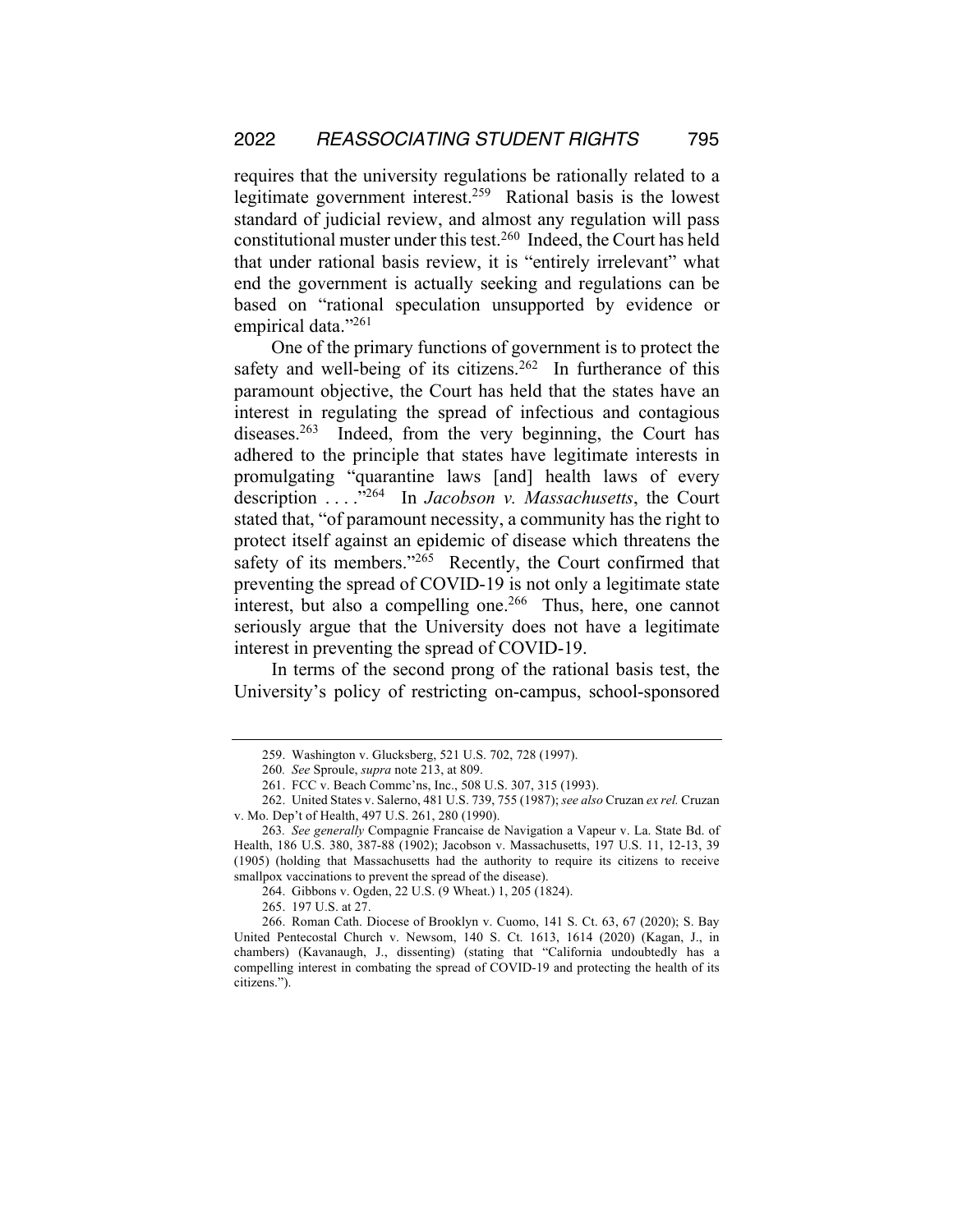events to only those which have been officially sanctioned is almost certainly rationally related to preventing the spread of COVID-19. First, empirical evidence is not even necessary, as the University "has the right to pass [regulations] which, according to the common belief of the people, are adapted to prevent the spread of contagious diseases."<sup>267</sup> Indeed, it is common sense that preventing large groups of people from congregating in close spaces helps prevent the spread of communicable diseases. Beyond the common sense justification, the Centers for Disease Control and Prevention ("CDC") COVID-19 guidelines emphasize that large gatherings result in the rapid transmission of COVID-19.268 Thus, the restriction of oncampus, school-sponsored events to only those which the University has officially sanctioned is unquestionably a "reasonable campus rule<sup>[]"269</sup> that meets the rational basis test in light of the University's interest in preventing the spread of COVID-19. Further, the policy applies to all on-campus, schoolsponsored events,<sup>270</sup> meaning that it is content neutral and cannot be struck down on the basis of viewpoint discrimination.

#### **B. Tier 2: Intermediate Scrutiny**

The second part of the University policy states:

if the Office of Student Standards and Conduct receives a report of large parties and similar social gatherings involving 10 or more student guests, without very clearly maintained safety elements such as social distancing and mask-wearing, and the report is verified, the University will treat the event as a violation of the Code of Student Life by organizers and by attendees. Organizing and conducting such an event will be considered a serious matter and students will be held  $\arccos$  accountable.<sup>271</sup>

<sup>267</sup>*. Jacobson*, 197 U.S. at 35.

<sup>268.</sup> *Guidance for Organizing Large Events and Gatherings*, CTRS. FOR DISEASE CONTROL & PREVENTION, [https://perma.cc/QYE4-VBE3] (Mar. 8, 2021).

<sup>269.</sup> Healy v. James, 408 U.S. 169, 189 (1972).

<sup>270.</sup> Appendix A, *supra* note 8.

<sup>271</sup>*. Id.*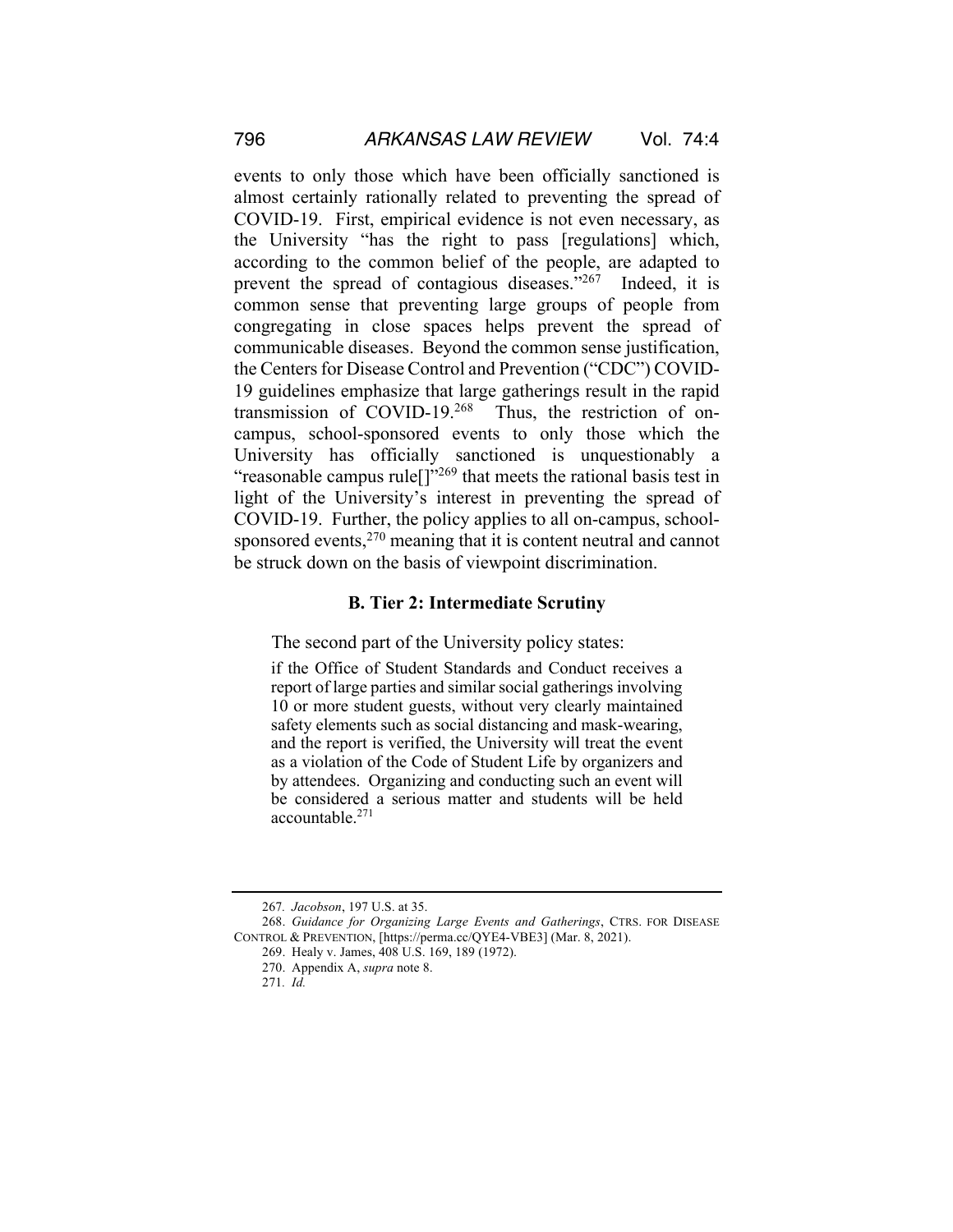This implicates both prongs of the second tier. Under the second tier of the proposed framework, university regulation of (1) offcampus, school-sponsored or (2) on-campus, non-schoolsponsored associational activity must be reviewed under the intermediate scrutiny test. The intermediate scrutiny test requires that the university's regulation furthers an important state interest, and does so by means that are substantially related to that interest.272 There is no single definition of what constitutes an important state interest, though the Court has provided a multitude of examples.<sup>273</sup> A substantial relation requires only that the regulation be an effective way to achieve the stated objective, not necessarily the optimal way, and that it ultimately "avoid unnecessary abridgment" of First Amendment rights.<sup>274</sup>

## *1. Off-Campus, School-Sponsored*

The University policy targets "large parties and similar social gatherings involving 10 or more student guests," regardless of whether they occur on or off campus.<sup>275</sup> In the university environment, off-campus social gatherings and large parties involving ten or more students often occur at fraternity houses. Universities consider fraternities as RSOs, requiring them to go through various official recognition processes, and universities retain the authority to regulate the organizations' conduct, revoke official recognition, and even ban the organizations from

<sup>272.</sup> Craig v. Boren, 429 U.S. 190, 197 (1976).

<sup>273</sup>*. See, e.g.*, Clark v. Cmty. for Creative Non-Violence, 468 U.S. 288, 296 (1984) (upholding a ban on sleeping in public parks against a First Amendment challenge because the government had a "substantial interest in maintaining the parks in the heart of our Capital in an attractive and intact condition"); United States v. O'Brien, 391 U.S. 367, 380 (1968) (upholding criminal sanction for destruction of Selective Service cards against a First Amendment challenge because the government had an important interest in "preventing their wanton and unrestrained destruction and assuring their continuing availability by punishing people who knowingly and willfully destroy or mutilate them"); Turner Broad. Sys., Inc. v. FCC, 512 U.S. 622, 662-63 (1994) (finding that "(1) preserving the benefits of free, overthe-air local broadcast television, (2) promoting the widespread dissemination of information from a multiplicity of sources, and (3) promoting fair competition in the market for television programming" are all important governmental interests); Davis v. FEC, 554 U.S. 724, 737 (2008) (identifying "preventing corruption and the appearance of corruption" as an important governmental interest).

<sup>274.</sup> McCutcheon v. FEC, 572 U.S. 185, 199 (2014).

<sup>275.</sup> Appendix A, *supra* note 8.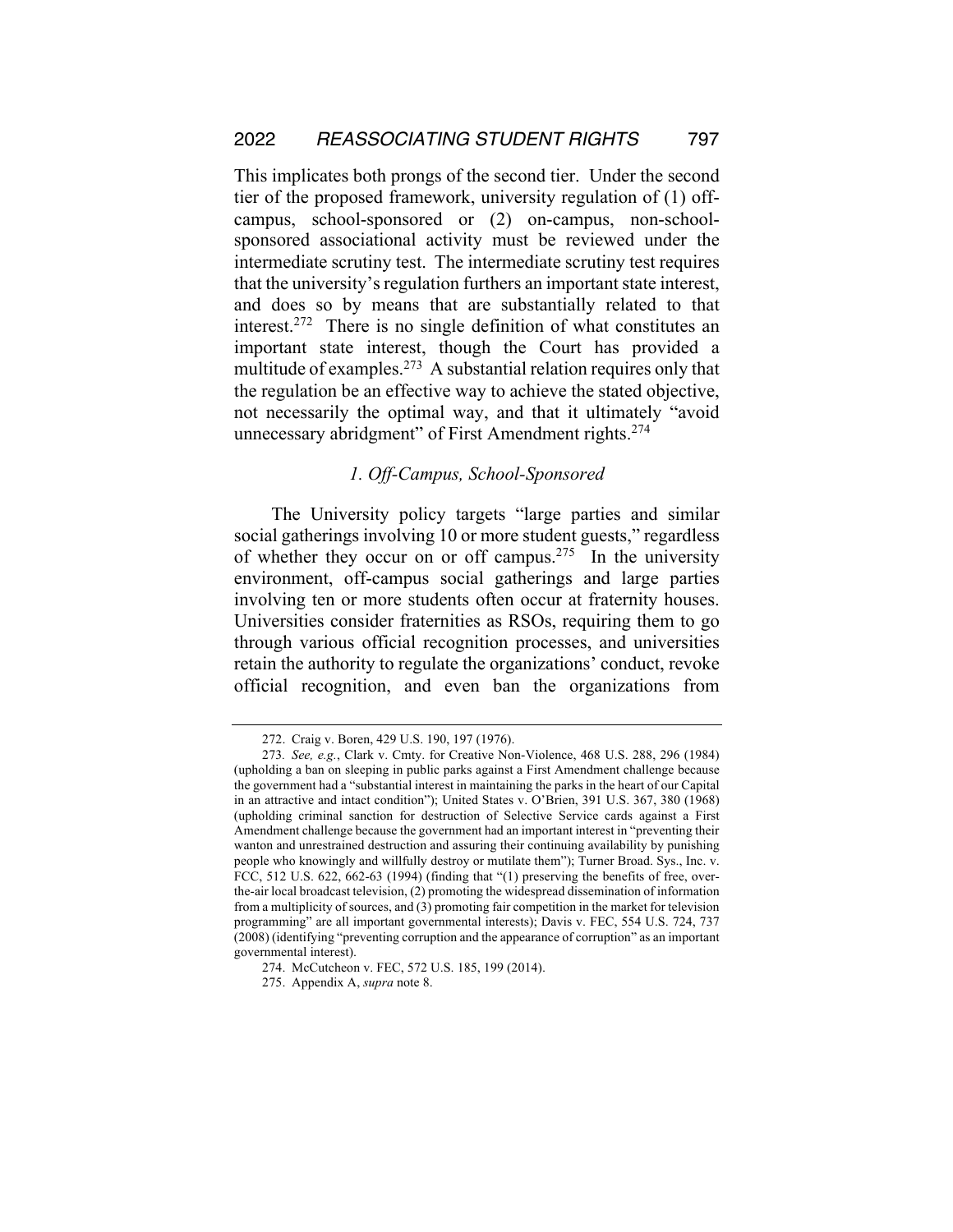returning to campus.<sup>276</sup> Thus, fraternities are school sponsored. However, in addition to fraternities, the University of Arkansas's policy implicates any off-campus RSO meeting at which more than ten people are in attendance, regardless of the purpose of the meeting.<sup>277</sup>

Given the analysis of the State's interest in preventing the spread of communicable diseases above, $278$  the University's policy regulating off-campus, school-sponsored gatherings certainly serves an important interest. Moreover, the policy is likely substantially related to the State's interest in preventing the spread of COVID-19. The policy does not outright restrict associational conduct, but rather, it simply requires students organizing in groups of more than ten to follow nationally mandated and empirically tested CDC COVID-19 best practice guidelines.279 Thus, the University policy serves the important state interest in preventing the spread of COVID-19 while also "avoid[ing] unnecessary abridgment" of students' First Amendment rights in participating in off-campus, schoolsponsored activities.<sup>280</sup>

#### *2. On-Campus, Non-School-Sponsored*

As stated in the previous section, the University's policy targets "large parties and similar social gatherings involving 10 or more student guests," regardless of whether they occur on or off campus.281 Given the analysis of the State's interest in

<sup>276</sup>*. See generally, e.g.*, INTERFRATERNITY COUNCIL, COLL. OF WM. & MARY, THE CONSTITUTION OF THE INTERFRATERNITY COUNCIL AT WILLIAM & MARY (2020), [https://perma.cc/7AM6-Z29B]; UNIV. OF ARK. INTERFRATERNITY COUNCIL, UNIVERSITY OF ARKANSAS INTERFRATERNITY COUNCIL CONSTITUTION (2019), [https://perma.cc/P65H-W4SS]; *Chapter Conduct Status*, STOCKTON UNIV., [https://perma.cc/8WNW-6QEZ] (last visited Nov. 12, 2021); UNIV. OF CAL. AT BERKELEY, THE ALL-GREEK SOCIAL CODE (2009), [https://perma.cc/9H94-VRAZ]; *Policies and Resources for Members*, NYU, [https://perma.cc/6AEG-RQ6H] (last visited Nov. 12, 2021).

<sup>277.</sup> Appendix A, *supra* note 8.

<sup>278</sup>*. See supra* notes 262-66 and accompanying text.

<sup>279.</sup> Appendix A, *supra* note 8; *How to Protect Yourself & Others*, CTRS. FOR DISEASE CONTROL & PREVENTION, [https://perma.cc/K5J9-LCMQ] (Mar. 8, 2021) (advocating social distancing, mask wearing, avoiding large gatherings, among other things).

<sup>280.</sup> McCutcheon v. FEC, 572 U.S. 185, 199 (2014).

<sup>281.</sup> Appendix A, *supra* note 8.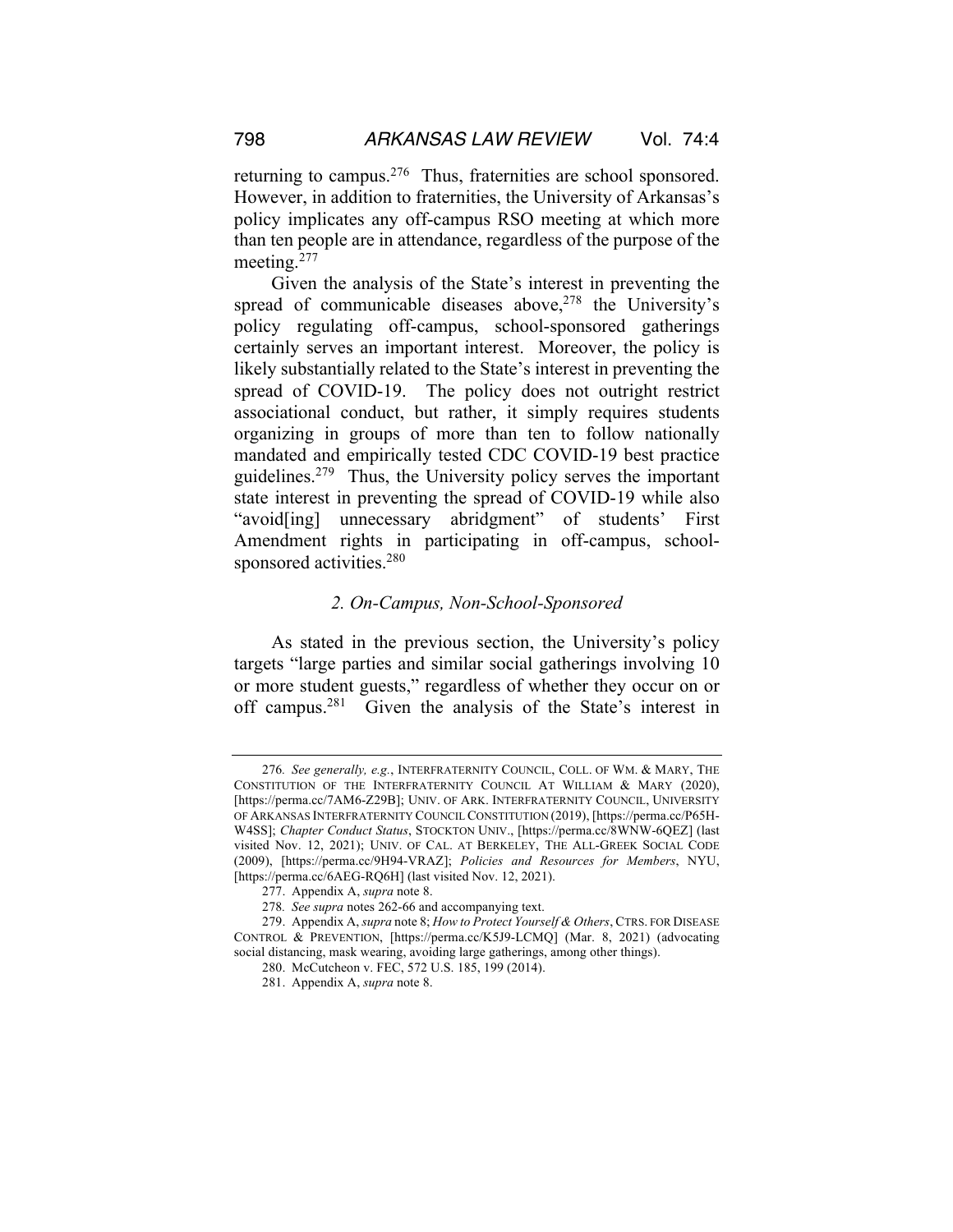preventing the spread of communicable diseases above,  $282$  the University's policy regulating on-campus, non-school-sponsored gatherings surely serves an important interest. This is especially true in the on-campus context because university campuses are "at risk to develop an extreme incidence of COVID-19 and become superspreaders for neighboring communities."283

Moreover, it is almost certain that the policy is substantially related to the achievement of the State's interest in preventing the spread of COVID-19. First, the CDC emphasized that, "measures are needed to reduce transmission at institutes of higher education and could include reducing on-campus housing density, ensuring adherence to masking and other mitigation strategies, increasing testing for SARS-CoV-2, and discouraging student gatherings."284 The policy seeks to implement many of these recommendations as it encourages students to avoid large gatherings, wear masks, and practice social distancing techniques.285 Empirical data suggests that these kinds of actions on the part of university administrators are effectual in stemming the spread of COVID-19.<sup>286</sup> Furthermore, the policy says nothing about gatherings of less than ten people, essentially respecting students' intimate association rights. Finally, as discussed in the prior section, the policy does not outright ban large gatherings, but rather, it simply requires students organizing in groups of more than ten to follow nationally mandated and empirically tested CDC COVID-19 best practice guidelines.<sup>287</sup> Thus, the University policy serves the important state interest of preventing the spread of COVID-19 while also "avoid[ing] unnecessary

<sup>282</sup>*. See supra* notes 262-66 and accompanying text.

<sup>283.</sup> Hannah Lu et al., *Are College Campuses Superspreaders? A Data-Driven Modeling Study*, 24 COMPUT. METHODS IN BIOMECHANICS & BIOMEDICAL ENG'G 1136, 1136 (2021), [https://perma.cc/U3MZ-5TGS]; *see also* Erica Wilson et al., *Multiple COVID-19 Clusters on a University Campus—North Carolina, August 2020, in* 69 MORBIDITY & MORTALITY WKLY. REP., CTRS. FOR DISEASE CONTROL & PREVENTION 1416, 1416 (2020), [https://perma.cc/92TF-UBBN]; Danielle Ivory et al., *Young People Have Less COVID-19 Risk, but in College Towns, Deaths Rose Fast*, N.Y. TIMES, [https://perma.cc/7FZH-CVFR] (Mar. 2, 2021) (finding that "deaths in communities that are home to colleges have risen faster than the rest of the nation").

<sup>284.</sup> Wilson et al., *supra* note 283, at 1418.

<sup>285.</sup> Appendix A, *supra* note 8.

<sup>286</sup>*. See, e.g.*, Wilson et al., *supra* note 283, at 1413; Lu et al., *supra* note 283, at 1144.

<sup>287</sup>*. See supra* note 279 and accompanying text.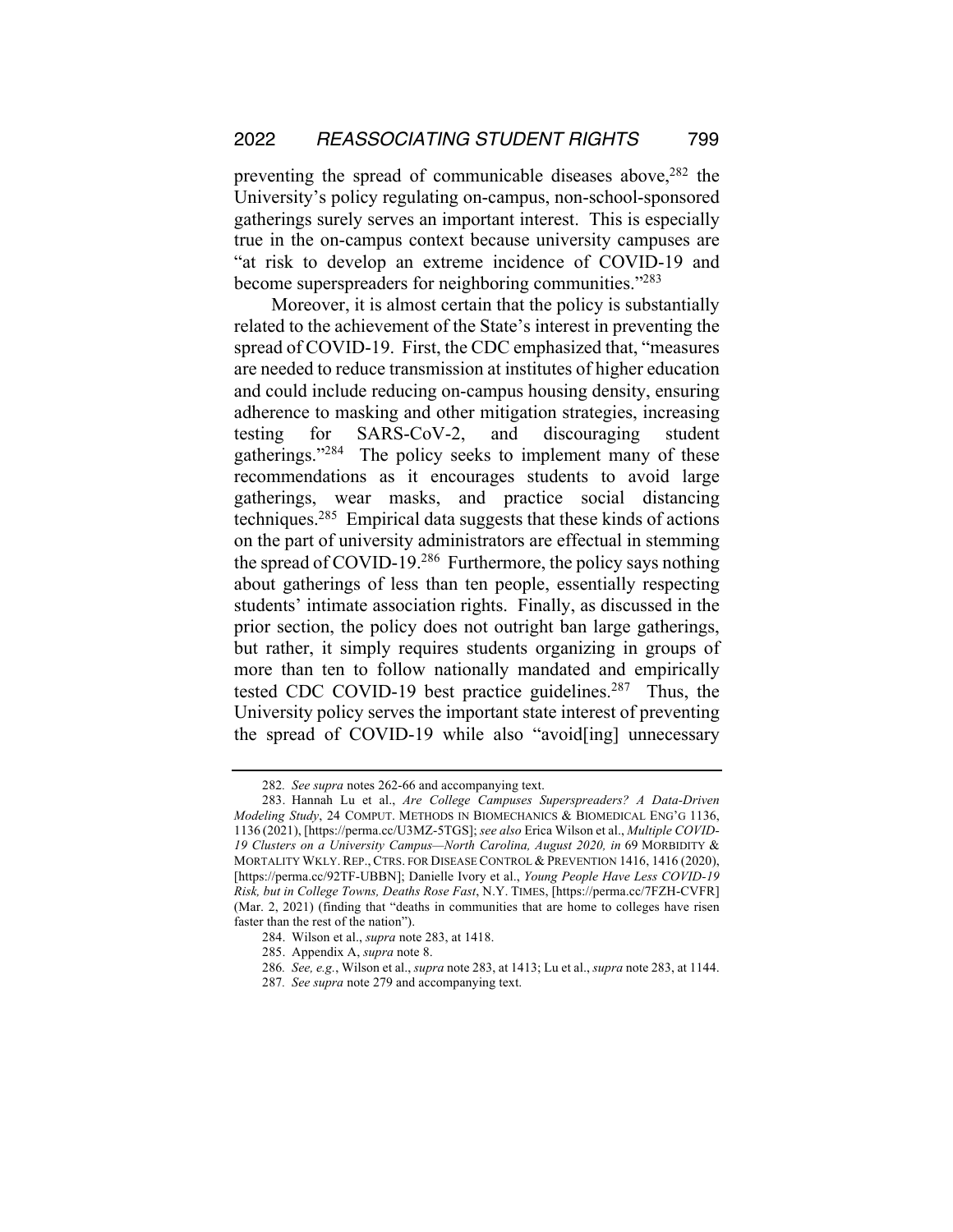abridgment" of its students' First Amendment rights while on campus participating in non-school-sponsored activities.288

#### **C. Tier 3: Strict Scrutiny**

Finally, the last part of the University policy provides that "if the Office of Student Standards and Conduct receives a report of students in the Dickson Street entertainment district or elsewhere congregating in large groups to socialize, not maintaining social distancing and mask-wearing, the matter will be treated as a Code of Student Life violation."<sup>289</sup> This aspect of the policy implicates the third tier of the three-tiered approach, as it restricts off-campus, non-school-sponsored associational activities. Under this final tier, university regulation of offcampus, non-school-sponsored associational activities is subject to the most rigorous standard of judicial review: strict scrutiny. The strict scrutiny test requires the university to affirmatively demonstrate that the regulation "furthers a compelling interest and is narrowly tailored to achieve that interest," meaning that the regulation employs the least restrictive means possible.<sup>290</sup>

Although there is no single definition of what constitutes a compelling state interest, the Court has provided a multitude of examples.<sup>291</sup> Indeed, beyond that, it has explicitly held that "[s]temming the spread of COVID-19 is *unquestionably* a

<sup>288.</sup> McCutcheon v. FEC, 572 U.S. 185, 199 (2014).

<sup>289.</sup> Appendix A, *supra* note 8.

<sup>290.</sup> Citizens United v. FEC, 558 U.S. 310, 340 (2010) (quoting FEC v. Wis. Right to Life, Inc., 551 U.S. 449, 464 (2007)); McCullen v. Coakley, 573 U.S. 464, 478 (2014).

<sup>291</sup>*. Compare* Williams-Yulee v. Fla. Bar, 575 U.S. 433, 444 (2015) (finding that states have a compelling interest "in preserving public confidence in the integrity of the judiciary"); Roberts v. U.S. Jaycees, 468 U.S. 609, 623-24 (1984) (holding that states have a compelling interest in eradicating gender discrimination); Bd. of Dirs. of Rotary Int'l v. Rotary Club of Duarte, 481 U.S. 537, 549 (1987) (same); Parents Involved in Cmty. Schs. v. Seattle Sch. Dist. No. 1, 551 U.S. 701, 702 (2007) (finding that "remedying the effects of past intentional discrimination is a compelling interest under the strict scrutiny test"); Fisher v. Univ. of Tex., 570 U.S. 297, 308 (2013) (reiterating that student body diversity is a compelling state interest); Hurley v. Irish-Am. Gay, Lesbian & Bisexual Grp. of Bos., 515 U.S. 557, 572 (1995) (discussing the state's interest in eliminating discrimination on the basis of sexual orientation), *with* Reed v. Town of Gilbert, 576 U.S. 155, 171 (2015) (suggesting that neither preserving a town's aesthetic appeal nor traffic safety were compelling state interests).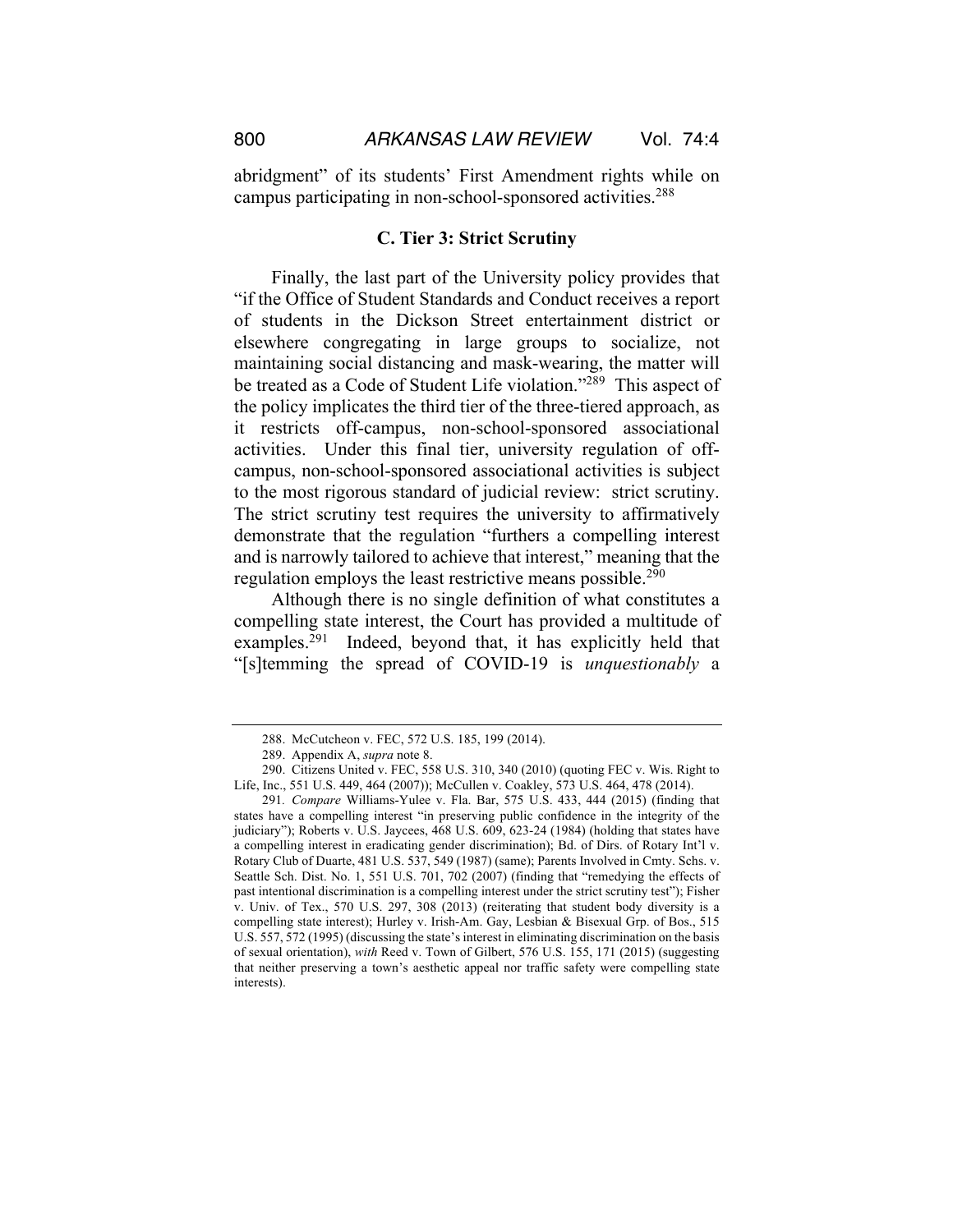compelling interest  $\dots$ ."<sup>292</sup> Thus, the compelling state interest prong of the strict scrutiny test is certainly met here.

The narrowly tailored prong is a closer question. On the one hand, the "Constitution principally entrusts" state officials with broad latitude to guard and protect health and safety when there are medical and scientific uncertainties and "[w]here those broad limits are not exceeded, they should not be subject to secondguessing by [the courts] which lack[] the background, competence, and expertise to assess public health and [are] not accountable to the people."293 However, on the other hand, "even in a pandemic, the Constitution cannot be put away and forgotten."294 Thus, although the University has implemented the policy in the face of an unprecedented crisis, caution is still warranted. As aptly stated by Judge Stickman of the Western District of Pennsylvania in discussing COVID-19 regulations:

[G]ood intentions toward a laudable end are not alone enough to uphold governmental action against a constitutional challenge. Indeed, the greatest threats to our system of constitutional liberties may arise when the ends *are* laudable, and the intent *is* good—especially in a time of emergency. In an emergency, even a vigilant public may let down its guard over its constitutional liberties only to find that liberties, once relinquished, are hard to recoup and that restrictions—while expedient in the face of an emergency situation—may persist long after immediate danger has passed. Thus, in reviewing emergency measures, the job of courts is made more difficult by the delicate balancing that they must undertake. The Court is guided in this balancing by principles of established constitutional jurisprudence.<sup>295</sup>

The Court held in *Frisby v. Schultz* that "[a] [regulation] is narrowly tailored if it targets and eliminates no more than the

<sup>292.</sup> Roman Cath. Diocese of Brooklyn v. Cuomo, 141 S. Ct. 63, 67 (2020) (emphasis added); *see also* S. Bay United Pentecostal Church v. Newsom, 140 S. Ct. 1613, 1614 (2020) (Kagan, J., in chambers) (Kavanaugh, J., dissenting) (stating that "California undoubtedly has a compelling interest in combating the spread of COVID-19 and protecting the health of its citizens.").

<sup>293</sup>*. S. Bay United Pentecostal Church*, 140 S. Ct. at 1613-14 (Kagan, J., in chambers) (Roberts, C.J., concurring).

<sup>294</sup>*. Roman Cath. Diocese of Brooklyn*, 141 S. Ct. at 68.

<sup>295.</sup> Cnty. of Butler v. Wolf, 486 F. Supp. 3d 883, 890 (W.D. Pa. 2020).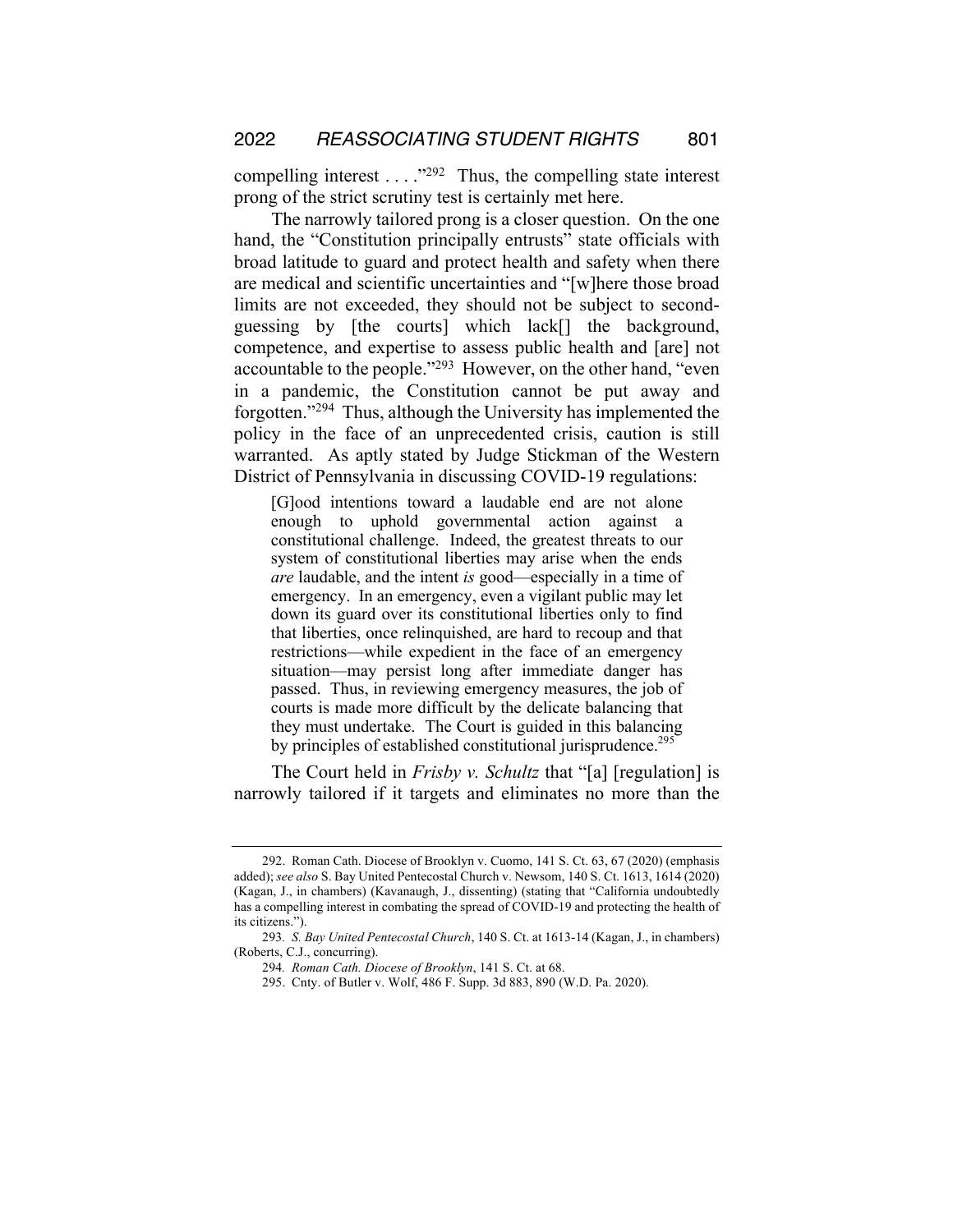exact source of the 'evil' it seeks to remedy."296 Here, on the one hand, the University policy does not define what constitutes a "large group[]" and it applies broadly to cover any student gathering, whether it be on public or private property, and without regard to its proximity to the University.297 However, on the other hand, it only covers "socializering]," indicating that many protected associational activities, such as protesting, are not even implicated.298 Importantly, as discussed in the prior section, the policy does not outright ban large gatherings, but rather, it simply requires students to follow nationally mandated and empirically tested CDC COVID-19 best practice guidelines.<sup>299</sup> Thus, the University policy serves the compelling state interest in stemming the spread of COVID-19 while also "eliminat[ing] no more than the exact source of the 'evil' it seeks to remedy."300 Ultimately, then, the University policy is likely constitutional even under the strict scrutiny test.

## **V. CONCLUSION**

The COVID-19 pandemic has presented the United States with unprecedented challenges. Uncertainty abounds, and in the face of that uncertainty, federal, state, and local government actors have done the best they can to keep American citizens safe. Desperate times often call for desperate measures. Importantly, however, desperate times do not condone draconian measures. Indeed, "even in a pandemic, the Constitution cannot be put away and forgotten."301 As government officials have taken unprecedented actions in attempting to stem the spread of COVID-19, many have raised novel constitutional questions, or highlighted areas of constitutional law that are severely

<sup>296.</sup> 487 U.S. 474, 485 (1988) (quoting Members of City Council v. Taxpayers for Vincent, 466 U.S. 789, 808 (1984)).

<sup>297.</sup> Appendix A, *supra* note 8.

<sup>298</sup>*. Id.* Indeed, as Judge Van Tatenhove of the Eastern District of Kentucky recently opined, "it is the right to protest . . . that is constitutionally protected, not the right to dine out, work in an office setting, or attend an auction." Ramsek v. Beshear, 468 F. Supp. 3d 904, 919 (E.D. Ky. 2020). However, the right to intimate association is still implicated.

<sup>299</sup>*. See supra* note 279 and accompanying text.

<sup>300</sup>*. Frisby*, 487 U.S. at 485 (quoting *Taxpayers for Vincent*, 466 U.S. at 808).

<sup>301.</sup> Roman Cath. Diocese of Brooklyn v. Cuomo, 141 S. Ct. 63, 68 (2020).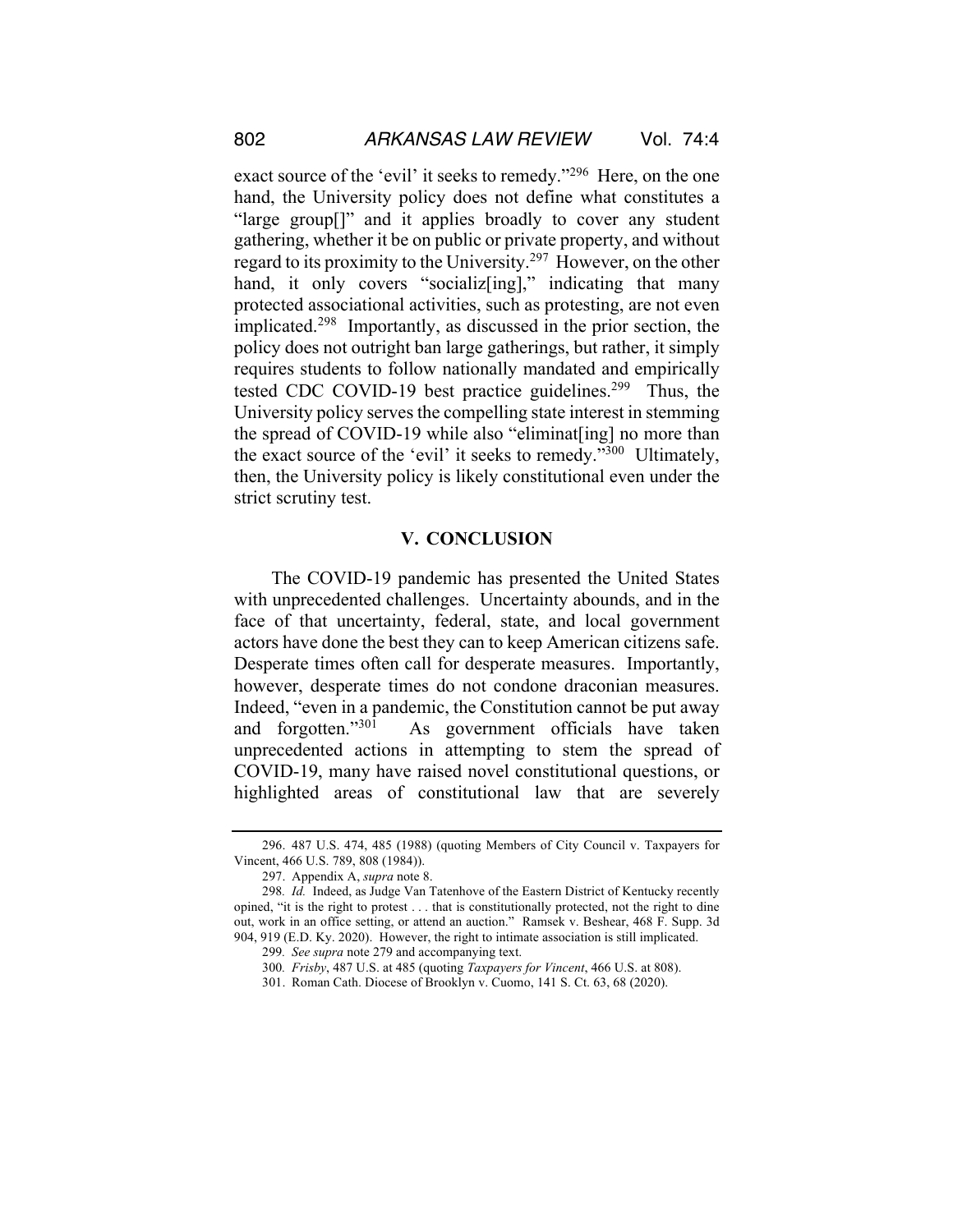underdeveloped and in desperate need of a new approach. The university student associational rights jurisprudence is paradigmatic.

COVID-19 has presented the Court with the perfect opportunity to remedy the incoherent and unworkable state of university student associational rights jurisprudence. My threetiered, sliding scale of judicial scrutiny approach provides the Court with a sound, precedent-based test that adequately weighs both student associational rights and the prerogatives of university administrators "in light of the special characteristics of the school environment,"302 both on and off campus. It utilizes familiar standards and is easy to apply. Perhaps it is time an addition was made to Justice Fortas's oft-quoted line in *Tinker*, "[i]t can hardly be argued that either students or teachers shed their constitutional rights to freedom of speech [or association] at the schoolhouse gate," *or beyond it*. 303

<sup>302.</sup> Tinker v. Des Moines Indep. Cmty. Sch. Dist., 393 U.S. 503, 506 (1969).

<sup>303</sup>*. Id.*; *see supra* notes 137-38 and accompanying text.